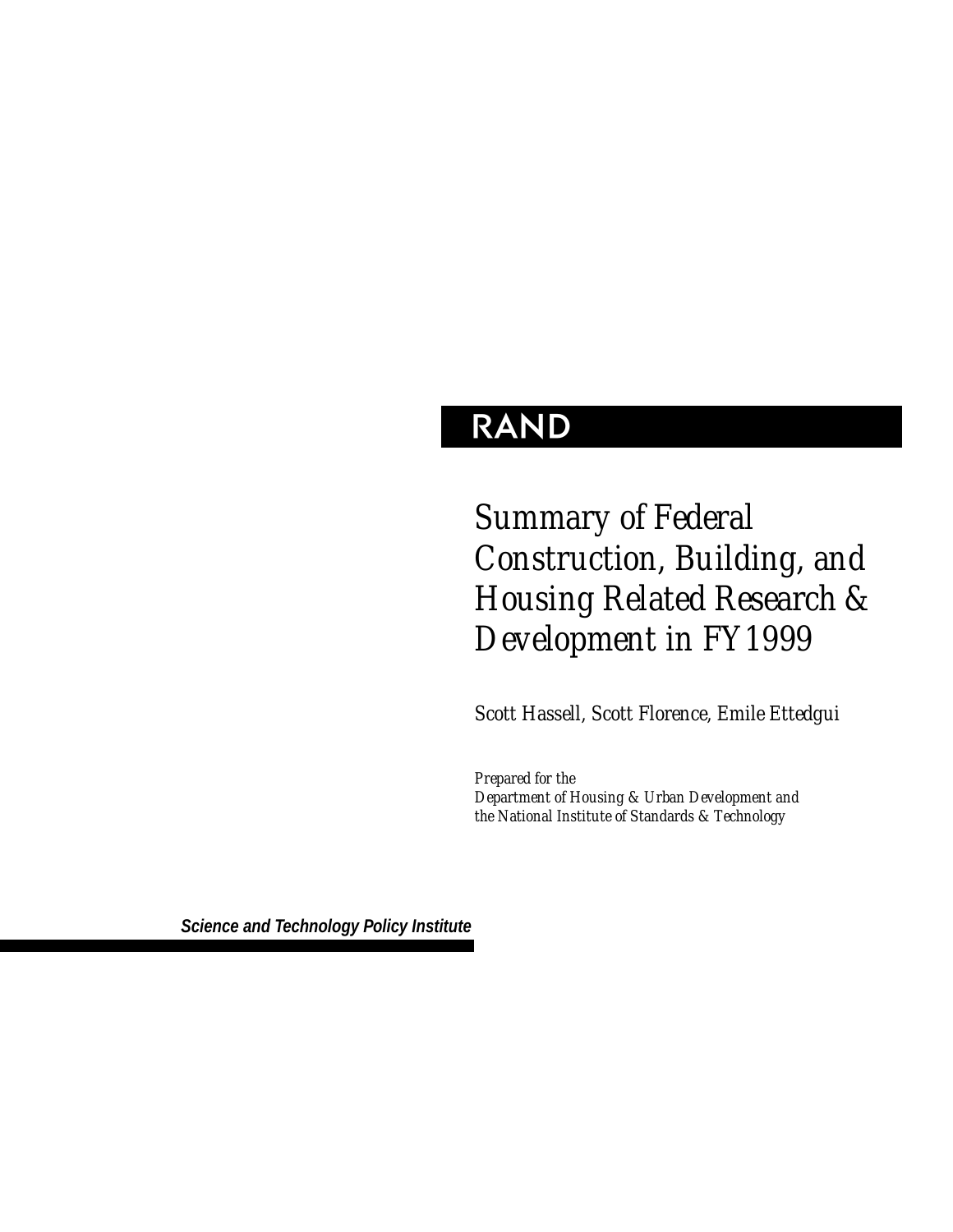# **Preface**

### **This Analysis**

This publication presents the results of a search of the "Research and Development in the United States" (RaDiUS) database. The search sought to identify all federally funded research and development (R&D) activities related to the fields of construction, building, and housing in fiscal year 1999.

This search was jointly requested by the National Science and Technology Council's (NSTC) Subcommittee on Construction and Building (C&B) and the Partnership for Advancing Technology in Housing (PATH).

This report and the corresponding data file transmitted to the C&B Subcommittee and PATH are intended to increase understanding of the federal governments' R&D portfolio related to construction and building, as well as the subset of R&D related to housing. This information should help:

- public and private sector R&D sponsors manage their portfolios,
- researchers and businesses find and learn about federal R&D,
- increase the coordination and leveraging of public and private R&D efforts.

This report should be of interest to government managers, the private sector, and academic researchers.

### **The S&T Policy Institute**

Originally created by Congress in 1991 as the Critical Technologies Institute and renamed in 1998, the Science and Technology Policy Institute is a federally funded research and development center sponsored by the National Science Foundation and managed by RAND. The Institute's mission is to help improve public policy by conducting objective, independent research and analysis on policy issues that involve science and technology. To this end, the Institute

• supports the Office of Science and Technology Policy and other Executive Branch agencies, offices, and councils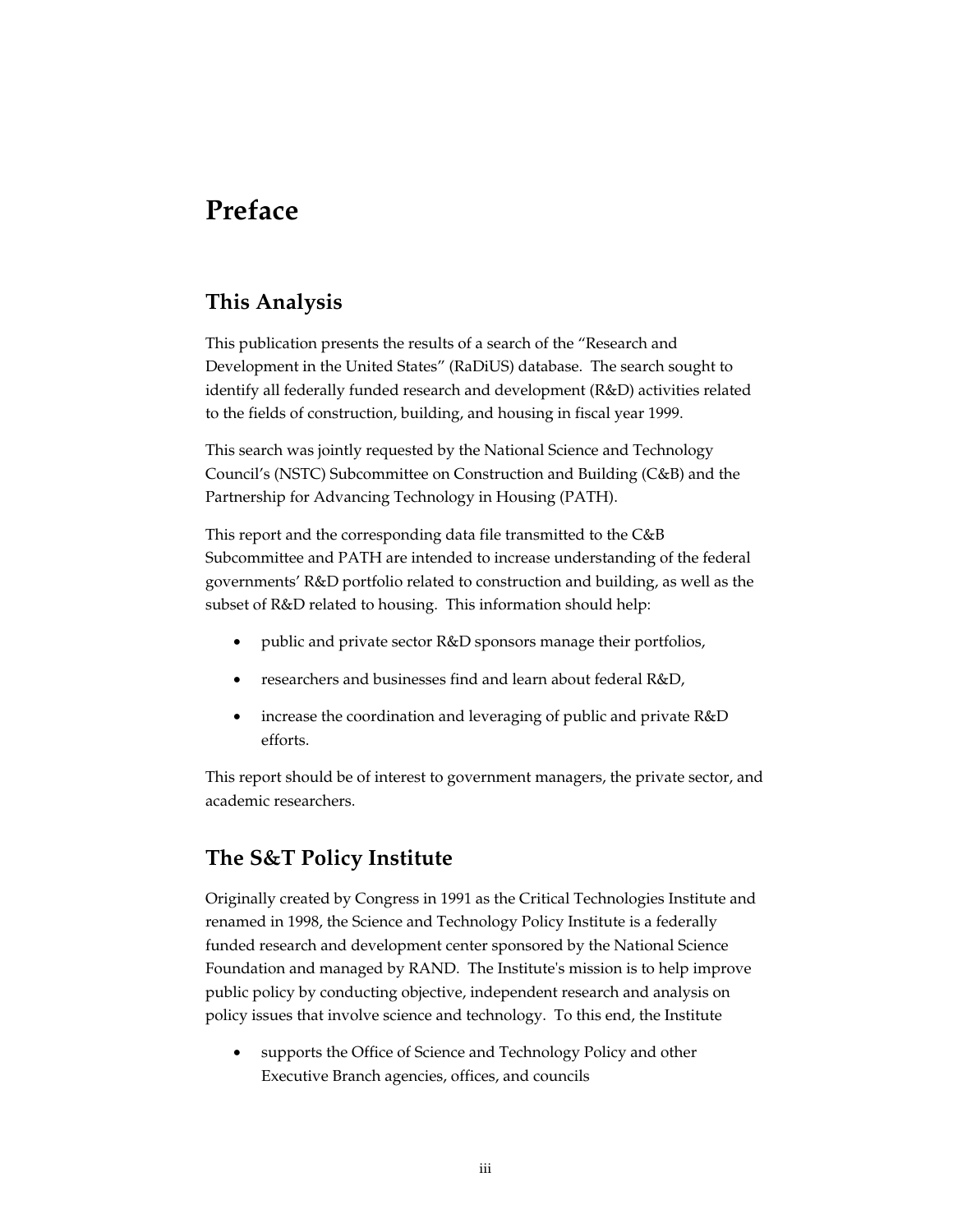- helps science and technology decisionmakers understand the likely consequences of their decisions and choose among alternative policies
- helps improve understanding in both the public and private sectors of the ways in which science and technology can better serve national objectives.

Science and Technology Policy Institute research focuses on problems of science and technology policy that involve multiple agencies. In carrying out its mission, the Institute consults broadly with representatives from private industry, institutions of higher education, and other nonprofit institutions.

Inquiries regarding the Science and Technology Policy Institute may be directed to the addresses below.

> **Bruce Don Director Science and Technology Policy Institute**

**Science and Technology Policy Institute RAND** Phone: (703) 413-1100 x5351 1200 South Hayes Street Web: http://www.rand.org/scitech/stpi Arlington, VA 22202-5050 Email: stpi@rand.org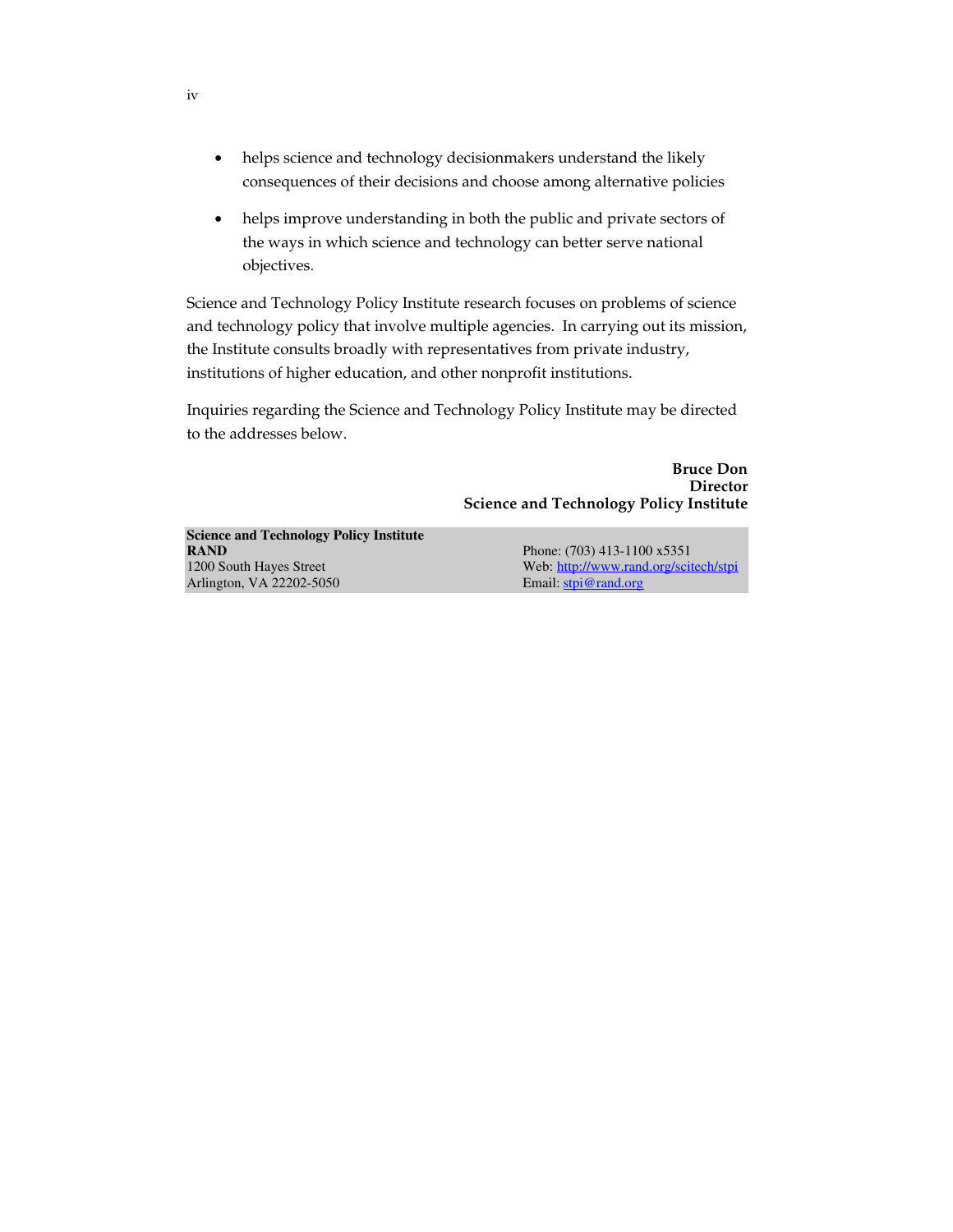# **Contents**

| 1.  |                                                                      |
|-----|----------------------------------------------------------------------|
| 1.1 |                                                                      |
| 1.2 | The Role of R&D in Improving Construction, Building, and Housing 1   |
| 1.3 | This Report's Contribution to Understanding the Federal Government's |
|     |                                                                      |
| 1.4 |                                                                      |
| 1.5 |                                                                      |
| 2.  |                                                                      |
| 2.1 |                                                                      |
| 2.2 |                                                                      |
| 2.3 |                                                                      |
| 2.4 |                                                                      |
| 2.5 |                                                                      |
| 3.  | <b>SUMMARY OF FY99 FEDERAL "CONSTRUCTION &amp; BUILDING" R&amp;D</b> |
|     |                                                                      |
| 3.1 | Federal "Construction & Building" R&D by Category 11                 |
| 3.2 | Federal "Construction & Building" R&D by Agency 17                   |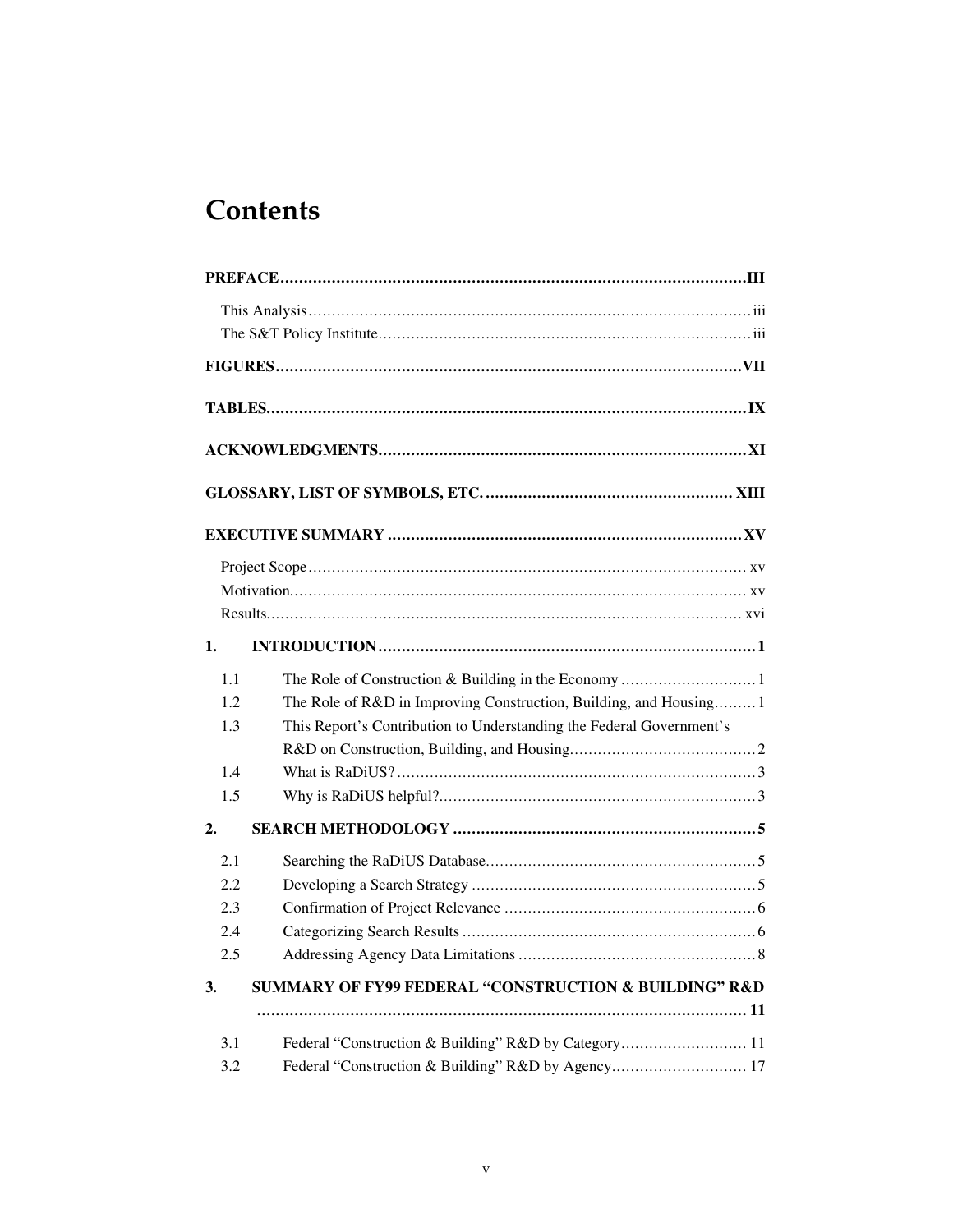| $\overline{4}$ . | SUMMARY OF FY99 FEDERAL "HOUSING" R&D 23       |  |
|------------------|------------------------------------------------|--|
| 4.1              |                                                |  |
| 4.2              |                                                |  |
| 4.3              |                                                |  |
|                  |                                                |  |
|                  |                                                |  |
|                  | APPENDIX B: SPONSORS EXHAUSTIVELY SEARCHED  43 |  |
|                  |                                                |  |
|                  |                                                |  |
|                  |                                                |  |
|                  |                                                |  |
|                  |                                                |  |
|                  |                                                |  |
|                  |                                                |  |
|                  |                                                |  |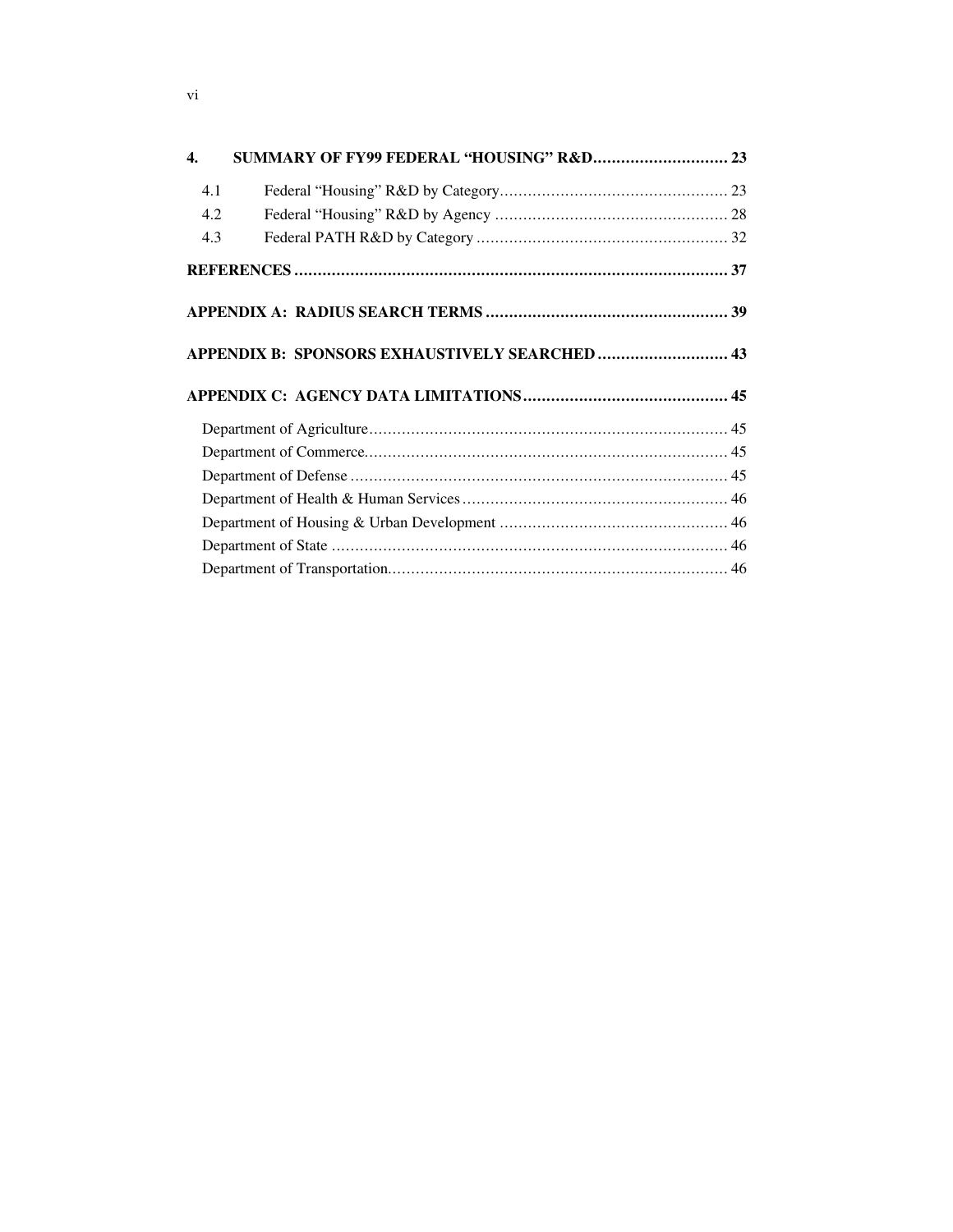# **Figures**

Figure 1. FY99 Federal C&B R&D Number of Project Awards by Category ...... 13 Figure 2. FY99 Federal C&B R&D Average Annual Funding by Category ........ 13 Figure 3. FY99 Federal C&B R&D Number of Project Awards by Agency ........ 18 Figure 4. FY99 Federal C&B R&D Average Annual Funding by Agency .......... 19 Figure 5. FY99 Federal Housing R&D Number of Project Awards by Category 25 Figure 6. FY99 Federal Housing R&D Average Annual Funding by Category .. 25 Figure 7. FY99 Federal Housing R&D Number of Project Awards by Agency... 29 Figure 8. FY99 Federal Housing R&D Average Annual Funding by Agency..... 30 Figure 9. FY99 Federal PATH R&D Number of Project Awards by Category.... 33 Figure 10. FY99 Federal PATH R&D Average Annual Funding by Category.... 34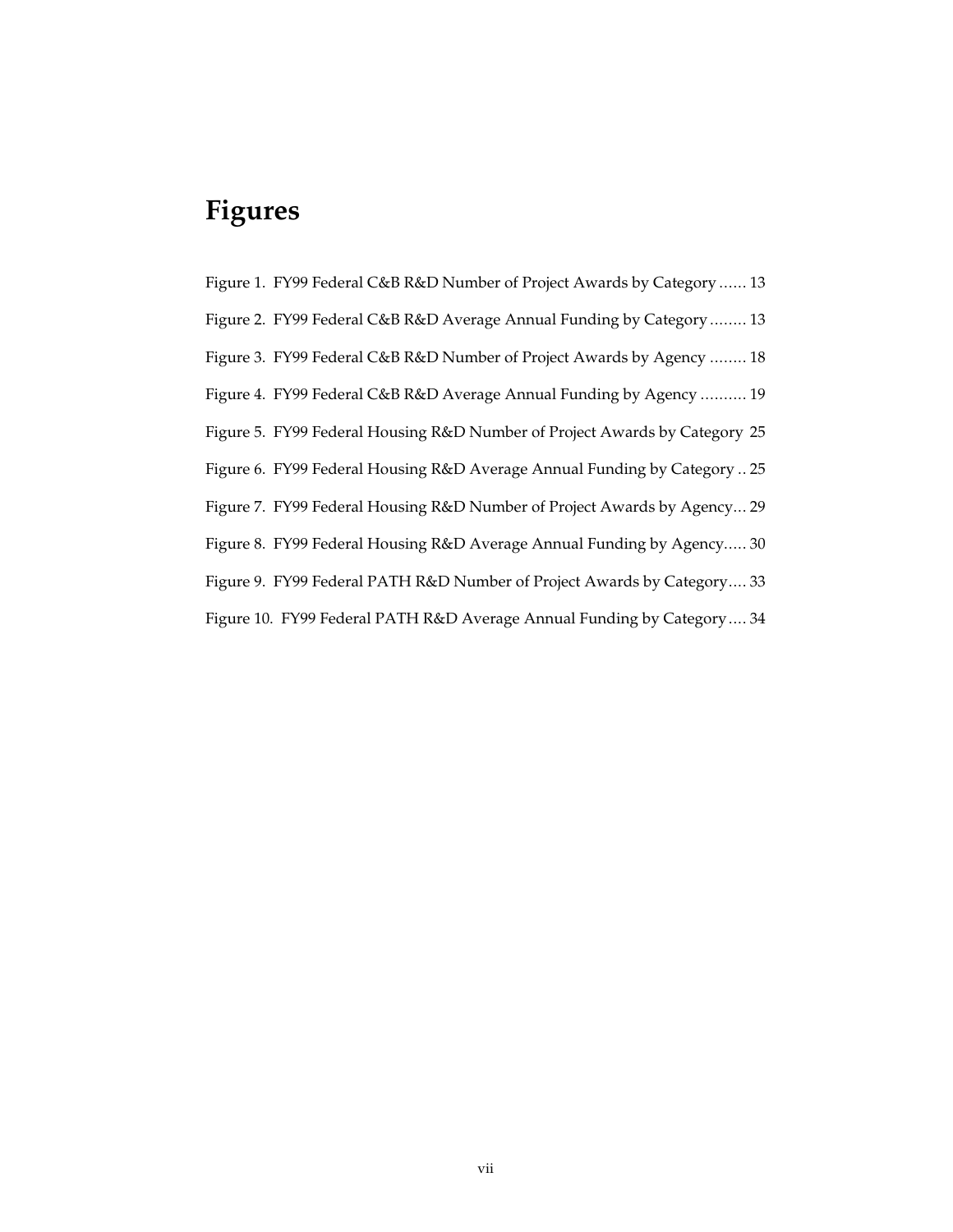# **Tables**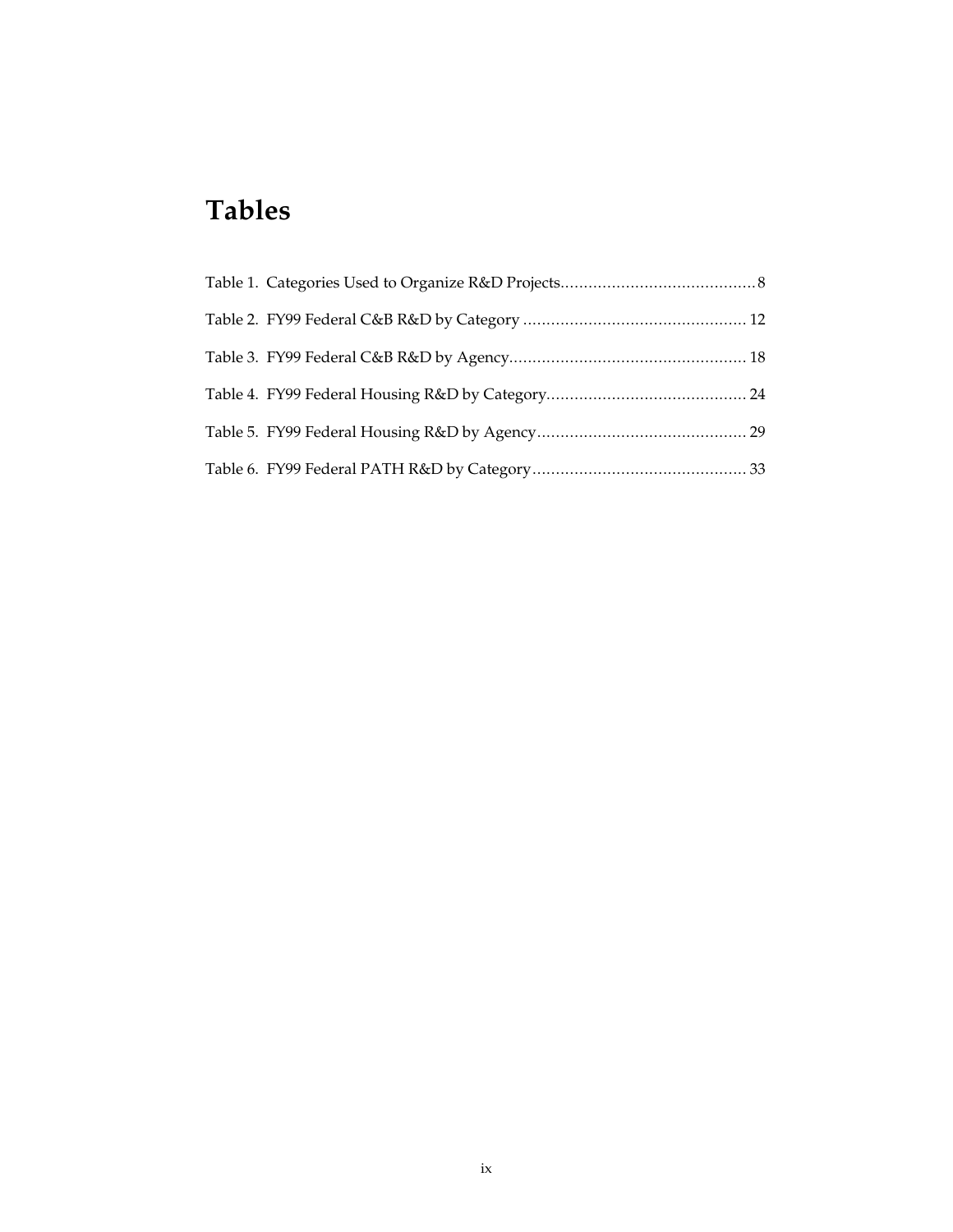# **Acknowledgments**

The authors would like to thank Andrew Fowell of the National Institute for Standards and Technology as well as the other agency representatives who provided invaluable assistance in completing this effort. In addition, the authors would like to thank our colleague Valerie Williams for reviewing this report.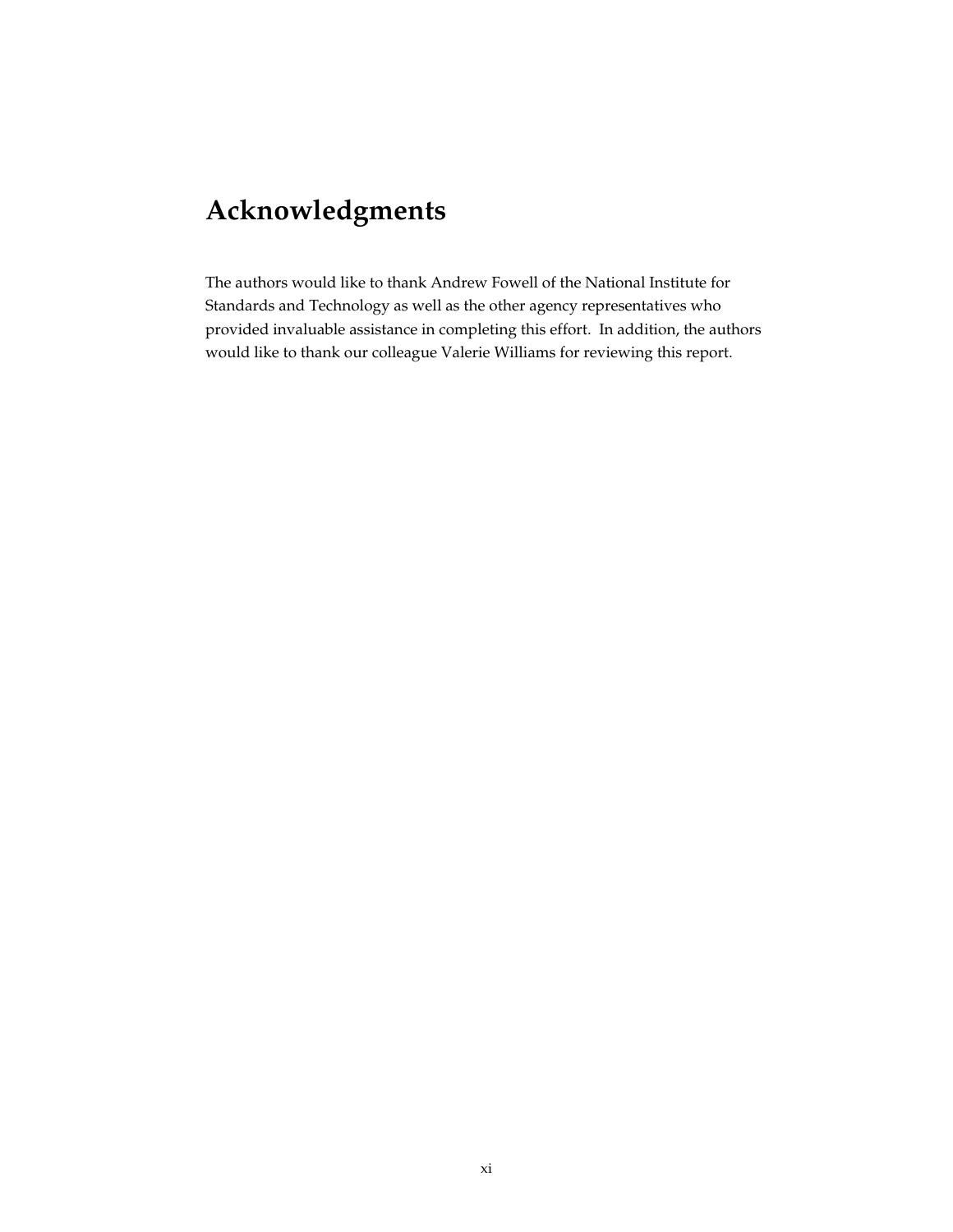# **Glossary, List of Symbols, etc.**

| Symbol     | Definition                                    |
|------------|-----------------------------------------------|
| USDA       | Department of Agriculture                     |
| DOC        | Department of Commerce                        |
| DOD        | Department of Defense                         |
| DOE        | Department of Energy                          |
| DOI        | Department of Interior                        |
| <b>DOT</b> | Department of Transportation                  |
| DV A       | Department of Veterans Affairs                |
| EPA        | <b>Environmental Protection Agency</b>        |
| HHS        | Department of Health & Human Services         |
| HUD        | Department of Housing & Urban Development     |
| NASA       | National Aeronautics and Space Administration |
| NSF        | National Science Foundation                   |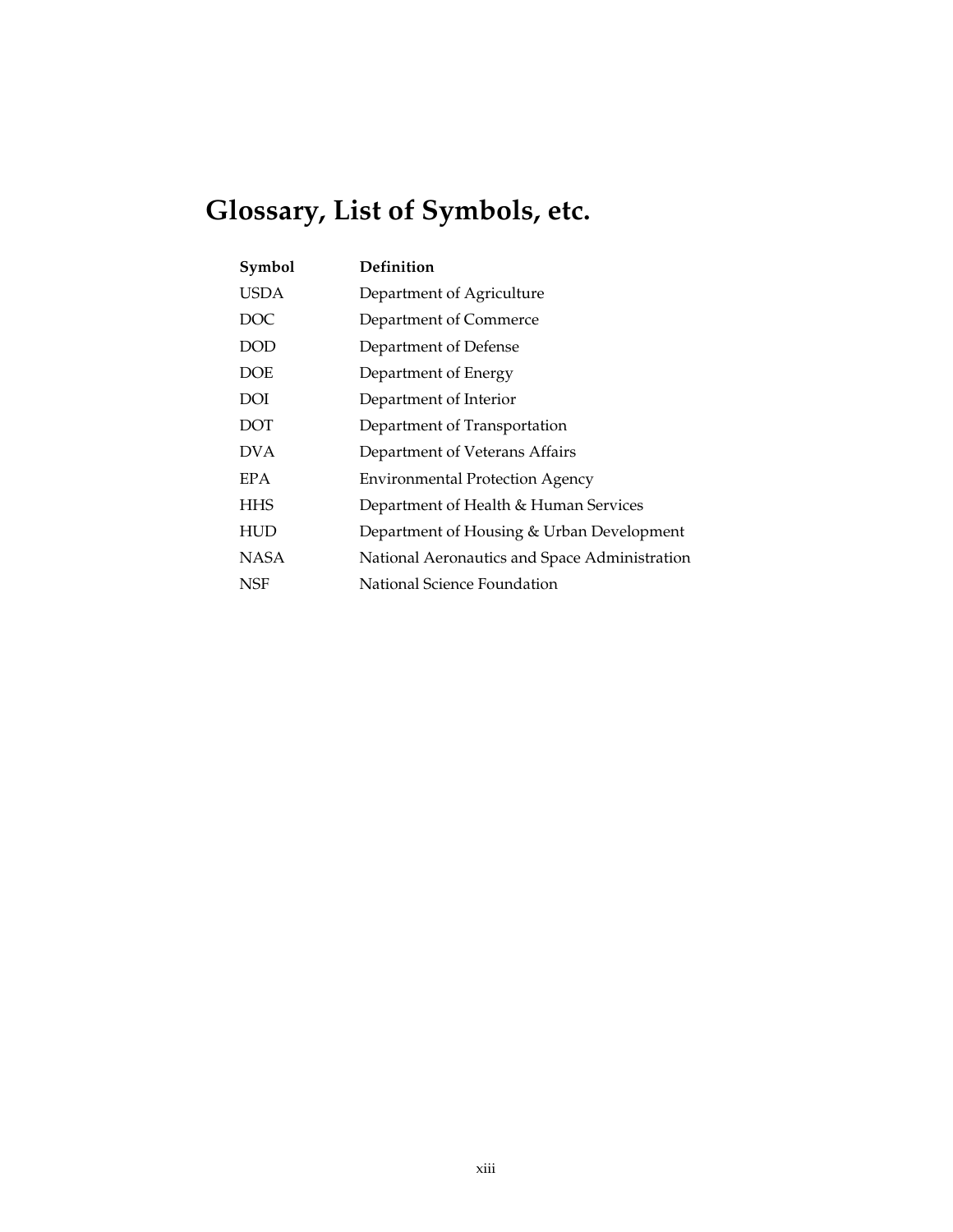## **Executive Summary**

### **Project Scope**

This publication presents the results of a search of the "Research and Development in the United States" (RaDiUS) database. The search sought to identify all federally funded research and development (R&D) activities related to the fields of construction, building, and housing in fiscal year 1999.

This search was jointly requested by the National Science and Technology Council's (NSTC) Subcommittee on Construction and Building (C&B) and the Partnership for Advancing Technology in Housing (PATH).

This report and the corresponding data file transmitted to the C&B Subcommittee and PATH are intended to increase understanding of the federal governments' R&D portfolio related to construction and building, as well as the subset of R&D related to housing.

### **Motivation**

Investments in new construction and building typically represent 8 to 10 percent of the nation's GDP, with more than 40 percent of this investment being for new housing. (BEA, 2001). These new investments combined with the nation's existing facilities and infrastructure, provide the nation with its homes, workplaces, roadways, electricity, and sewers, etc. Despite the importance of these investments and the limited funds typically available to design, build, operate, and maintain them, this industry is generally believed to invest less than 0.5 percent of the value of its sales in R&D, whereas the national average is close to 3 percent (NIBS, 1996; NSB, 1998).

This report and the corresponding data file transmitted to the C&B Subcommittee and PATH are intended to increase awareness and understanding of the federal governments' R&D portfolio for construction, building, and housing. This information should help:

- public and private sector R&D sponsors manage their portfolios,
- researchers and businesses find and learn about federal R&D,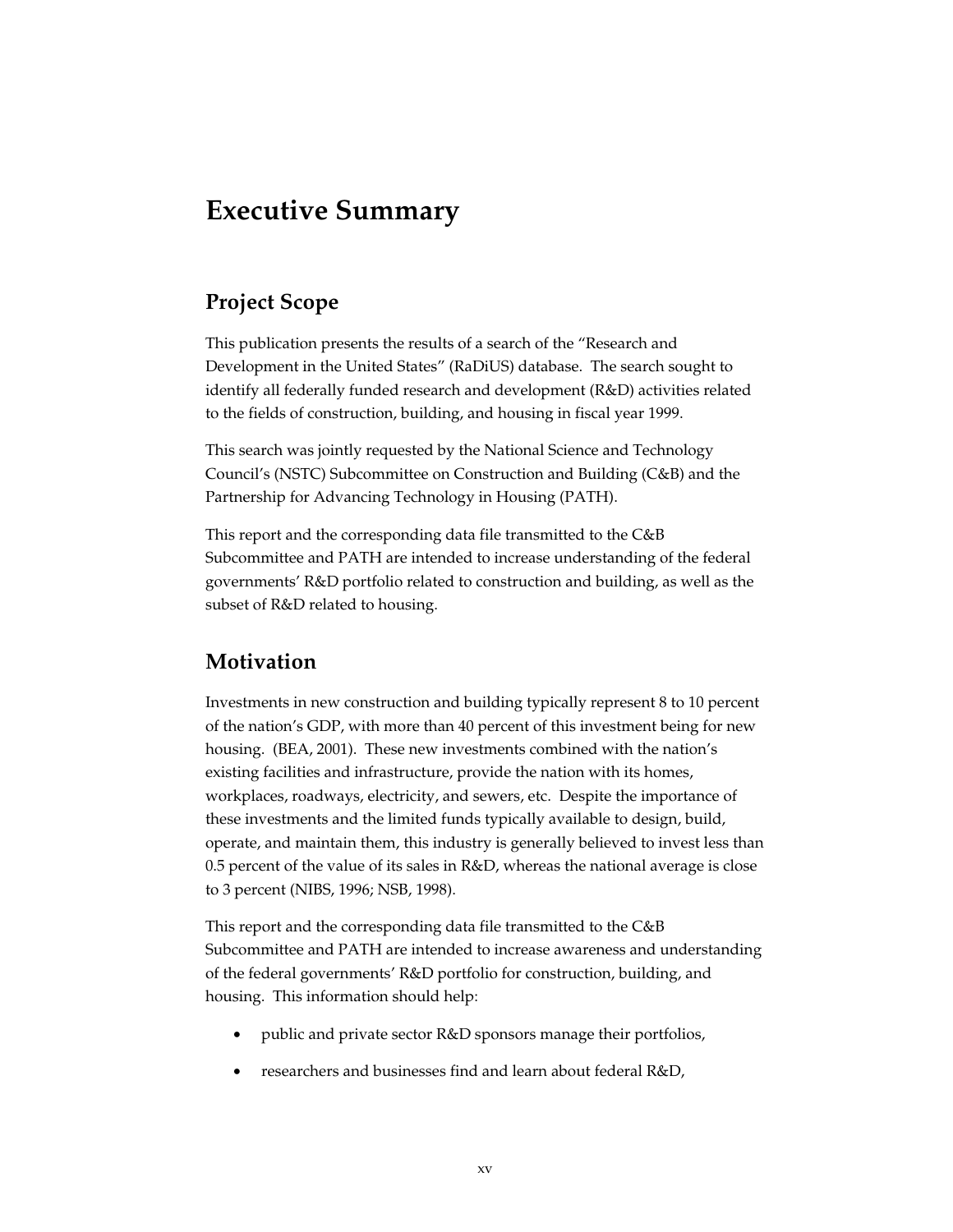• increase the coordination and leveraging of public and private R&D efforts.

This report should be of interest to government managers, the private sector, and academic researchers.

### **Results**

The overall results of this study were that in FY99, the federal government funded more than 1,600 projects representing roughly \$545 million in construction and building related R&D. Energy supply and transportationrelated infrastructure represented just under 50 percent of the total dollar investment. Of the total, more than 500 projects representing roughly \$236 million were potentially relevant to housing. Of housing-related R&D investments, energy supply and energy efficiency represented roughly 65 percent of this funding

These activities were performed by nine departments and three independent agencies. For the broader construction and building portfolio, the Departments of Energy and Transportation together represented roughly 64 percent of the dollar investment. Of the R&D related to housing, the Department of Energy represented 71 percent of the total.

Other departments sponsoring R&D for construction, building, and housingrelated research included Agriculture, Commerce, Defense, Health and Human Services, Housing and Urban Development, Interior, and Veterans Affairs. The independent agencies funding relevant R&D included the Environmental Protection Agency, the National Aeronautics and Space Administration, and the National Science Foundation.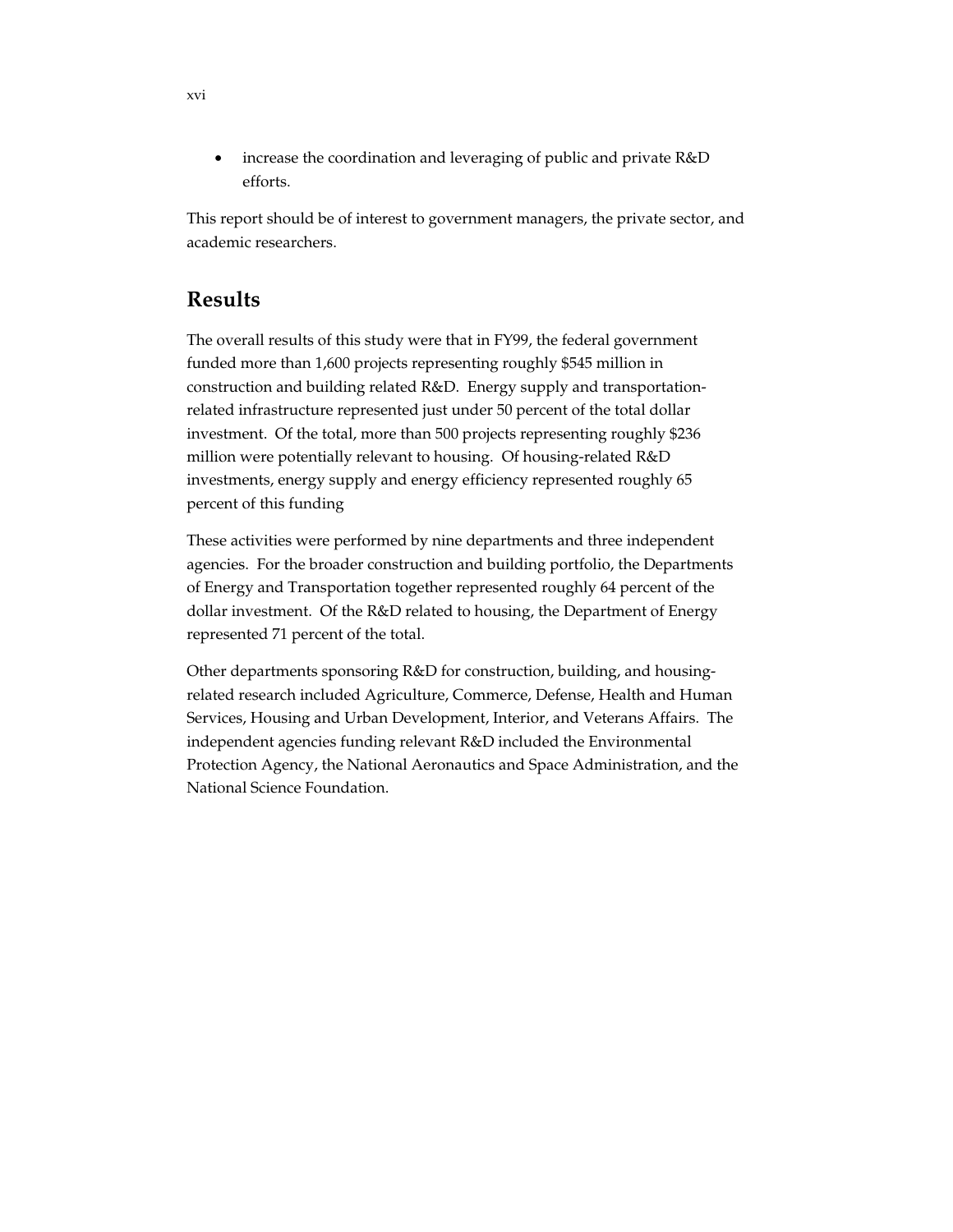## **1. Introduction**

### **1.1 The Role of Construction & Building in the Economy**

In 1999, the nation invested roughly \$860 billion—more than 9 percent of the nation's GDP—for the building and construction of new facilities and infrastructure. Roughly 47 percent of this investment was for residential structures (e.g., single family homes, multi-family apartments), 33 percent was invested by the private sector in non-residential structures (e.g., commercial buildings, factories, utilities, farms), and 20 percent was invested by governments in public facilities and infrastructure (e.g., public buildings, highways, sewers, etc.) (BEA, 2001). While the specific percentages and component breakdowns vary annually, investments in new construction and building typically represent 8 to 10 percent of the nation's GDP, with more than 40 percent of this investment being for new housing.

This new construction, along with the nation's existing facilities provide Americans with their homes, workplaces, and the infrastructure needed to support our quality of life and allow our economy to function. Yet, as new construction is built, operating and maintaining these facilities and infrastructure gets progressively more expensive. To provide just one example of the costs involved in operating and maintaining facilities, the federal government—the nation's largest owner and operator of buildings—spends more than \$3 billion annually on electricity for the 420,000 buildings that it owns and the 88,000 buildings that it leases (FEMP, 2000; GSA, 2000a; GSA 2000b). Given the importance of these facilities and infrastructure to the nation's economy and quality of life, becoming more effective at designing, building, operating, and maintaining our new and existing facilities will continue to be an important component of our economy as well as an investment in the future.

### **1.2 The Role of R&D in Improving Construction, Building, and Housing**

While the size of this industry makes it important in its own right, that fact that financial resources for facilities and infrastructure are scarce in both the public and private sectors suggests that learning to design, build, operate, and maintain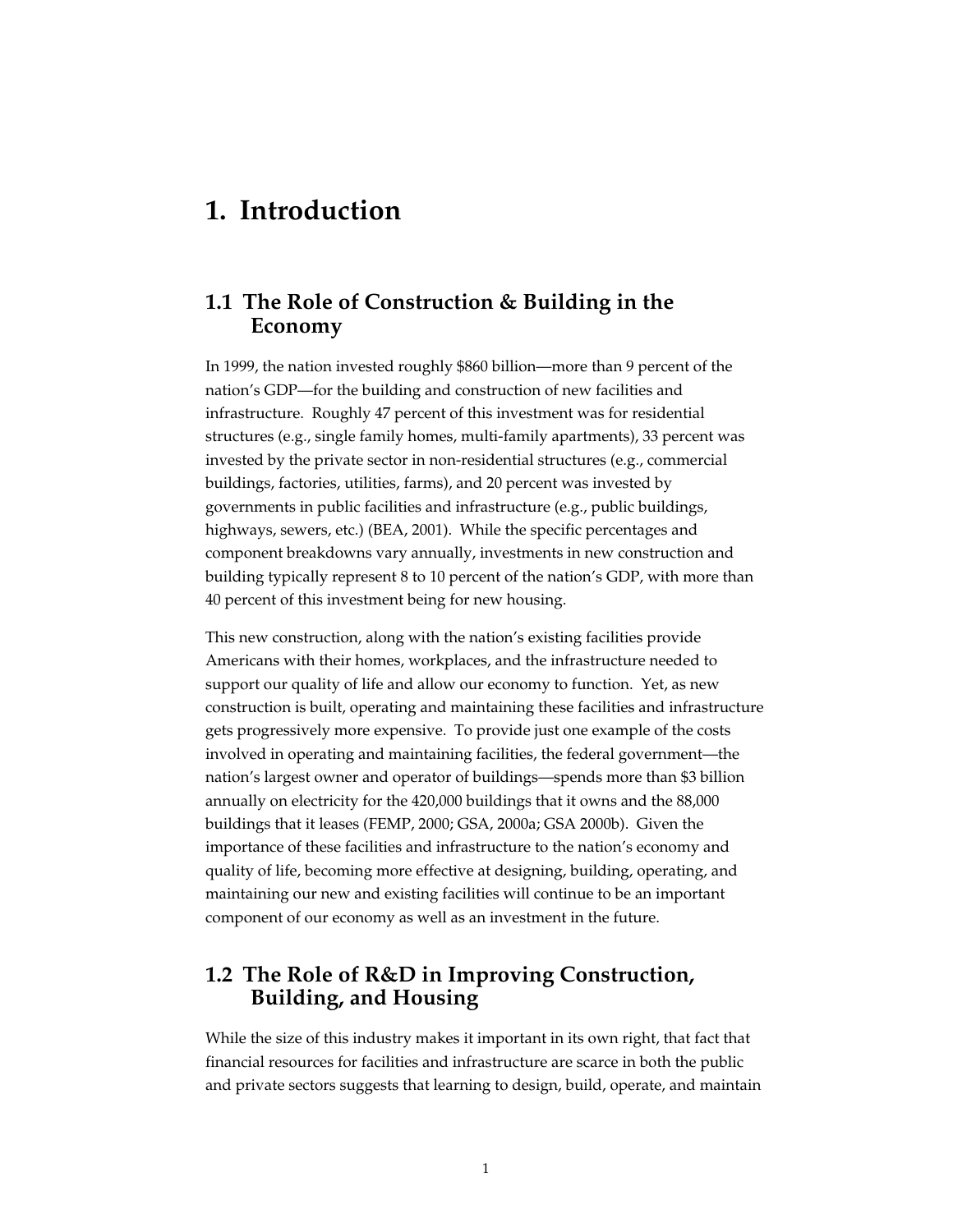our infrastructure "smarter" is a good idea. However, it is generally believed that the construction and building industry invests less than 0.5 percent of the value of its sales in R&D, whereas the national average is close to 3 percent (NIBS, 1996; NSB, 1998).

In response to this apparent under-investment in R&D, the National Science & Technology Council's<sup>1</sup> Construction and Building Subcommittee developed the National Construction Goals in the mid-1990s. These goals were then endorsed by industry and led to several efforts to improve coordination among the industry's diverse stakeholders. These efforts included the Partnership for Advancing Technology in Housing (PATH), the Partnership for the Advancement of Infrastructure and its Renewal (PAIR), and an effort to streamline the nation's building regulatory system. Together these efforts work toward improving the affordability, performance, safety, durability, and other characteristics of the built environment.

### **1.3 This Report's Contribution to Understanding the Federal Government's R&D on Construction, Building, and Housing**

One of the primary ways by which the federal government can improve the value of its R&D investment is to improve the coordination and leveraging of public and private sector funds by making its activities and their results more accessible to the public.

To assist in these efforts and provide precisely this type of information, the NSTC's Construction & Building Subcommittee and PATH jointly asked RAND to conduct two related searches of RAND's database on "Research & Development in the United States" (RaDiUS) for Fiscal Year 1999 (FY99).

The first search was to be broad and capture the full scope of the construction and building industry. The second search was to focus on federal R&D related to housing. Since housing was to be a component of the broader search, the second search was to be a subset of the first.

RAND was also asked to produce a published report documenting the search results and to develop an electronic database of those results. This document is

 $\overline{\phantom{a}}$  , where the contract of the contract of  $\overline{\phantom{a}}$ 

<sup>&</sup>lt;sup>1</sup> The National Science and Technology Council (NSTC) is a Cabinet-level Council that provides the President with a way to coordinate science and technology issues across the diverse parts of the Federal research and development enterprise.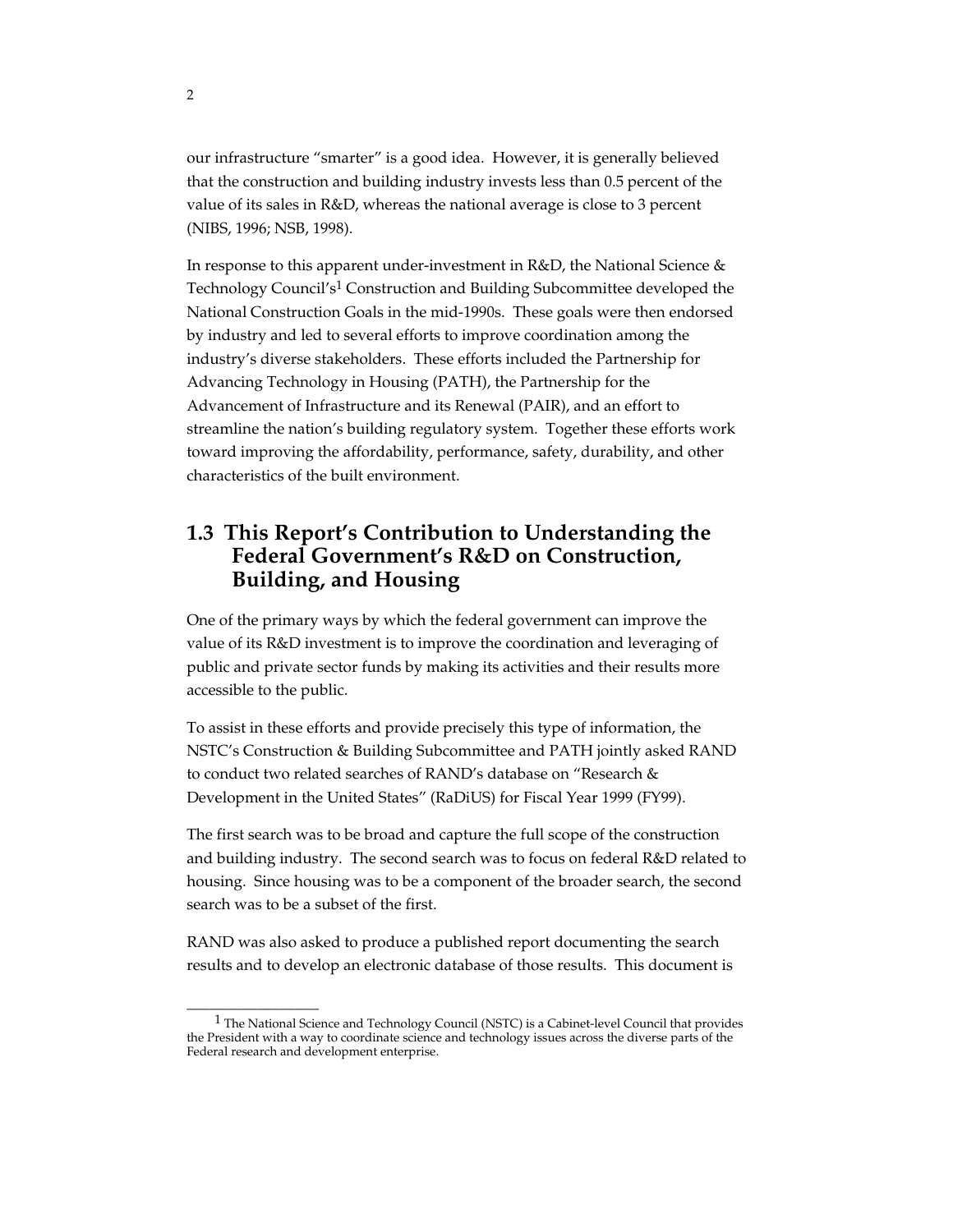the final report and the database has been provided to both the C&B Subcommittee and PATH for public access and distribution.

### **1.4 What is RaDiUS?**

RaDiUS—an acronym for "Research and Development in the United States"—was developed by RAND, in cooperation with the National Science Foundation, to better support the White House Office of Science and Technology Policy (OSTP) and the National Science and Technology Council (NSTC).

RaDiUS is a web-based search engine and database of all unclassified federallyfunded R&D activities. The database contains detailed project and funding information on the 450,000+ projects and roughly \$80 billion in R&D funded by the federal government each year.

The data contained in RaDiUS originates directly from the President's budget as well as information submitted by individual federal agencies to RAND. The information is then organized hierarchically based on Congressional appropriations and Office of Management & Budget (OMB) budget categories.<sup>2</sup> The hierarchical organization makes it possible to track dollars from the agency level down to individual projects.

More information on RaDiUS, how it works, and how to register for an account can be found on the RaDiUS webpage located at www.rand.org/scitech/radius.

### **1.5 Why is RaDiUS helpful?**

 $\overline{\phantom{a}}$  , where the contract of the contract of the contract of the contract of the contract of the contract of the contract of the contract of the contract of the contract of the contract of the contract of the contr

Given the size of the federal R&D investment, managing this portfolio to achieve specific goals is difficult to say the least. If one seeks to analyze, understand, or affect change in any part of the portfolio, the first step is likely to be to identify what is currently being funded by the federal government. RaDiUS is the first and only tool that allows one to begin the process by allowing one to search for relevant R&D activities, obtain detailed project information, and aggregate and compare funding levels.

<sup>&</sup>lt;sup>2</sup> An important aspect of RaDiUS is that it contains only federally funded activities that are properly coded to reflect the OMB definition of R&D as defined in OMB Circular No. A-11 which can be downloaded from http://www.whitehouse.gov/omb/circulars/.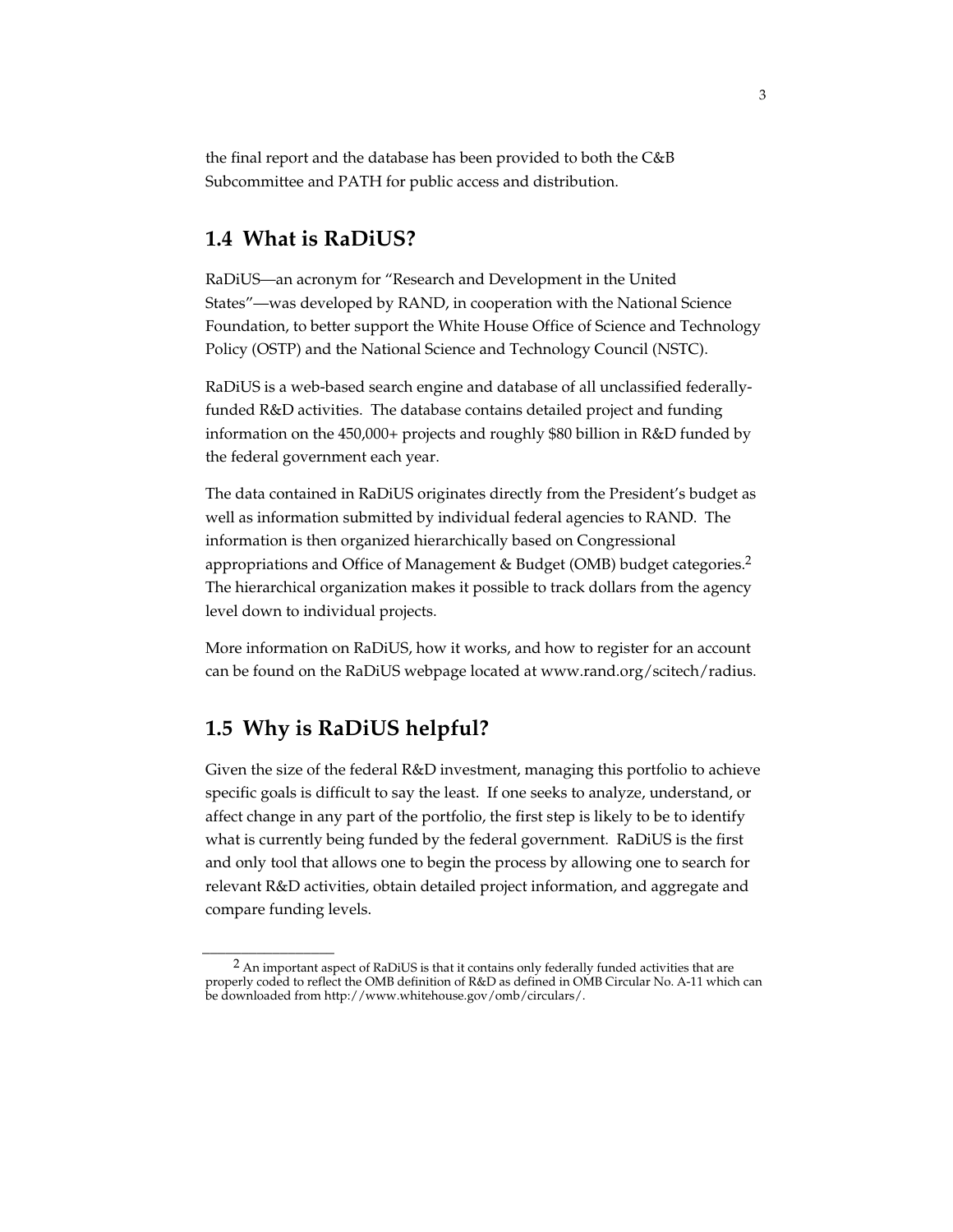# **2. Search Methodology**

### **2.1 Searching the RaDiUS Database**

RaDiUS consists of a graphical web-based user interface, a search engine, and a database of federal R&D information. Rather than coding the database for keywords and then searching the database, RaDiUS searches its database by looking at project descriptions and mission statements of the hierarchical organizations located within the database.

This means that effectively searching the database requires one to develop search terms that reflect the full breadth and depth of the topic of interest. This can be challenging since some project descriptions are written in general terms while others are written using highly specialized and precise technical language without discussing the larger context of the research.

For this reason, comprehensive RaDiUS searches can require numerous searches using different sets of terminology. Furthermore, since some of these terms may be used by other scientific and technical communities, additional efforts are often needed to screen out and remove projects that are found by RaDiUS but that are not relevant to the topic of interest. For these reasons, the first step of any RaDiUS search is to develop a search strategy that effectively targets the topics of interest.

### **2.2 Developing a Search Strategy**

A successful search typically consists of combining two different search strategies.

The first strategy consists of identifying initial search terms and testing them by searching the database. One then looks at the results and evaluates each search term's effectiveness. Based on the results, additional search terms can be identified by reading matching project descriptions or by selecting search terms that are suggested by RaDiUS. At the same time, terms uniquely associated with irrelevant projects can be identified and used to screen out irrelevant projects. Finally, ineffective search terms can be excluded all together.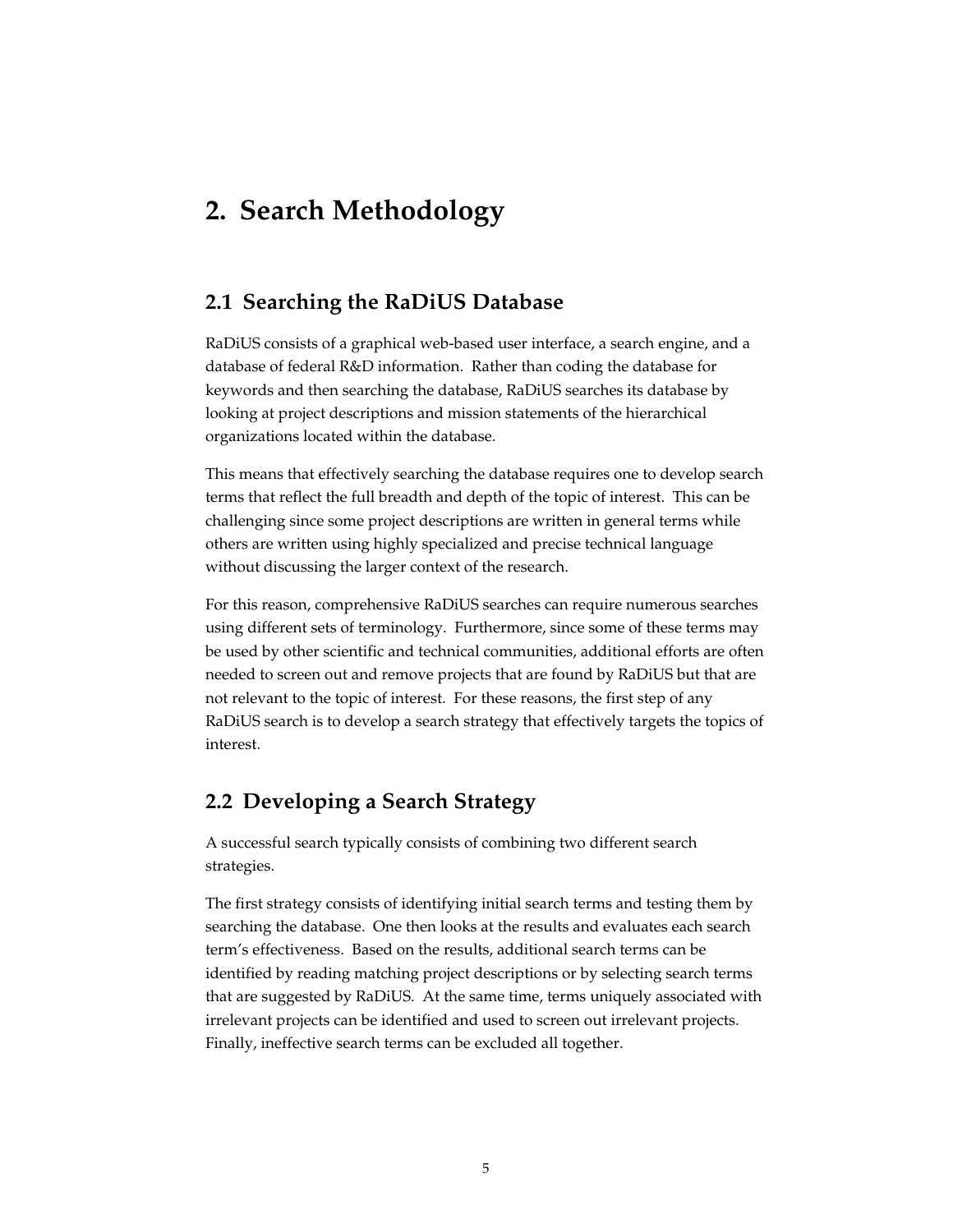The second strategy which can be pursued roughly in parallel with the first is to identify those agencies, programs, etc. that fund relevant research and to look at the R&D performed by those organizations. In many cases, the second strategy can be done most effectively by looking at the funding sources that are identified in the initial and subsequent phases of the first strategy.

By using these two strategies iteratively, one can search broadly while excluding R&D which is clearly irrelevant.

For this project, the process of identifying initial search terms began by reviewing a number of reports to identify key terms, technologies, and interest areas. While the specific reports are listed in the References chapter, they included NSTC and member agency documents as well as the results of a RaDiUS search of FY94 R&D data (McGaraghan, 1996). Since the FY94 search focused predominantly on buildings and their lifecycle, specific efforts were made to develop a broad list of search terms in the non-building area. In addition, a special effort was made to ensure that all housing-related R&D topics were included.

The specific search terms and sponsoring organizations examined for this project can be found in Appendices A and B of this report.

### **2.3 Confirmation of Project Relevance**

Once the iterative dual strategy process described above was completed, more than 3,500 projects had been identified. The resulting project descriptions were then read by the project team to confirm that the projects were indeed relevant. In those cases where RAND was unsure whether a topic was relevant or not relevant, the C&B Secretariat and/or federal agencies were contacted to seek guidance. (For example, fundamental/basic research on materials was considered to be outside the scope of construction and building, as was large scale power generation). As a result of the confirmation process, the total number of relevant projects was reduced to roughly 1,600.

### **2.4 Categorizing Search Results**

Once the results were complete, the records were skimmed to determine how the results could be organized into meaningful and useful categories that could then be analyzed on an aggregate basis. While the research team had initially hoped to categorize the results according to the National Construction Goals, this format was found to be problematic because some projects could be categorized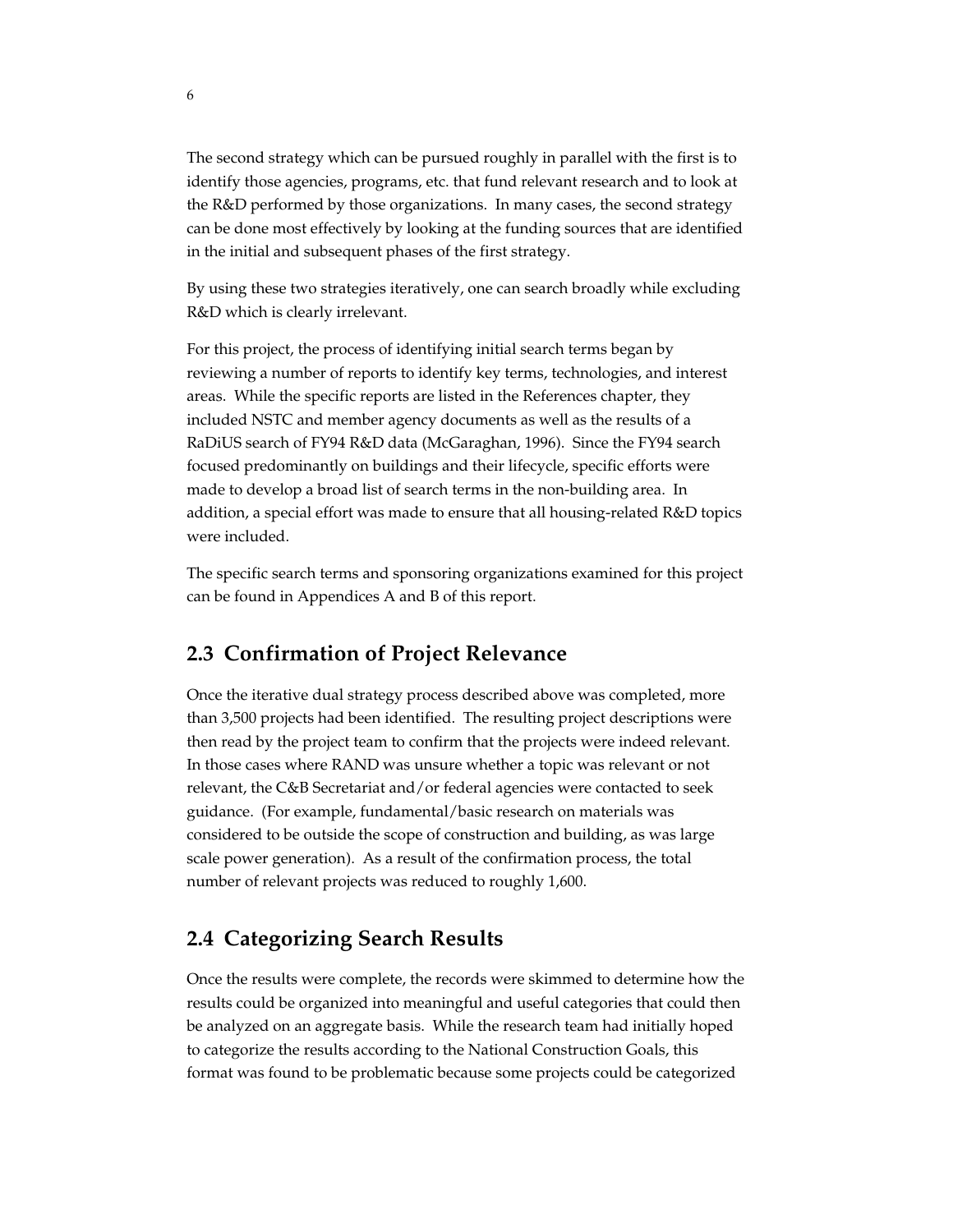under multiple goals while other projects could not be categorized under any of the National Construction Goals. For this reason, the project team used three categories derived from the National Construction Goals as well as new categories developed for this search.<sup>3</sup>

Just as determining search terms was an iterative process, so too was developing the categories. This is because having too many categories was judged to be as unhelpful as too few. In addition, some R&D areas can be easily combined, such as highway and bridge R&D. That said, it is important to realize that any aggregation will disappoint some stakeholders. In developing the categories, the project team sought to devise categories that would be useful to most people most of the time. (Those seeking to disaggregate categories or to create different aggregations should obtain the final electronic data and develop categories that meet their own needs). In addition, it should be stated that some projects could be placed into more than one category. For this search, however, the project team placed projects in the category that seemed most appropriate given the information in the project description.

The final categories are listed in Table 1. To better understand the specific types of research addressed within each category, the reader is referred the category sections of the results chapters where the R&D conducted within each category is explained briefly.

 $\overline{\phantom{a}}$  , where the contract of the contract of the contract of the contract of the contract of the contract of the contract of the contract of the contract of the contract of the contract of the contract of the contr

<sup>3</sup> The categories derived from the National Construction Goals were "Pollution & Waste Reduction", "Reduction in Construction Work Illness & Injuries", and "Reduction in Occupantrelated Illness & Injury."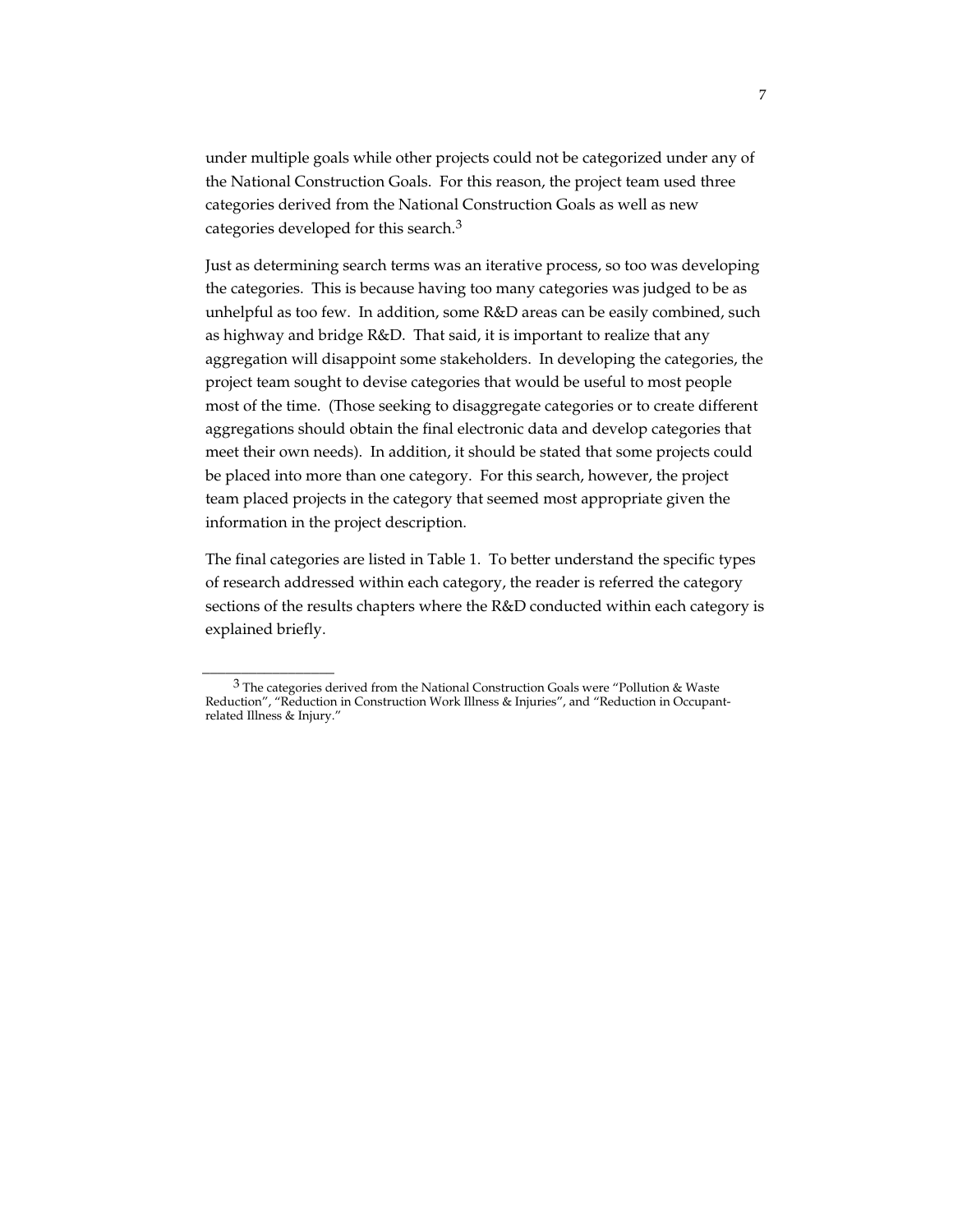| <b>R&amp;D</b> Categories                                         |
|-------------------------------------------------------------------|
| <b>Building Design Improvements</b>                               |
| Building Process Improvements & Automation                        |
| <b>Building Product Improvement</b>                               |
| Concrete, Cement, Pavement, & Asphalt                             |
| <b>Energy Efficiency</b>                                          |
| <b>Energy Supply</b>                                              |
| Forestry                                                          |
| Geotechnical Engineering & Soil/Groundwater Remediation           |
| Land-use Design Improvements                                      |
| Metals, Composites, & Advanced Materials (Non-wood, Non-concrete) |
| Other                                                             |
| Pollution & Waste Reduction                                       |
| Reduction in Construction Work Illness & Injuries                 |
| Reduction in Occupant-related Illness & Injury                    |
| Structural Engineering & Natural Hazards                          |
| Transportation Infrastructure                                     |
| Unknown                                                           |
| Wood Products & Quality                                           |

**Table 1. Categories Used to Organize R&D Projects**

### **2.5 Addressing Agency Data Limitations**

As described earlier, RaDiUS' data is based on the Presidential budget and information given to RAND by the individual agencies. For many agencies, budget information may come from one office while project information may come from several other offices. Experience has shown that combining these data sources can reveal inconsistencies and errors for several reasons including:

- The data submitted by agencies can be incomplete or inaccurate thereby affecting project descriptions and/or funding-related information.
- RaDiUS tracks federal R&D as defined by OMB Circular No. A-11. This circular defines "Research and Development" as several budget categories with specific R&D code numbers. If agency budget records do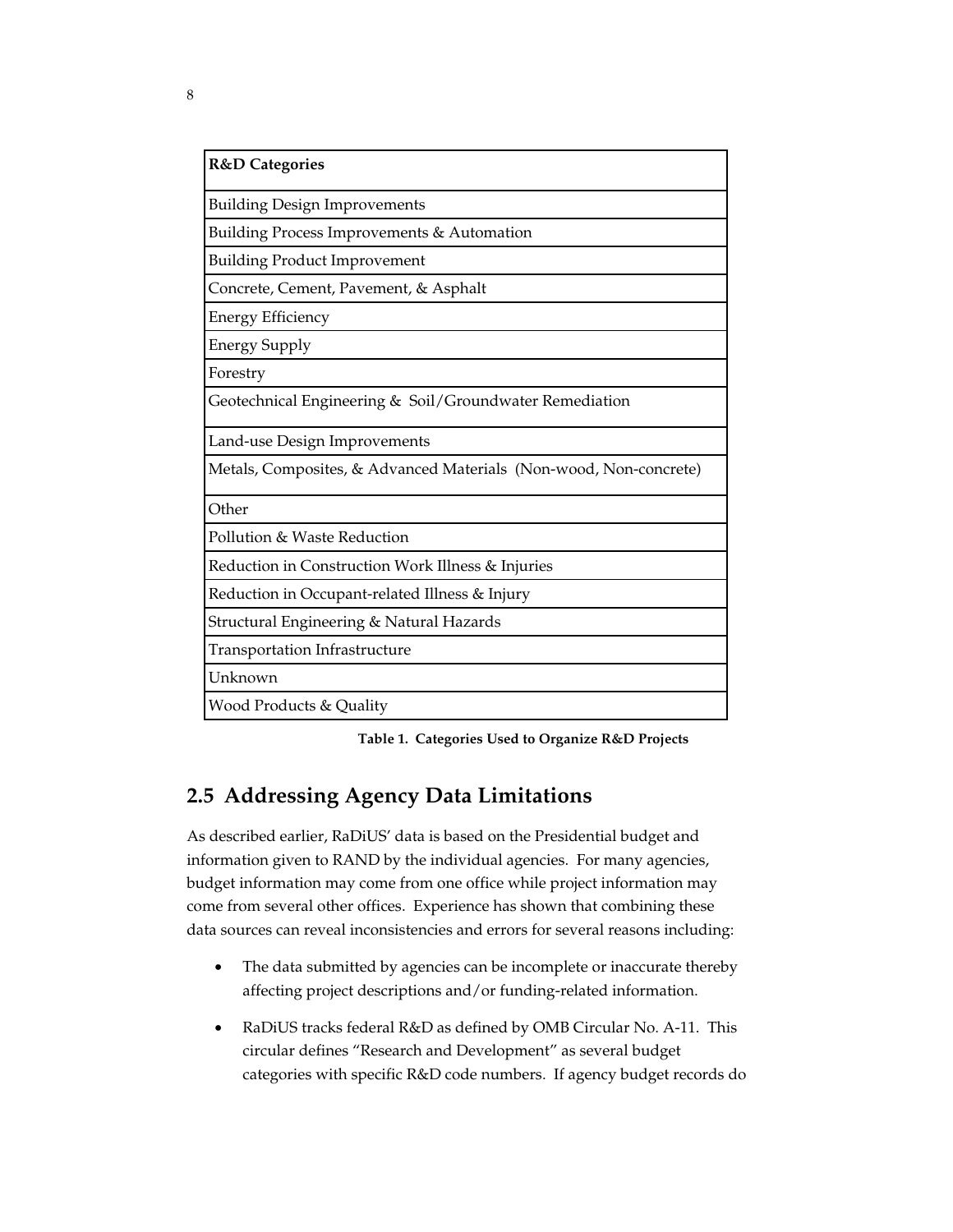not reflect these codes, those projects are not included in the RaDiUS database.

• While RaDiUS does not include classified R&D, the Departments of Defense and Energy have decided that some aspects of their unclassified R&D portfolio are too sensitive to be completely and readily accessible to all users. Accordingly, access to some project information is restricted by user type.

Each of the above limits RaDiUS' ability to provide a full and complete view of the federal R&D portfolio. This is because awards without project descriptions are essentially impossible to find since the RaDiUS search engine principally matches search terms with project descriptions. Second, projects bearing incorrect budget codes are completely missed. Third, projects that lack funding information underestimate the total federal investment in a given type of R&D.

Fortunately, some of the data limitations can be partially overcome through reasonable approximations. The two main approximation approaches are described below. In addition, agencies can be contacted to request additional information where desired. For further information on the data limitations encountered during these RaDiUS searches and how they were resolved, please see the agency-by-agency breakdown in Appendix C.

### *2.5.1 Approximating Missing Project Funding Levels*

In cases where project funding information was lacking, the funding level was roughly estimated by dividing the sponsor's "Budget Authority" by the total number of projects awarded by that sponsor. ("Budget Authority" refers to the amount of funding the sponsor has been authorized to spend in the Congressionally-approved budget). It should be noted that this form of estimation only works if RaDiUS contains information on the sponsor's Budget Authority.

### *2.5.2 Accounting for Missing Project Descriptions*

As previously stated, the RaDiUS search engine cannot find projects that lack project descriptions. However, a second type of approximation can be used when one is confident that all or most of a sponsor's R&D is relevant. In these cases, it may be better to include the sponsors entire portfolio even though there are no project descriptions. During this search, this approximation was used for the US Army Corps of Engineers as described in Appendix C.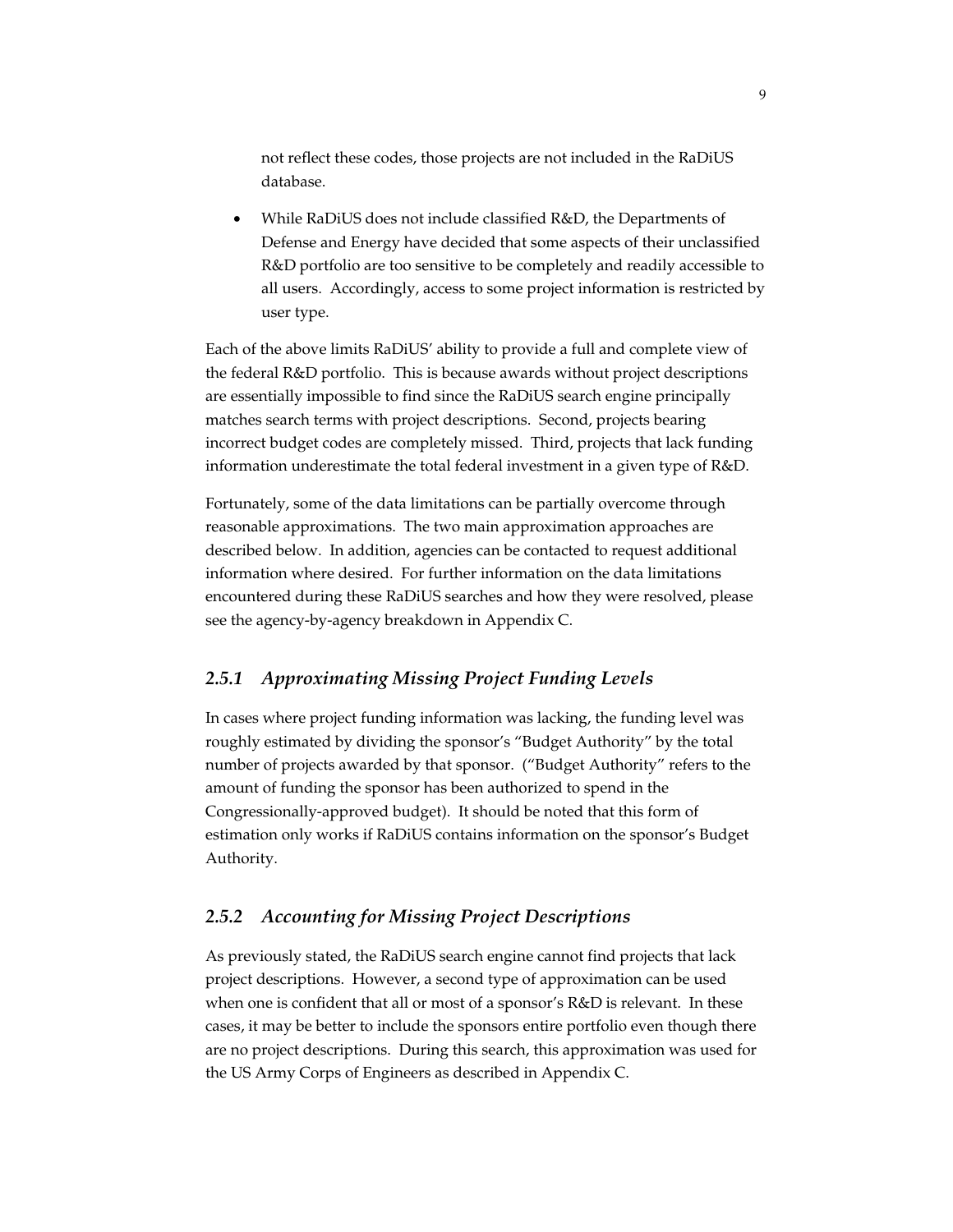# **3. Summary of FY99 Federal "Construction & Building" R&D**

This chapter presents a quantitative profile of the construction and buildingrelated R&D funded by the federal government during FY99. This profile consists of two different aggregations of R&D projects. The first aggregation is by the R&D categories listed in Table 1. The second aggregation is by the sponsoring agency. In each case, summary data is presented in tabular and graphical format for both the number of projects and the associated funding levels. Finally, each aggregation also contains a more detailed textual description of the R&D areas and their rough funding levels.

### **3.1 Federal "Construction & Building" R&D by Category**

### *3.1.1 Summary Data*

Table 2 presents the results, aggregated by category, of the full search. Figures 1 and 2 present this data graphically for the number of projects as well as for average annual funding.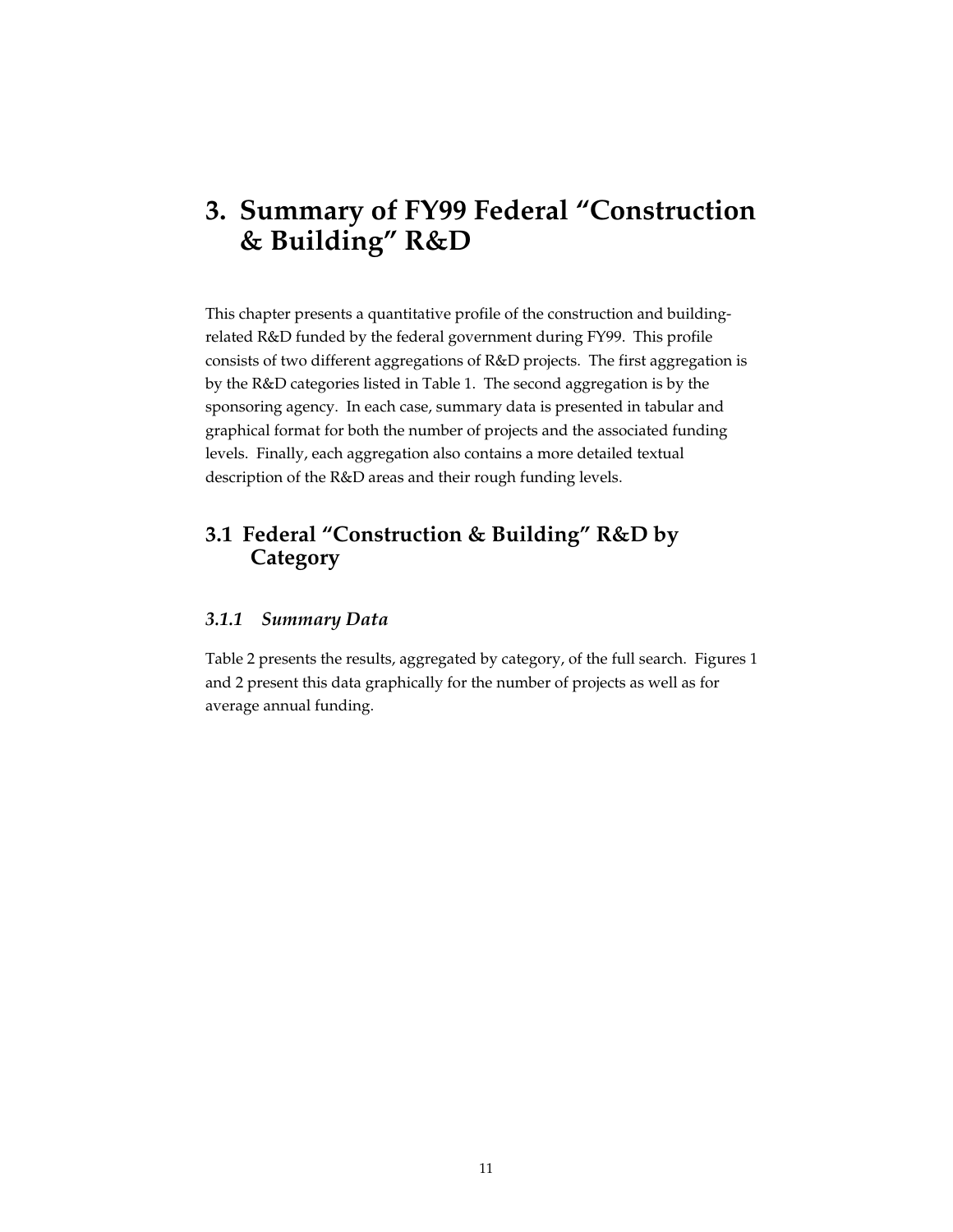| Category                                             | Number of<br>Awards | Average<br>Annual<br>Funding (\$) |
|------------------------------------------------------|---------------------|-----------------------------------|
| <b>Building Design Improvements</b>                  | 18                  | 4,936,738                         |
| Building Process Improvements &<br>Automation        | 26                  | 4,317,629                         |
| <b>Building Product Improvement</b>                  | 50                  | 23,147,929                        |
| Concrete, Cement, Pavement, & Asphalt                | 53                  | 15,571,147                        |
| <b>Energy Efficiency</b>                             | 90                  | 57,966,181                        |
| <b>Energy Supply</b>                                 | 97                  | 135,090,635                       |
| Forestry                                             | 171                 | 21,499,224                        |
| Geotechnical Engineering &                           | 53                  | 30,888,236                        |
| Soil/Groundwater Remediation                         |                     |                                   |
| Land-use Design Improvements                         | 16                  | 3,780,930                         |
| Metals, Composites, & Advanced Materials             | 104                 | 12,353,120                        |
| (Non-wood, Non-concrete)                             |                     |                                   |
| Other                                                | 17                  | 4,032,169                         |
| Pollution & Waste Reduction                          | 38                  | 15,329,995                        |
| Reduction in Construction Work Illness &<br>Injuries | 152                 | 15,879,289                        |
| Reduction in Occupant-related Illness &<br>Injury    | 44                  | 4,801,723                         |
| Structural Engineering & Natural Hazards             | 210                 | 27,006,183                        |
| Transportation Infrastructure                        | 225                 | 131, 343, 574                     |
| Unknown                                              | 117                 | 18,795,819                        |
| Wood Products & Quality                              | 136                 | 18,689,907                        |
| Total                                                | 1,617               | 545,430,428                       |

**Table 2. FY99 Federal C&B R&D by Category**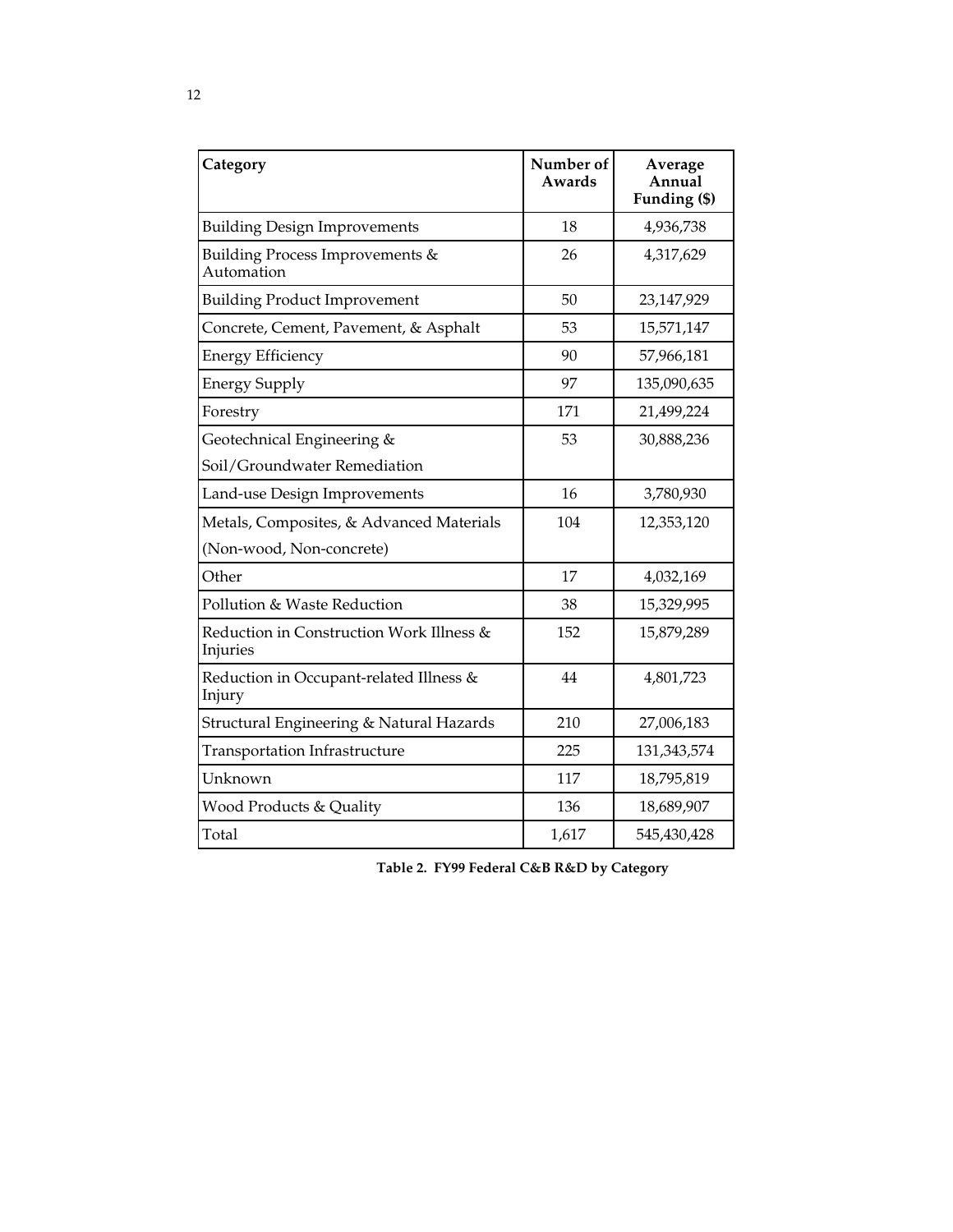

**Figure 1. FY99 Federal C&B R&D Number of Project Awards by Category**



**Figure 2. FY99 Federal C&B R&D Average Annual Funding by Category**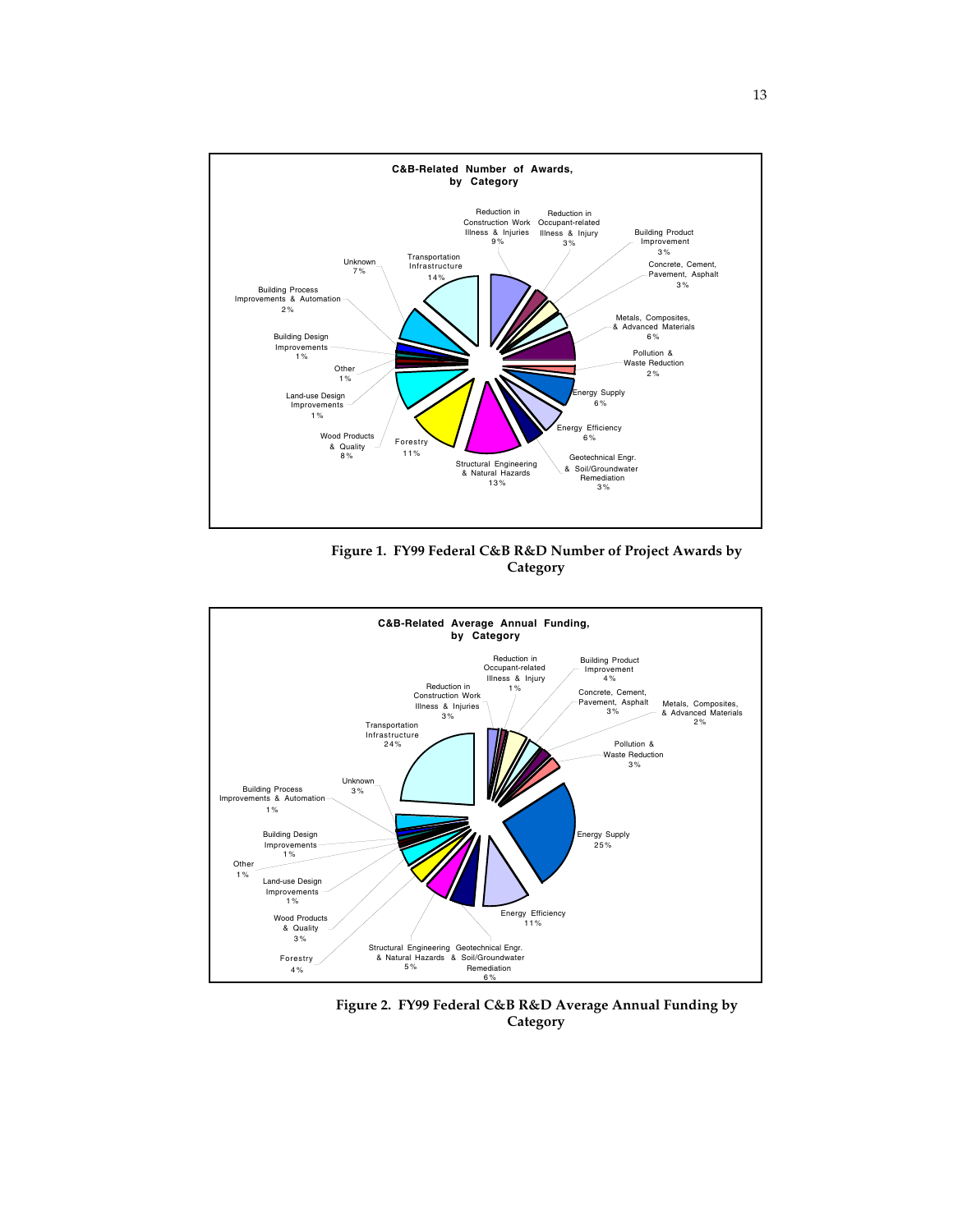### *3.1.2 Description by Category*

#### *Building Design Improvements*

In FY99, roughly \$5 million was invested in efforts to improve building design. This included R&D on energy efficient design, sustainable and green design, affordable housing, and improved building rehabilitation/renovation. It also contained software development efforts aimed at helping architects and others design better buildings.

#### *Building Process Improvements & Automation*

Roughly \$4 million was invested in improving and automating the building process. This category included R&D related to innovative construction approaches, partial and complete automation of construction and materials handling, simulation of construction operations, new collaborative work methods, new project management and delivery systems, as well as how to use information technologies on the job site and to improve regulatory enforcement.

#### *Building Product Improvement*

Approximately \$23 million was invested in building product improvement. Roughly half of this was focused on window-related research with the rest distributed among adhesives, alternatives to stick framing, improved foundations, insulation, paint, and roofing.

#### *Concrete, Cement, Pavement, and Asphalt*

More than \$15 million was invested in areas related to concrete, cement, pavement, and asphalt. Most of the R&D focused on transportation related applications with other efforts addressing general analysis techniques, cementwood composites, concrete composites, corrosion, fiber-reinforced polymer concrete, and non-destructive evaluation.

#### *Energy Efficiency*

Almost \$58 million was invested in R&D on energy efficiency. Of this total, slightly more than half was focused on general analytical, technical, and program support. These general work areas included building energy systems, building codes and standards, existing buildings, heat and moisture modeling, and weatherization. In addition, roughly one-third was focused on HVAC, appliances, and motors. Finally, approximately 10 percent was invested in lighting.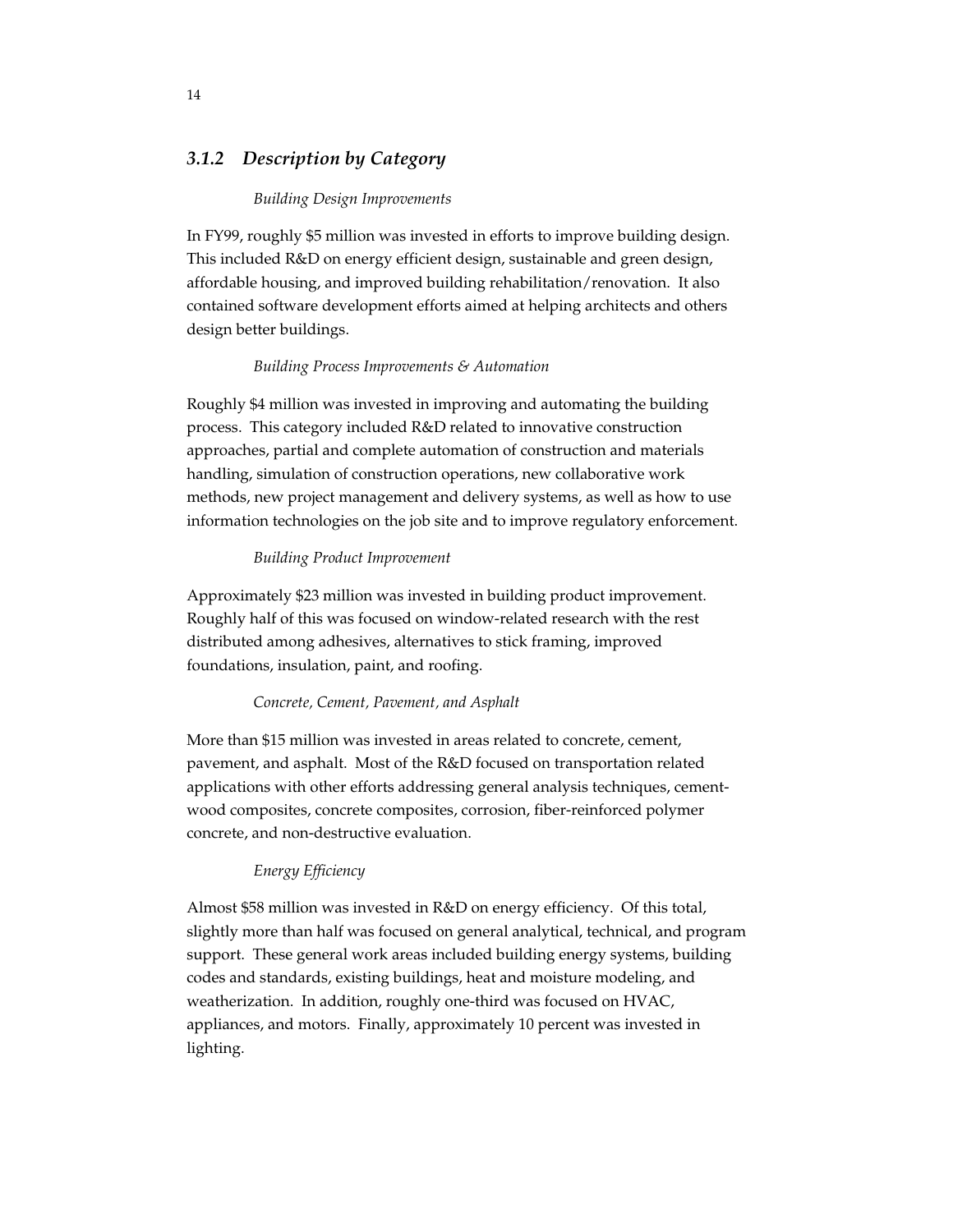### *Energy Supply*

Just over \$135 million was invested in energy supply. More than \$100 million of this was invested in renewable energy sources, including \$90 million for photovoltaics, roughly \$8 million for general solar and solar thermal technologies, and more than \$8 million for geothermal technologies. On the nonrenewable side, roughly \$28 million was invested in fossil fueled generation sources (primarily fuel cells at \$8 million), energy storage technologies (\$3 million), superconductivity (\$11 million), and transmission and distribution technologies (\$4 million).

#### *Forestry*

More than \$21 million was invested in areas related to forestry. Nearly \$16 million of this was for general forestry research. More than \$4 million was focused on pest and fungi. Trade, economics, and policy round out the R&D portfolio.

#### *Geotechnical Engineering & Soil/Groundwater Remediation*

Nearly \$31 million was invested in this category, however, geotechnical engineering represents only \$2 million of the total. Almost \$29 million was invested in soil & groundwater remediation with almost all of this being a single DOD groundwater remediation field laboratory.

#### *Land-use Design Improvements*

Less than \$4 million was invested in R&D on improving land-use planning, policy, and design. These investments included comprehensive land use planning, sustainable development, transportation, brownfield redevelopment, deconstruction/demolition for re-development of urban areas, and urban heat islands. It also included R&D on the application of remote sensing and geographic information systems (GIS) to land-use planning for urban growth, natural resource management, and farmland preservation. Several aspects of this research focused on understanding changes along the edges of urban growth areas.

### *Metals, Composites, & Advanced Materials (Non-wood, Non-concrete)*

More than \$12 million was invested in metals, composites, and other advanced materials. (This category does not include composite or advanced materials containing wood or concrete; those materials are listed in their respective categories.) This category contains more than \$5 million for metals, alloys, and welding; \$3 million for ceramics; and over \$2 million for composites. The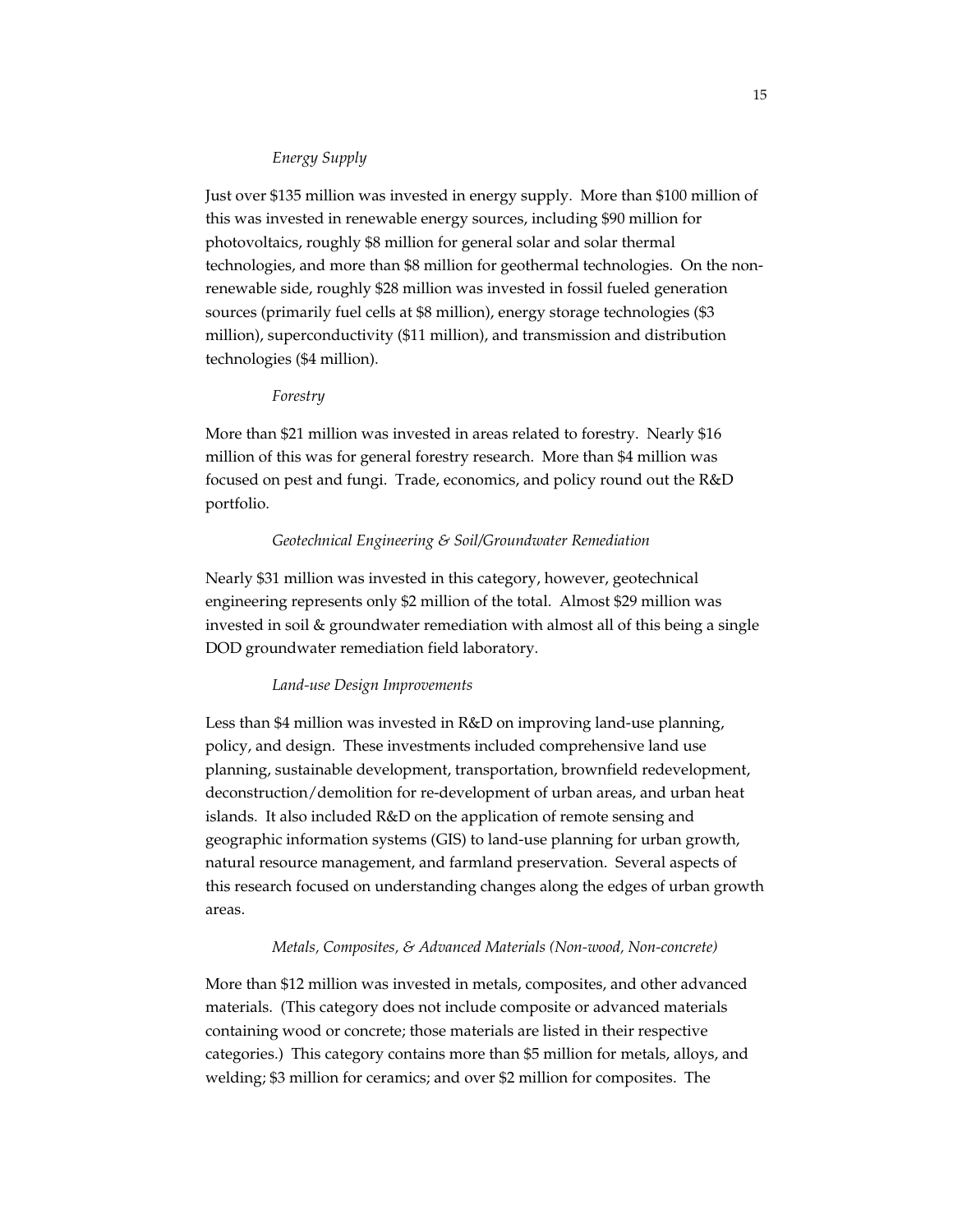category is rounded out with R&D on general analysis, testing, instrumentation, and polymers.

#### *Other*

This category represents R&D that could not easily be put into other categories. This was typically because the activities included multiple  $R&D$  areas and/or the dissemination of test results to interested parties, including web outreach and other services. This category represented just over \$4 million.

### *Pollution & Waste Reduction*

More than \$15 million was invested in reducing pollution and waste. Approximately \$10 million addressed multiple media (e.g., air, water, solid waste) with the Navy's work on environmental compliance equipment being the bulk of this R&D. The next largest R&D area was improved wood processing, followed by R&D on refrigerants, paint, water, and sludge.

#### *Reduction in Construction Work Illness & Injuries*

Almost \$16 million was invested in reducing construction-related illness and injuries. This R&D was primarily conducted by the National Institute for Occupational Safety and Health (NIOSH) within the Department of Health and Human Services. Safety studies included surveillance on construction fatalities, intervention studies on fall protection, safer excavation technologies, back injury studies, electrical safety, and mobile equipment related injuries. Construction health projects addressed issues such as asphalt fumes, hearing loss prevention for construction trades, ergonomic interventions, control of silica exposures, toolrelated vibration, and lead exposures.

### *Reduction in Occupant-related Illness & Injury*

Nearly \$5 million was invested in R&D related to the health and safety of building occupants, with the primary focus being on indoor air quality (IAQ). More than \$3 million was invested in general IAQ issues. Smaller sums were invested in specific sectors or technology needs including air quality in residential housing, air quality in the agricultural and livestock industries, air quality sensor development, asbestos, and low solvent adhesives.

### *Structural Engineering & Natural Hazards*

\$27 million was invested in structural engineering and natural hazard R&D. Earthquake-related R&D represented more than \$8 million of this category, multiple-hazard R&D was another \$6.5 million, and fire research was \$6 million. Smaller sums were invested in R&D on general structural analysis, dynamic and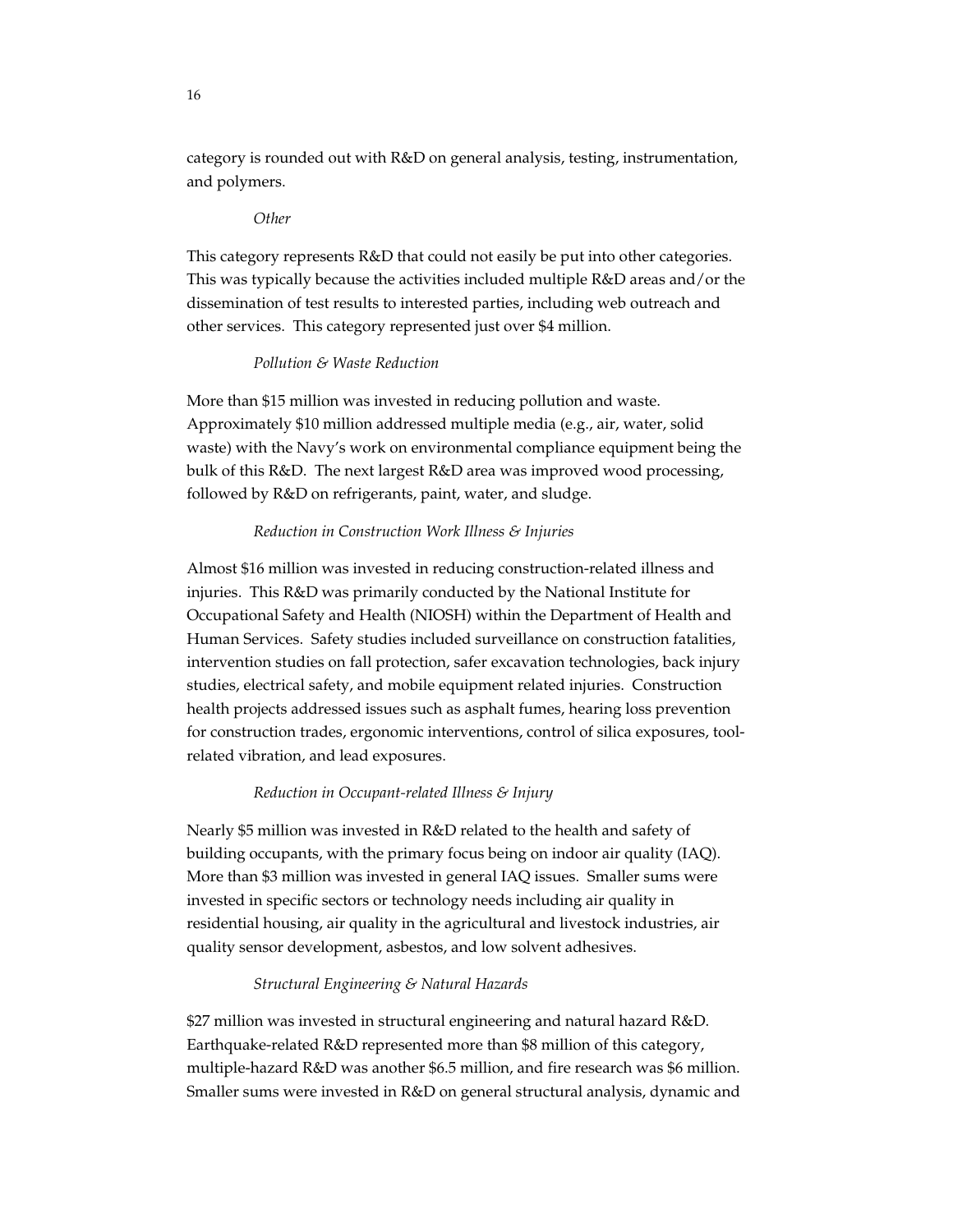passive structural control systems, measurement and instrumentation, wind and flood hazards, as well as dams, hydraulic, and marine structures.

### *Transportation Infrastructure*

More than \$130 million was invested in R&D on transportation infrastructure. Nearly all of this was from the Department of Transportation. While a lack of project descriptions made it impossible to further characterize nearly \$80 million of this R&D, approximately \$46 million was focused on highways and system efficiency. The remaining \$4 million was split between bridges, intermodal transportation, and transit and rail R&D.

#### *Unknown*

Almost \$19 million in potentially relevant R&D could not be categorized due to a lack of project descriptions. However, these projects were included due to the general relevance of the sponsoring agency or based on the terms used in the highly abbreviated project descriptions (e.g., "Construction (Advanced)"). The records included in this category are all DOD records, with roughly \$15.5 million from the U.S. Corps of Engineers. The balance of the category comes from the Navy, Air Force, and Army.

### *Wood Products & Quality*

Approximately \$20 million was invested in R&D on wood products and wood quality. Less than 50 percent of this was invested in finding new applications for wood and wood scrap/waste (\$8 million). Roughly \$3 million focused on milling techniques and technologies that reduced waste and improved resource utilization. Other areas receiving between \$1 and \$2 million each included wood preservatives, wood-containing composites, wood drying, structural properties of wood & wood structures, and adhesives.

### **3.2 Federal "Construction & Building" R&D by Agency**

### *3.2.1 Summary Data*

Table 3 presents the results of the C&B search aggregated by agency. Figures 3 and 4 present this data graphically for the number of projects as well as for average annual funding.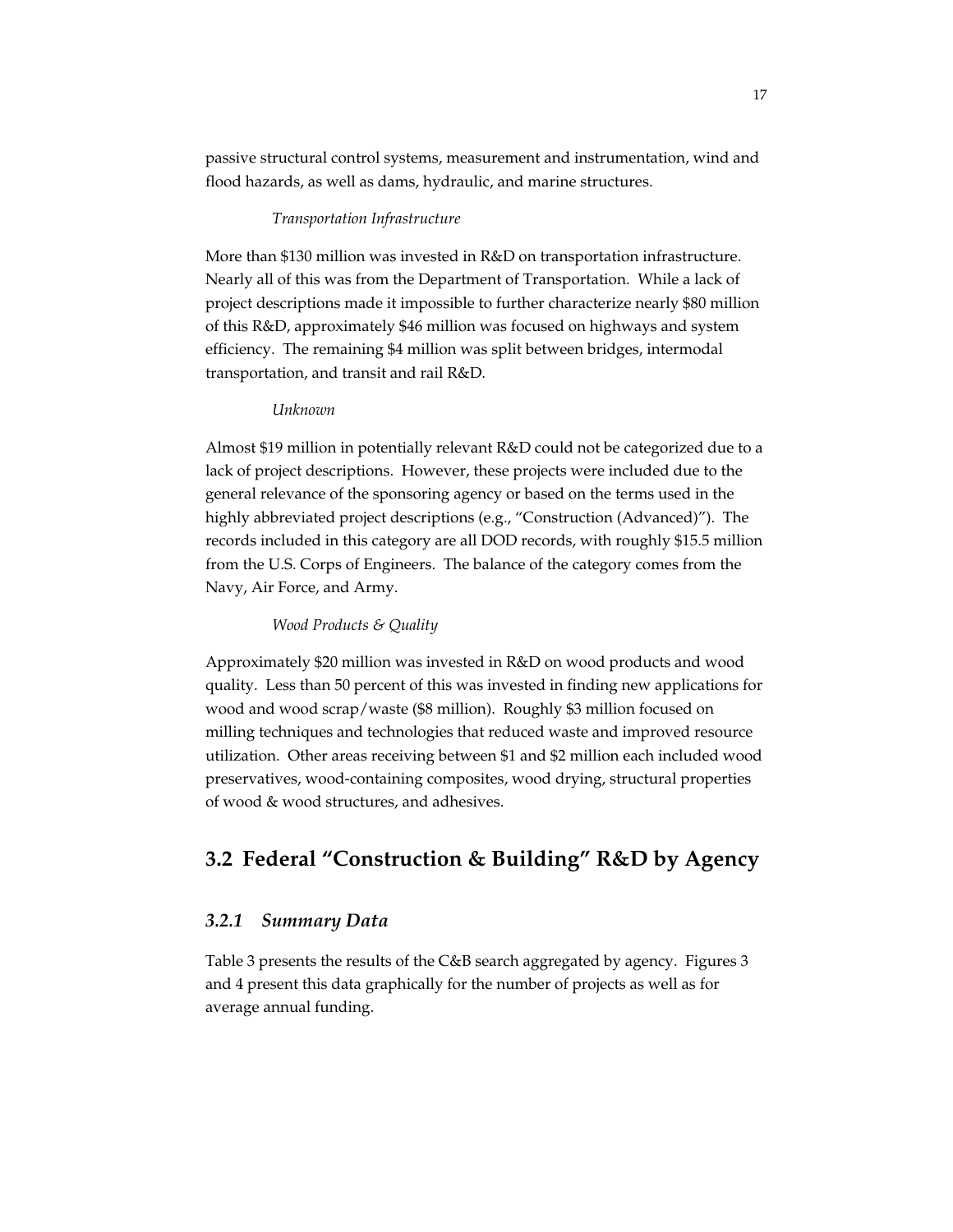| Category   | Number of<br>Awards | Average Annual<br>Funding (\$) |  |  |
|------------|---------------------|--------------------------------|--|--|
| USDA       | 356                 | 41,273,032                     |  |  |
| <b>DOC</b> | 48                  | 36,420,761                     |  |  |
| <b>DOD</b> | 167                 | 59,819,822                     |  |  |
| <b>DOE</b> | 204                 | 209,586,725                    |  |  |
| <b>HHS</b> | 166                 | 17,146,260                     |  |  |
| HUD        | 45                  | 11,892,694                     |  |  |
| DOI        | 1                   | 57,950                         |  |  |
| <b>DOT</b> | 190                 | 140,787,859                    |  |  |
| <b>DVA</b> | 1                   | 14,011                         |  |  |
| <b>EPA</b> | 10                  | 1,617,353                      |  |  |
| NASA       | 1                   | 150,000                        |  |  |
| NSF        | 428                 | 26,663,961                     |  |  |
| Total      | 1,617               | 545,430,428                    |  |  |

**Table 3. FY99 Federal C&B R&D by Agency**



**Figure 3. FY99 Federal C&B R&D Number of Project Awards by Agency**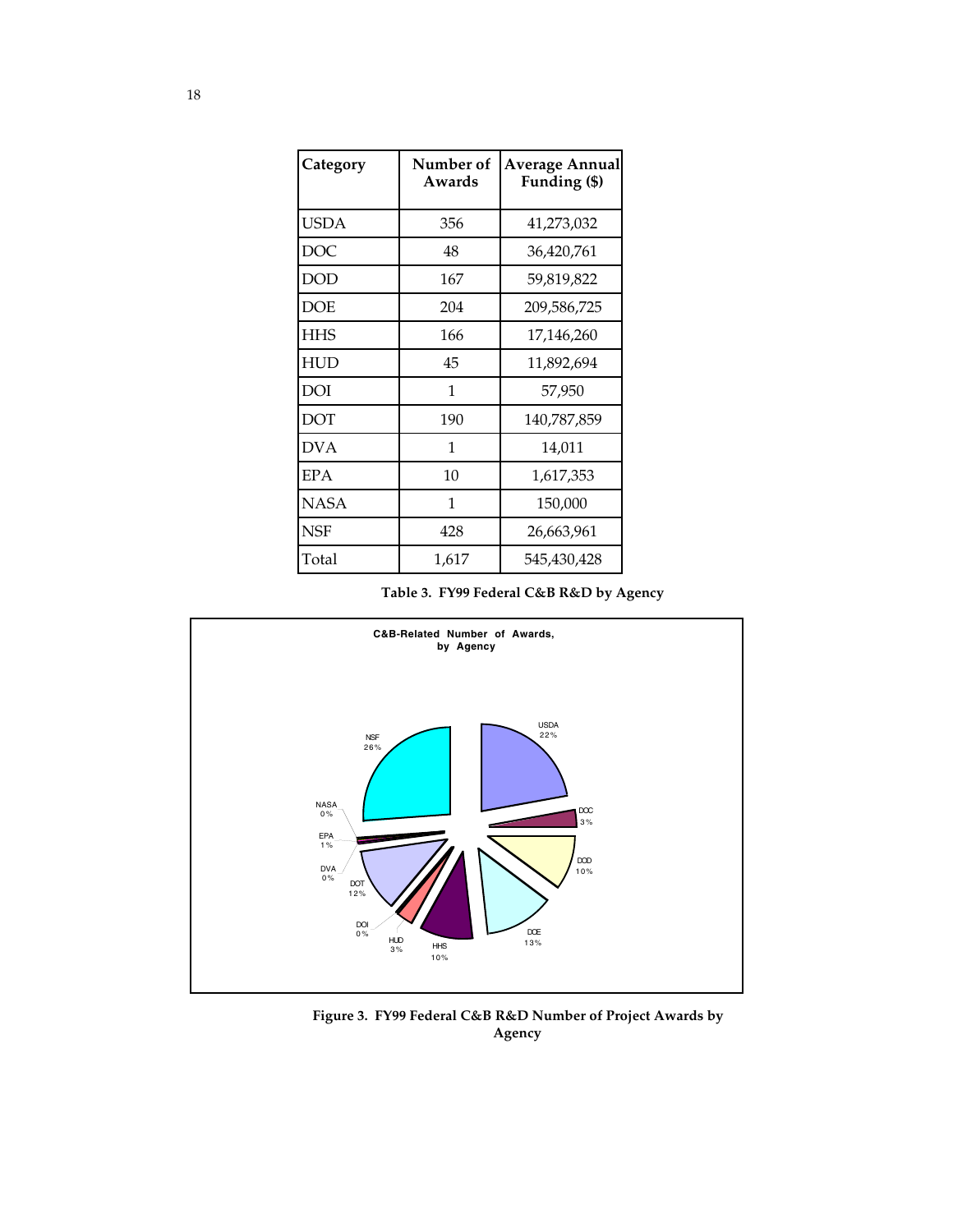

**Figure 4. FY99 Federal C&B R&D Average Annual Funding by Agency**

### *3.2.2 Description by Agency*

### *Department of Agriculture*

Nearly \$41 million was invested by the Dept. of Agriculture with roughly \$20 million for forestry, \$17 million for wood products and quality, and \$2 million for pollution and waste reduction. The remaining \$2 million was spent across numerous categories.

### *Department of Commerce*

Roughly \$36 million was invested by the DOC in FY99. Approximately \$13 million was focused on structural engineering and natural hazards; almost \$6 million on energy supply (primarily fuel cells and photovoltaics); nearly \$5 million for metals, composites, and advanced materials; almost \$4 million each for energy efficiency and building design improvement, and almost \$2 million for building process improvements and automation.

### *Department of Defense*

The DOD invested about \$60 million in R&D in FY99. Almost half of this was devoted to soil and groundwater remediation (\$28 million). Of the remaining,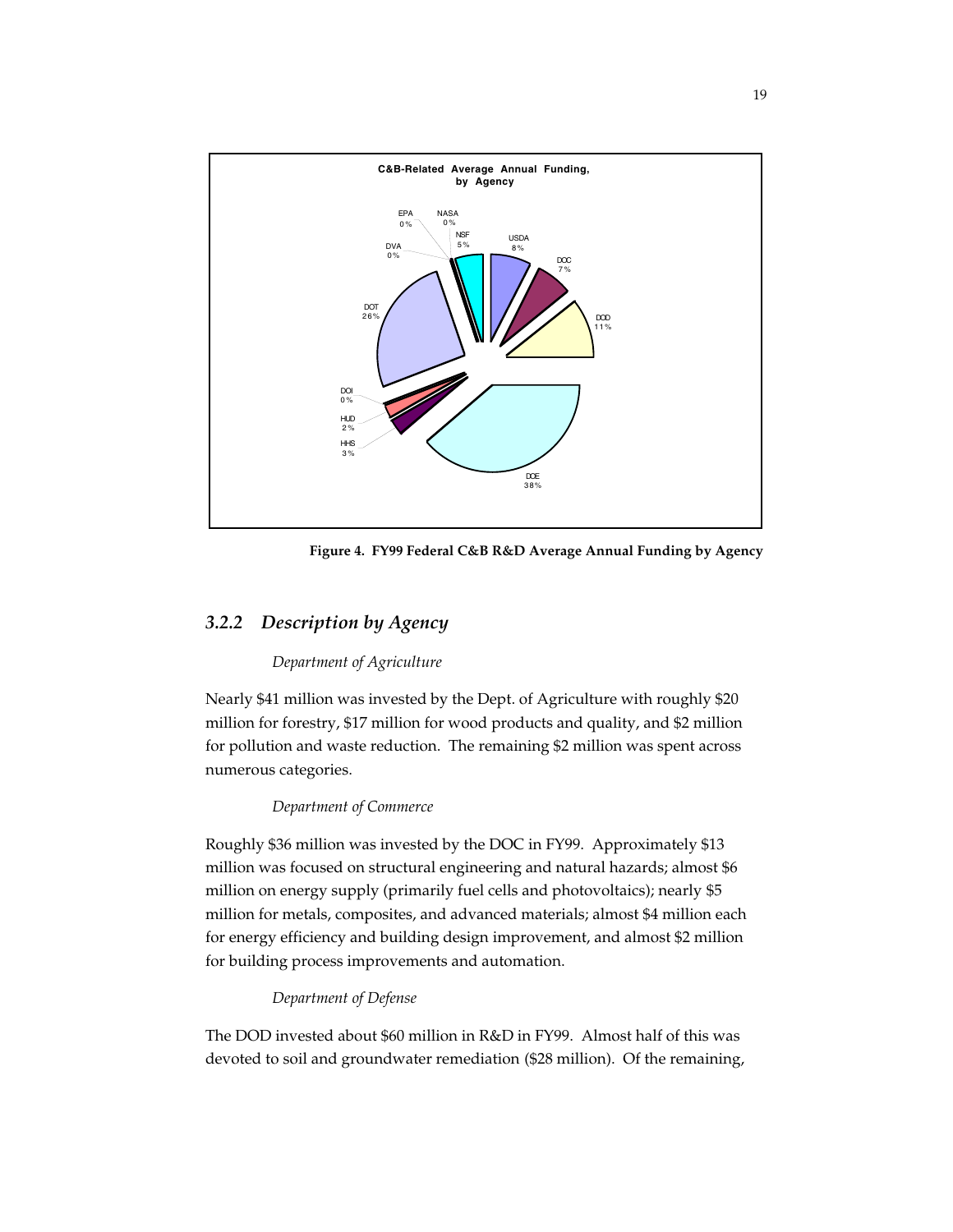roughly \$20 million could not be categorized due to a lack of project descriptions. The balance was spread across numerous other R&D categories.

### *Department of Energy*

Out of a total of \$210 million, roughly \$128 million was devoted to energy supply, \$53 million to energy efficiency, and \$15 million for building product improvements. The remainder was spread across the other categories.

### *Department of Health & Human Services*

Of the Department's \$17 million investment, more than \$15 million went to reducing construction-related illnesses and injuries with the remainder focused on reducing occupant-related illness and injury.

### *Department of Housing & Urban Development*

HUD's R&D investment was approximately \$12 million, with nearly \$10 million of this being specifically for the PATH program. Of the total, \$4 million focused on building product improvements, \$3 million on multiple-category R&D (classified as "Other"), \$1.4 million on building process improvements and automation, and \$1 million for building design improvements. The remaining funds are spread across the remaining categories.

#### *Department of Transportation*

In FY99, \$140 million was invested by DOT. Most all of this was invested in transportation infrastructure R&D (\$128 million) with the balance being for research specifically focused on the material aspects of concrete, cement, pavement, and asphalt.

### *Environmental Protection Agency*

The largest component in EPA's \$1.6 million investment was focused on reducing occupant-related illness and injury (\$600,000). The balance was focused equally on the land management aspects of forestry, brownfield redevelopment, urban air pollution, and pollution and waste reduction.

### *National Science Foundation*

NSF's \$26 million was highly distributed among the categories with structural engineering and natural hazards getting the most (\$13 million), followed by metals, composites, and advanced materials (\$3.5 million); transportation infrastructure (\$2.6 million); and geotechnical engineering (almost \$2 million). The balance of NSF's investment was spread across the full range of categories.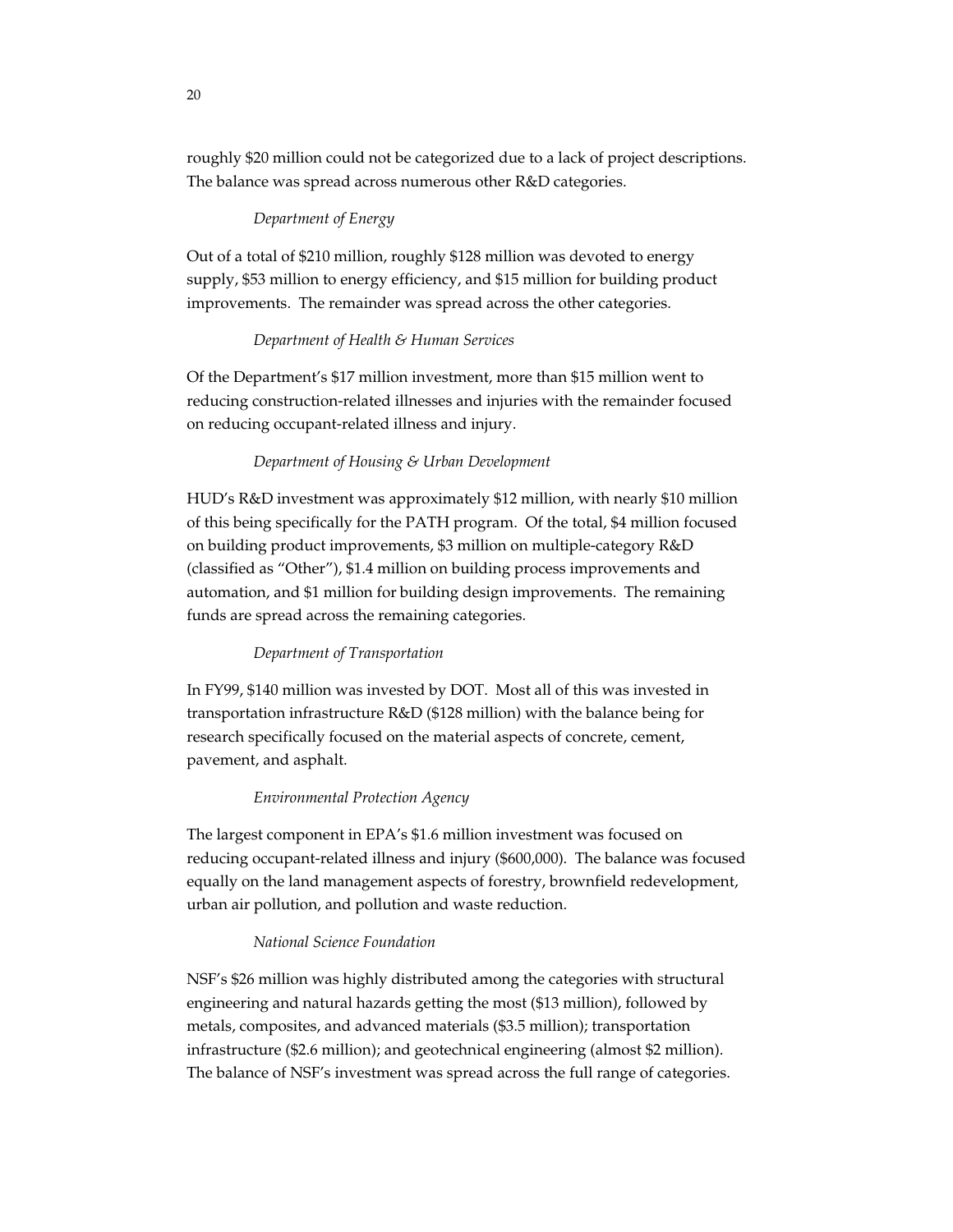### *Other Contributing Agencies*

In addition, roughly \$200,000 of R&D was performed by the Departments of Interior and Veterans Affairs as well as the National Aeronautics & Space Administration.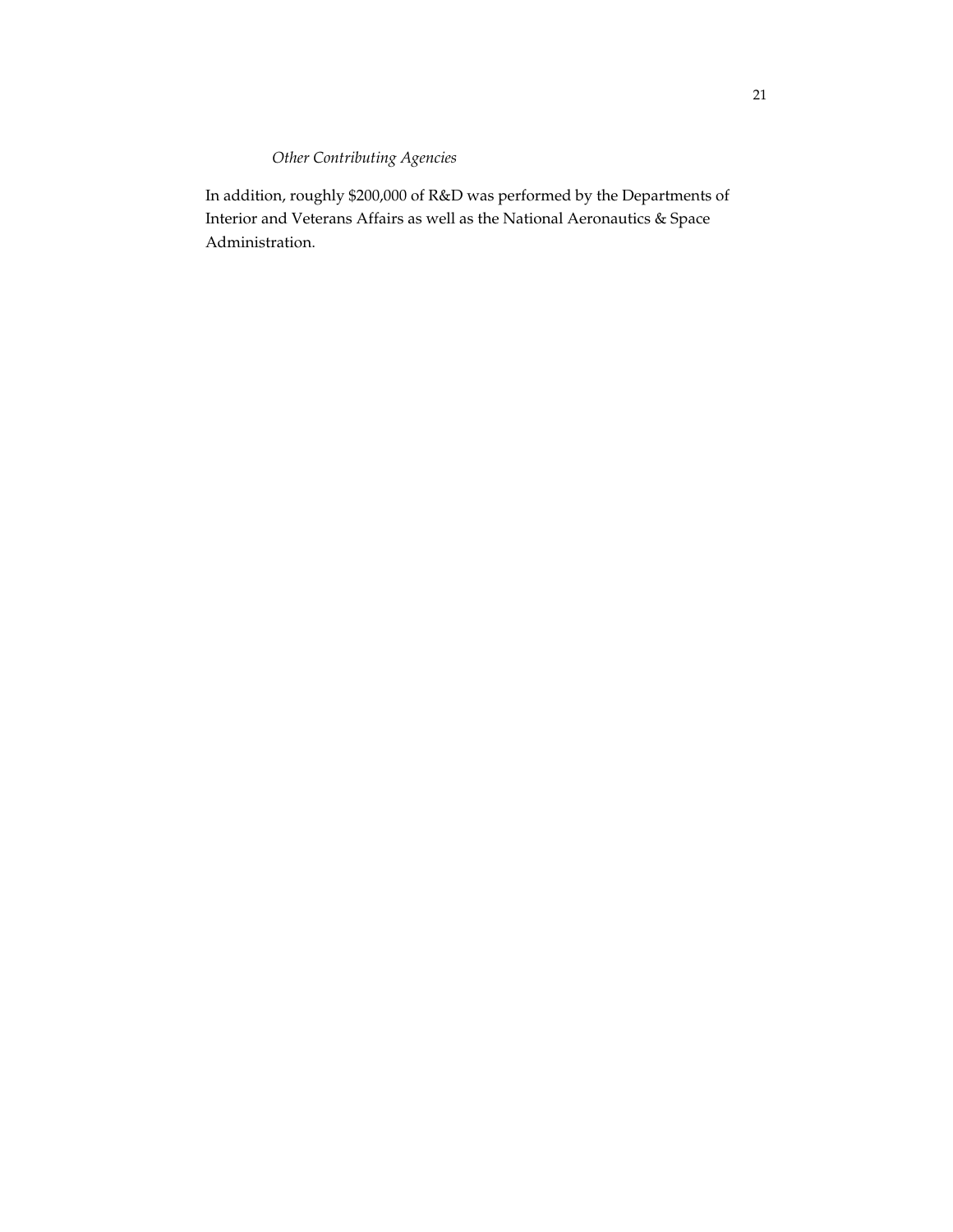# **4. Summary of FY99 Federal "Housing" R&D**

This chapter presents a quantitative profile of the housing-related R&D funded by the federal government during FY99. The data described in this chapter is a subset of the broader construction and building search presented in Chapter 3.

The chapter summary profile consists of two different aggregations of R&D projects. The first aggregation is by the R&D categories listed in Table 1. The second aggregation is by the sponsoring agency. In each case, summary data is presented in tabular and graphical format for both the number of projects and the associated funding levels. Finally, each aggregation also contains a more detailed textual description of the R&D areas and their rough funding levels.

### **4.1 Federal "Housing" R&D by Category**

### *4.1.1 Summary Data*

Table 4 presents the results, aggregated by category, of the housing-related subset. Figures 5 and 6 present this data graphically for the number of projects as well as for average annual funding.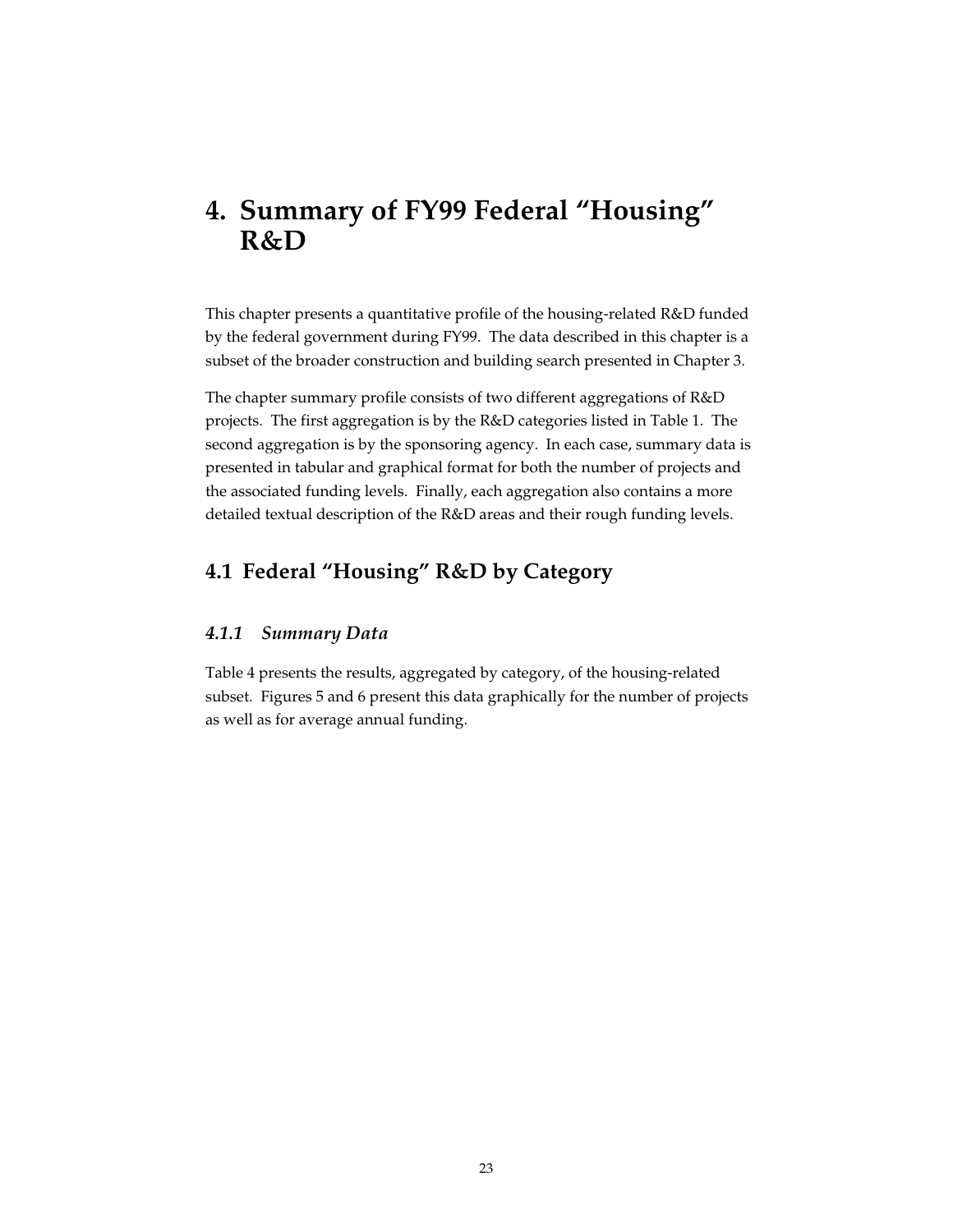| Category                                             | Number of<br>Awards | Average<br>Annual<br>Funding (\$) |
|------------------------------------------------------|---------------------|-----------------------------------|
| <b>Building Design Improvements</b>                  | 11                  | 4,194,444                         |
| Building Process Improvements & Automation           | 16                  | 3,140,129                         |
| <b>Building Product Improvement</b>                  | 40                  | 21,057,473                        |
| Concrete, Cement, Pavement, Asphalt                  | 6                   | 571,639                           |
| <b>Energy Efficiency</b>                             | 62                  | 49,462,033                        |
| <b>Energy Supply</b>                                 | 60                  | 110,515,929                       |
| Forestry                                             | $\overline{2}$      | 78,858                            |
| Land-use Design Improvements                         | 6                   | 326,509                           |
| Metals, Composites, & Advanced Materials             | 5                   | 1,904,876                         |
| (Non-wood, Non-concrete)                             |                     |                                   |
| Other                                                | 12                  | 3,704,480                         |
| Pollution & Waste Reduction                          | 13                  | 3,969,816                         |
| Reduction in Construction Work Illness &<br>Injuries | 151                 | 15,857,039                        |
| Reduction in Occupant-related Illness & Injury       | 29                  | 4,159,247                         |
| Structural Engineering & Natural Hazards             | 39                  | 11,455,706                        |
| Wood Products & Quality                              | 61                  | 5,917,153                         |
| Total                                                | 513                 | 236,315,331                       |

**Table 4. FY99 Federal Housing R&D by Category**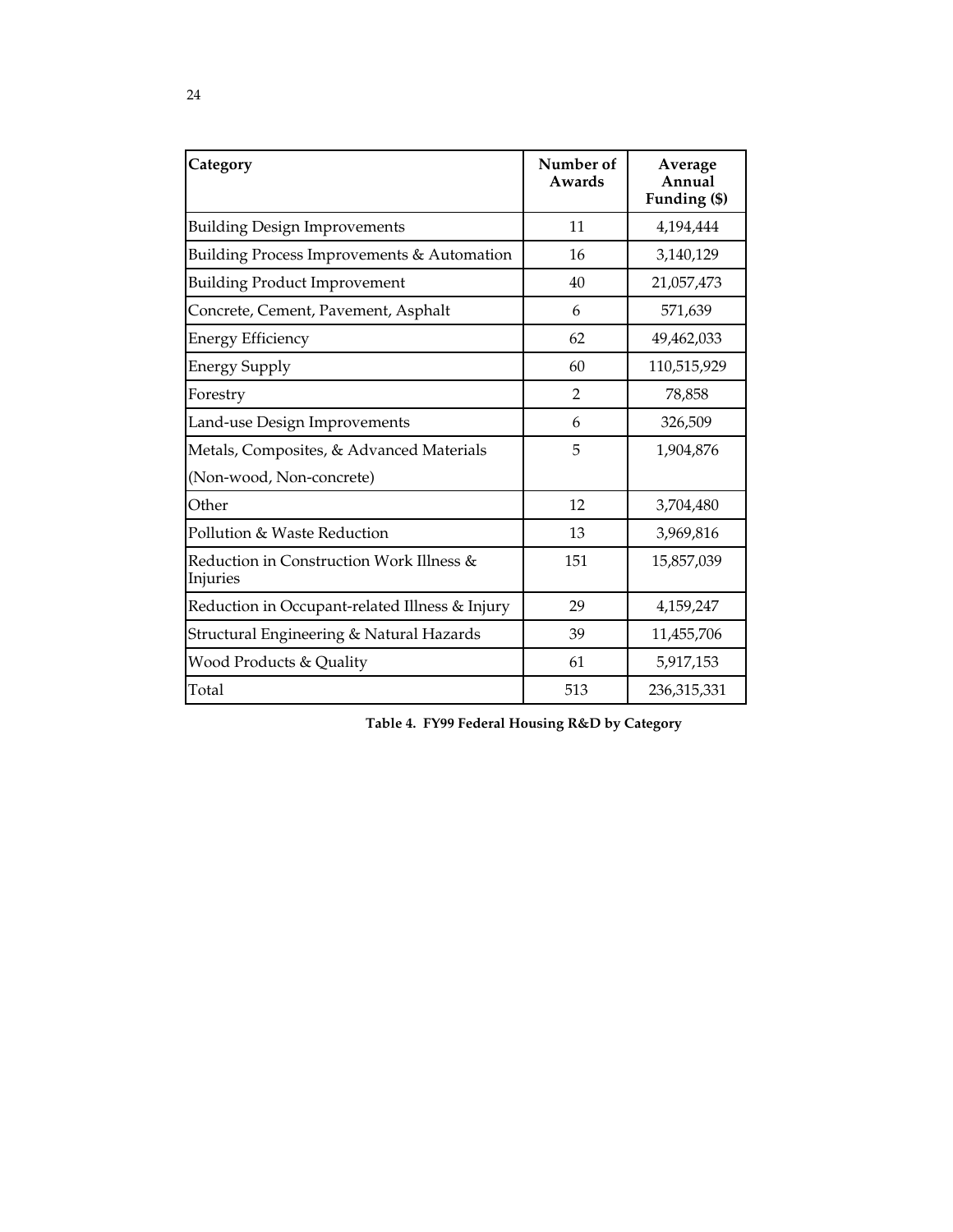

**Figure 5. FY99 Federal Housing R&D Number of Project Awards by Category**



**Figure 6. FY99 Federal Housing R&D Average Annual Funding by Category**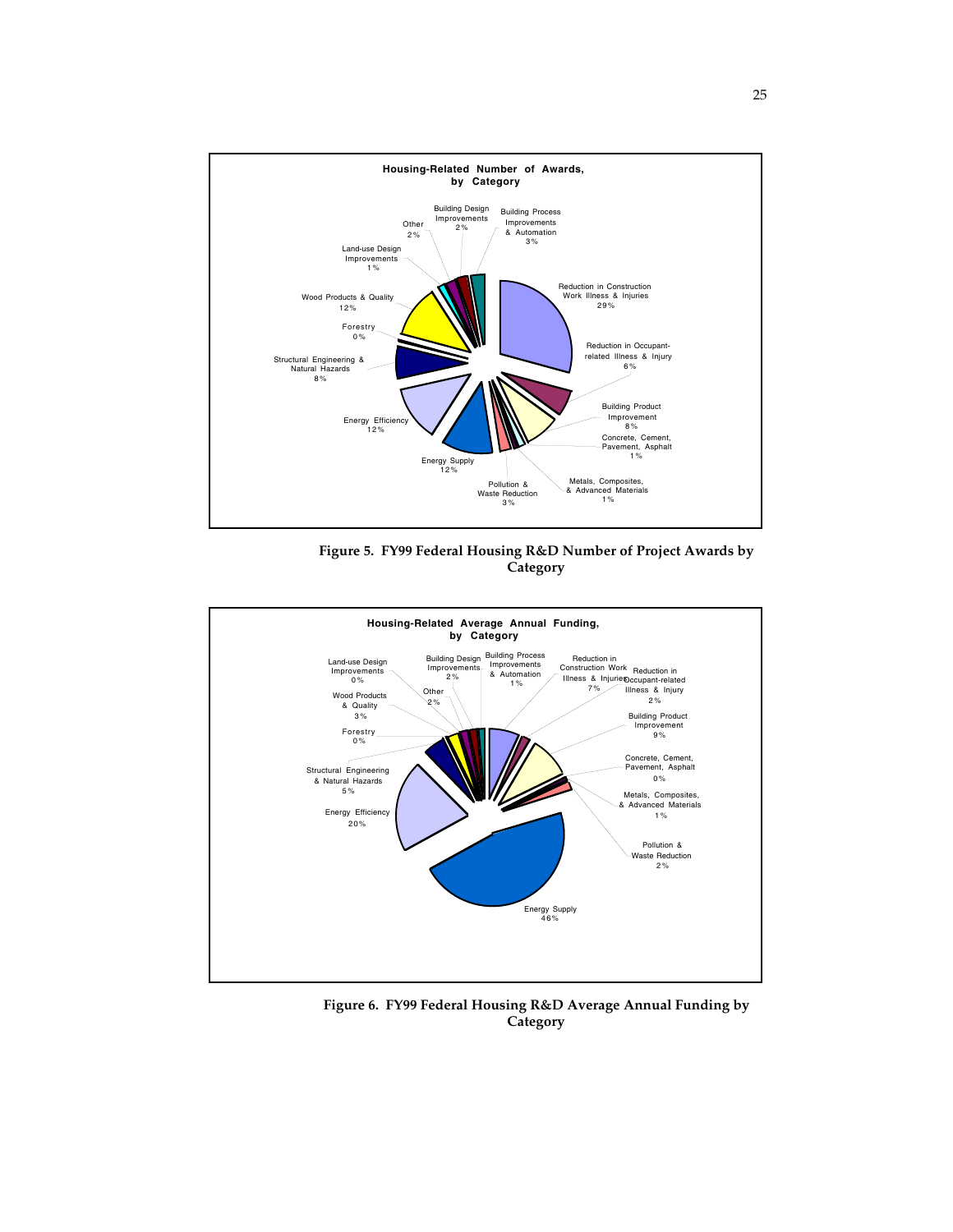### *4.1.2 Description by Category*

#### *Building Design Improvements*

Just over \$4 million was invested in efforts that could help improve residential design. This included R&D on sustainable and green design, affordable housing, and improved building rehabilitation/renovation.

#### *Building Process Improvements & Automation*

More than \$3 million was invested in R&D potentially relevant to improving the home building process. This included R&D on traditional process improvements as well as information technology developments and how those technologies can be transferred to home building industry.

#### *Building Product Improvement*

Approximately \$21 million was invested in building product improvements. Of this total, about \$12 million was for window-related research. The balance of the category was devoted to general R&D (nearly \$6 million), insulation (\$1 million), developing alternatives to stick framing (\$1 million), as well as improved foundations, insulation, paint, roofing, and windows.

### *Concrete, Cement, Pavement, and Asphalt*

Slightly more than \$500,000 was invested in cement-wood composite materials.

### *Energy Efficiency*

More than \$49 million in energy efficiency R&D was potentially relevant to housing. Of this total, more than \$28 million was focused on general analytical, technical, and program support. This general work addressed building energy systems, building codes and standards, existing buildings, heat and moisture modeling, and weatherization. Roughly \$16 million in R&D on HVAC, appliances, and motors was also potentially relevant. Finally, nearly \$5 million was invested in lighting.

### *Energy Supply*

More than \$110 million of energy supply R&D is potentially relevant to housing. This includes more than \$100 million invested in renewable energy sources with photovoltaics representing \$90 million, roughly \$6 million for general solar and solar thermal technologies, and nearly \$8 million for geothermal technologies. On the non-renewable side of C&B relevant R&D, almost \$7 million was invested in fuel cells.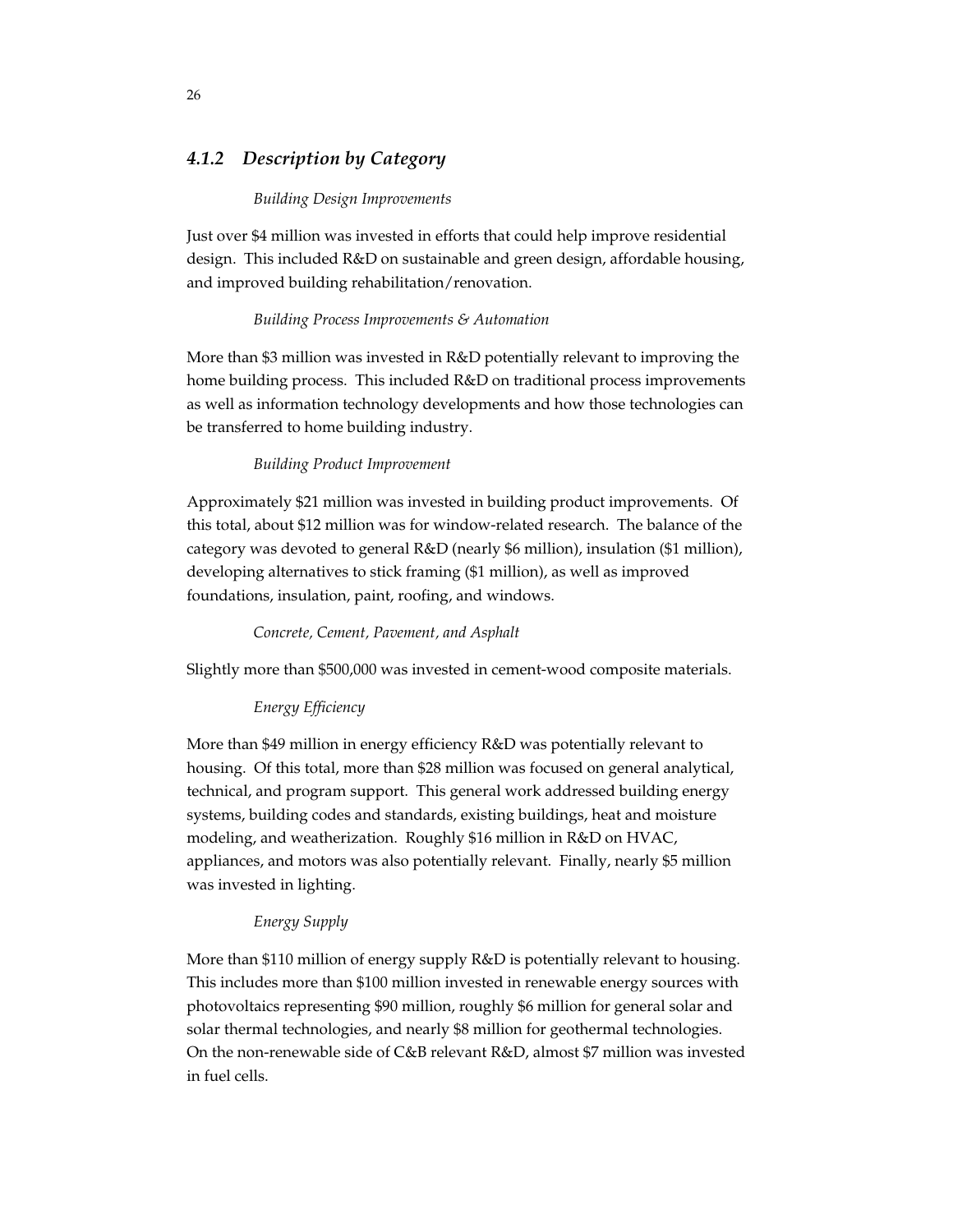#### *Forestry*

Roughly \$100,000 of R&D examined the role of residential housing as a major component of demand for wood, the economic trade-offs associated with conservation, and the impact of forest and riparian forest buffers on residential development.

### *Land-use Design Improvements*

Approximately \$300,000 was focused on demolition/deconstruction for redevelopment of urban areas, impact of natural resource conservation on rural subdivision developments, sustainable development, and transportation issues.

### *Metals, Composites, & Advanced Materials (Non-wood, Non-concrete)*

Nearly \$2 million was invested in metals and composites including thermoplastic composites for structural applications, steel applications, and analysis of hybrid/composite structural walls and steel frame systems.

*Other*

Almost \$4 million in multi-category R&D and R&D results dissemination/outreach was conducted.

### *Pollution & Waste Reduction*

Nearly \$4 million was invested in reducing pollution and waste. Refrigerant R&D represented more than \$2 million of the total while wood processing represented another \$1.7 million. The balance addressed water and multipollutant issues.

### *Reduction in Construction Work Illness & Injuries*

Since specific project descriptions were not available for NIOSH, it was not possible to determine which portion of their construction-related illness and injury R&D was potentially relevant to housing. Out of a desire to err toward inclusion, NIOSH's full portfolio of almost \$16 million was included. However, conversations with NIOSH prior to publication determined that 10 studies representing roughly \$1 million dollars were specifically targeted at residential housing though some portions of the larger R&D portfolio were felt to have spillover benefits to housing.

### *Reduction in Occupant-related Illness & Injury*

Just over \$4 million was invested in R&D related to the health and safety of building occupants, with the primary focus being on indoor air quality (IAQ).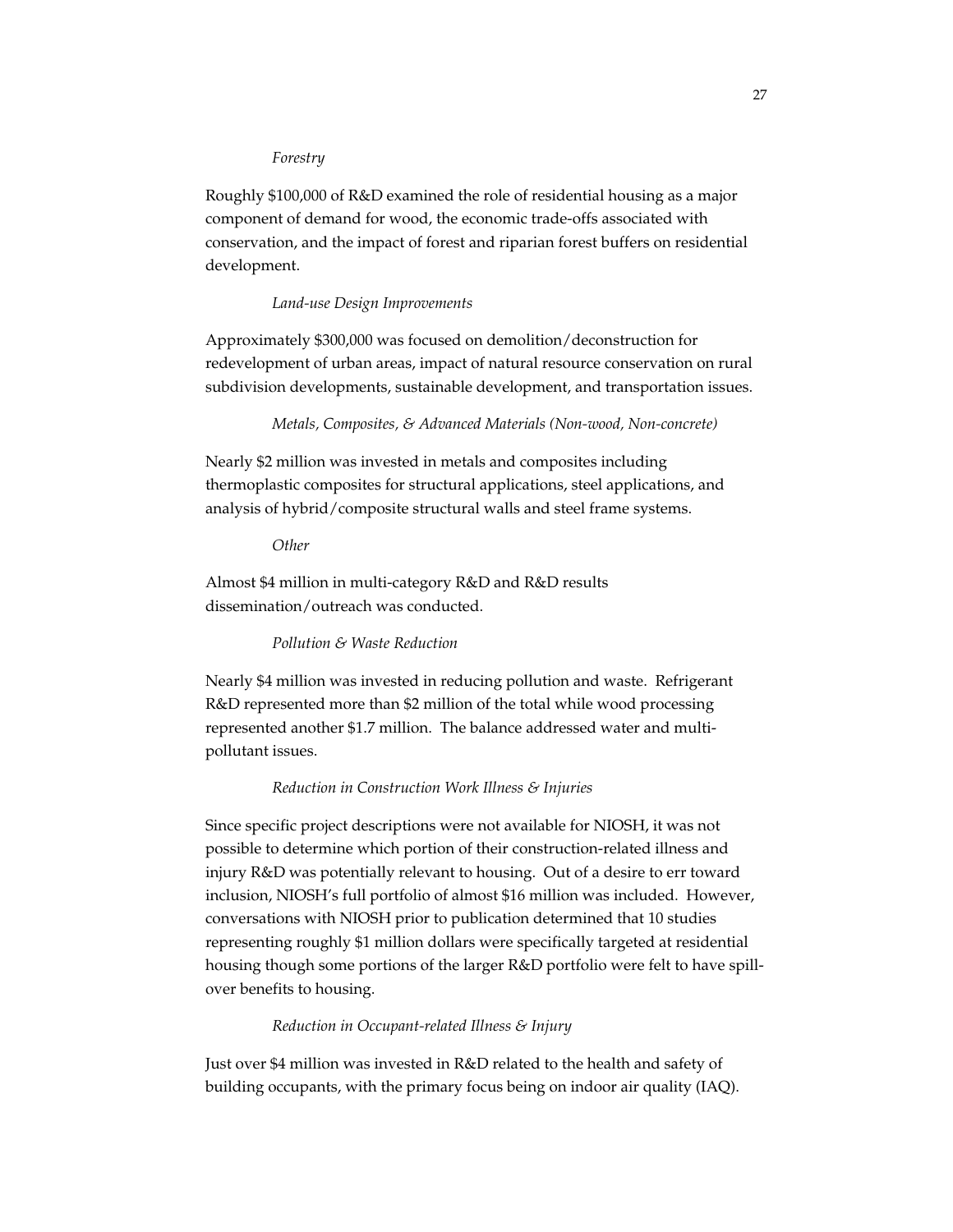Most of this research addressed IAQ generally (\$3.1 million), though \$600,000 was focused exclusively on residential air quality. Other targeted efforts addressed sensor development and low solvent adhesives.

### *Structural Engineering & Natural Hazards*

More than \$11 million was invested in structural engineering and natural hazard R&D. R&D addressing multiple hazards amounted to almost \$6 million, with housing-related fire research representing another \$3.7 million. Both earthquake and wind-related R&D represented about \$1 million each. Smaller investments were made for structural R&D as well as measurement and instrumentation.

#### *Wood Products & Quality*

Approximately \$6 million was invested in housing-related R&D on wood products and wood quality. Slightly less than half of this was invested in finding new applications for wood and wood scrap/waste (\$2.7M). Just over \$1 million focused on the structural properties of wood and wood structures as well as adhesives. Other target areas receiving smaller investments included woodcontaining composites (\$600,000), wood drying (\$350,000), and wood preservatives (\$110k).

### **4.2 Federal "Housing" R&D by Agency**

### *4.2.1 Summary Data*

Table 5 presents the results, aggregated by agency, of the housing-related R&D subset. Figures 7 and 8 present this data graphically for the number of projects as well as for average annual funding.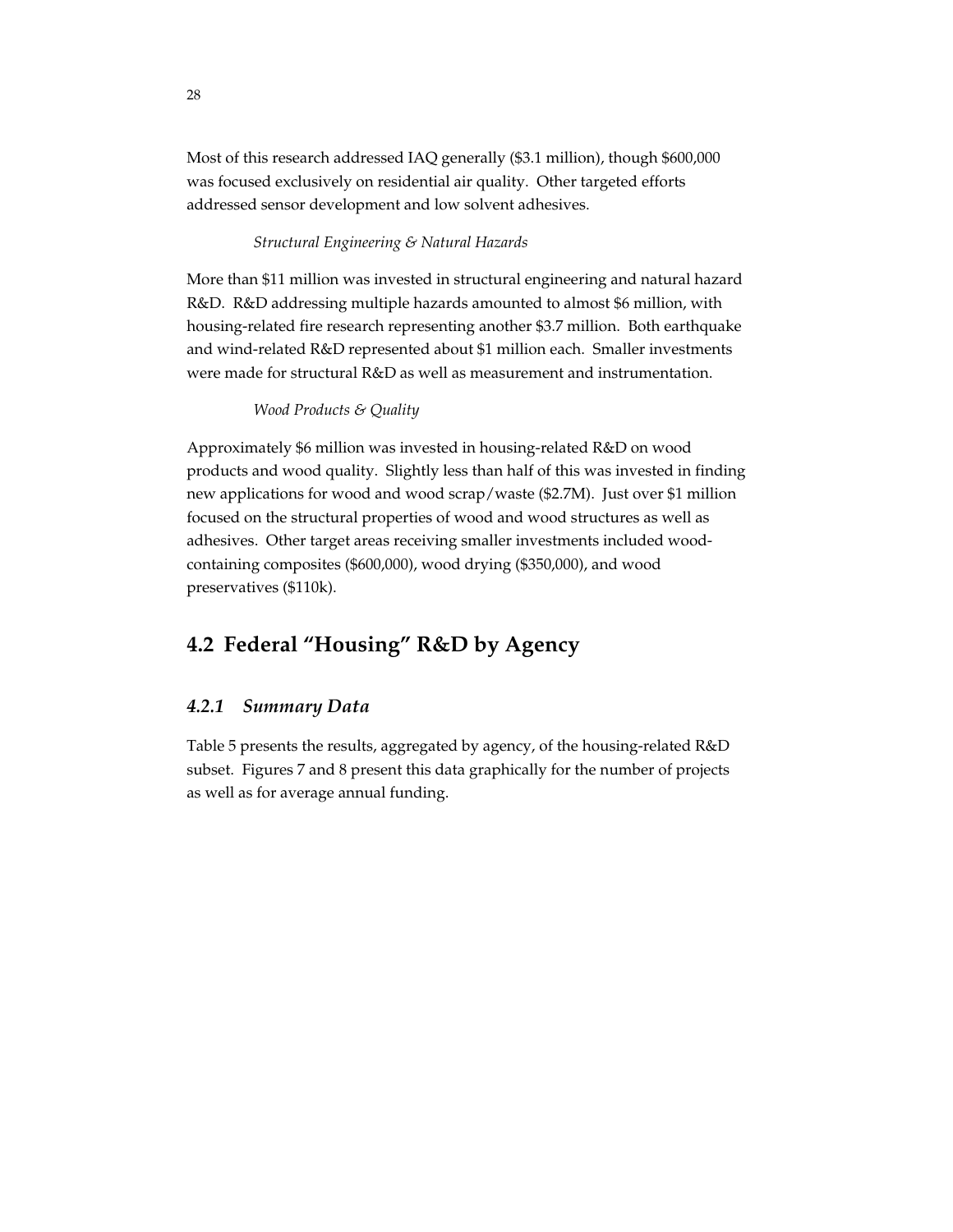| Category   | Number of<br>Awards | <b>Average Annual</b><br>Funding (\$) |
|------------|---------------------|---------------------------------------|
| USDA       | 89                  | 8,319,175                             |
| DOC        | 29                  | 27,253,127                            |
| DOD        | $\overline{2}$      | $\left( \right)$                      |
| DOE        | 130                 | 167,622,313                           |
| <b>HHS</b> | 166                 | 17,146,260                            |
| <b>HUD</b> | 45                  | 11,892,694                            |
| DOI        | 1                   | 57,950                                |
| <b>DVA</b> | 1                   | 14,011                                |
| EPA        | 3                   | 606,800                               |
| <b>NSF</b> | 47                  | 3,403,002                             |
| Total      | 513                 | 236,315,332                           |

|  |  |  | Table 5. FY99 Federal Housing R&D by Agency |  |  |  |  |
|--|--|--|---------------------------------------------|--|--|--|--|
|--|--|--|---------------------------------------------|--|--|--|--|



**Figure 7. FY99 Federal Housing R&D Number of Project Awards by Agency**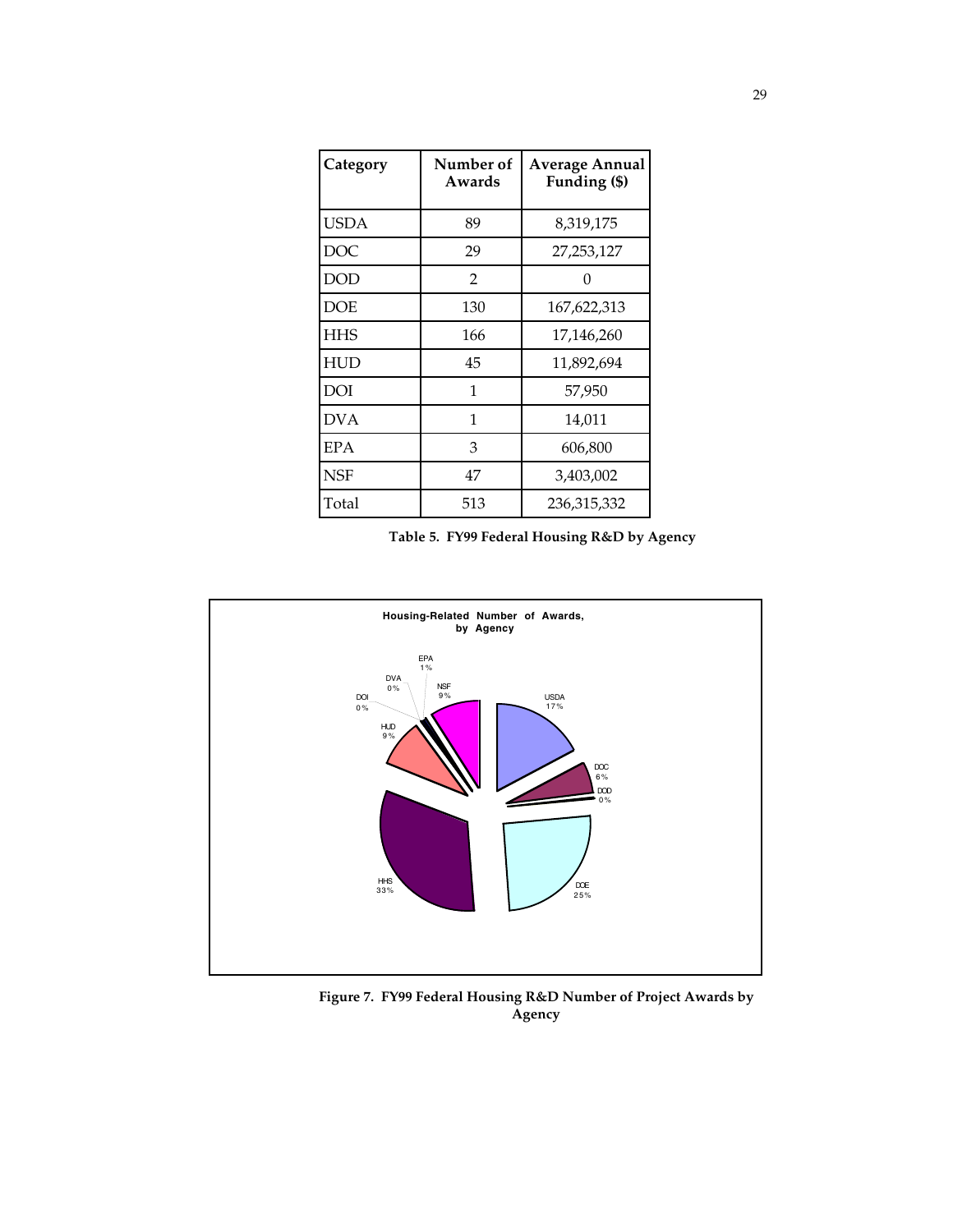

**Figure 8. FY99 Federal Housing R&D Average Annual Funding by Agency**

### *4.2.2 Description by Agency*

### *Department of Agriculture*

More than \$8 million was invested by the Dept. of Agriculture with almost \$5 million for wood products and wood quality and \$2 million for pollution and waste reduction. Additional R&D addressed cement-wood composites, better building products, improved construction systems, structural engineering and natural hazards, and several other categories.

### *Department of Commerce*

DOC invested roughly \$27 million in R&D that was potentially relevant to housing. Most focused on structural engineering and natural hazards (\$9 million), with lesser amounts for energy supply (\$5 million), energy efficiency (close to \$4 million), building design improvements (\$3 million), as well as a number of other categories.

### *Department of Energy*

Of nearly \$170 million invested by DOE, roughly \$105 million was devoted to energy supply, nearly \$45 million to energy efficiency, and \$15 million for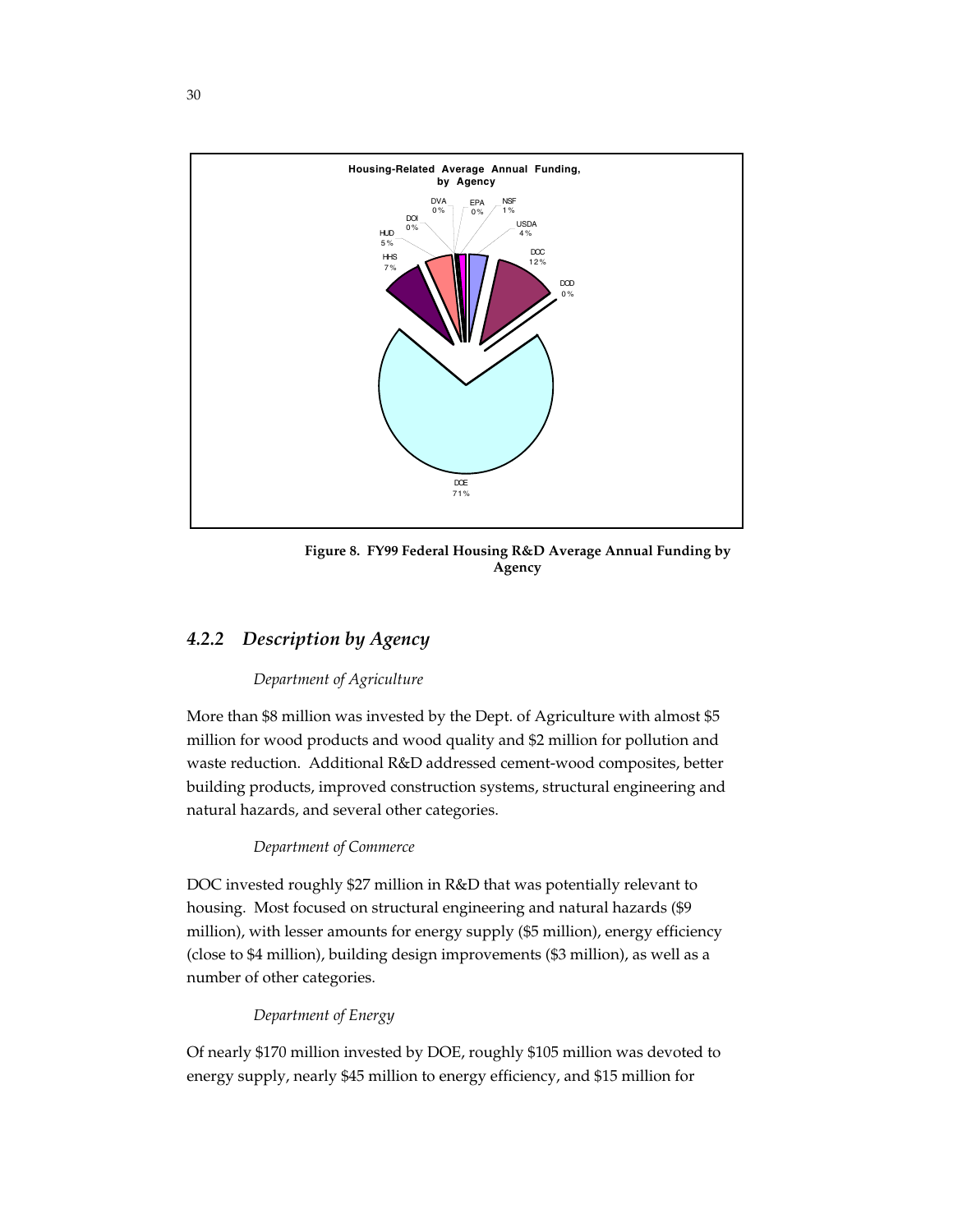building product improvements. The remainder was spread across the other categories with reducing occupant-related illness and injury and reducing pollution and waste being the largest components of the remainder.

### *Department of Health & Human Services*

Of the Department's \$17 million, more than \$15 million went to reducing construction-related illnesses and injuries. The remainder focused on reducing occupant-related illness and injury, primarily due to indoor air quality issues.

### *Department of Housing & Urban Development*

HUD's R&D investment was approximately \$12 million, with approximately \$10 million of this being housing-related funds. Of the total, \$4 million was used for building product improvements, \$3 million for multiple-category R&D (classified as "Other"), \$1.4 million for building process improvements and automation, and \$1 million for building design improvements. The remaining funds are spread across the remaining categories.

### *Environmental Protection Agency*

EPA's investment in potentially relevant R&D amounted to \$600,000 and was focused on reducing occupant-related illness and injury, especially indoor air quality and low-solvent adhesives.

#### *National Science Foundation*

Roughly \$3.4 million of NSF's R&D investment was potentially relevant to housing. More than half of this was focused on structural engineering and natural hazards (\$1.7 million) with the balance spread across the full range of categories.

#### *Other Contributing Agencies*

Three other agencies also contributed to housing-related R&D. These included the Departments of Defense, Interior, and Veterans Affairs. DOD's contribution was focused on automated control of electricity producing distributed generation systems, however, funding information was not available for these projects. In addition, on a combined basis, the Departments of Interior and Veterans Affairs supported roughly \$72,000 of R&D addressing building codes and natural hazards and indoor air quality.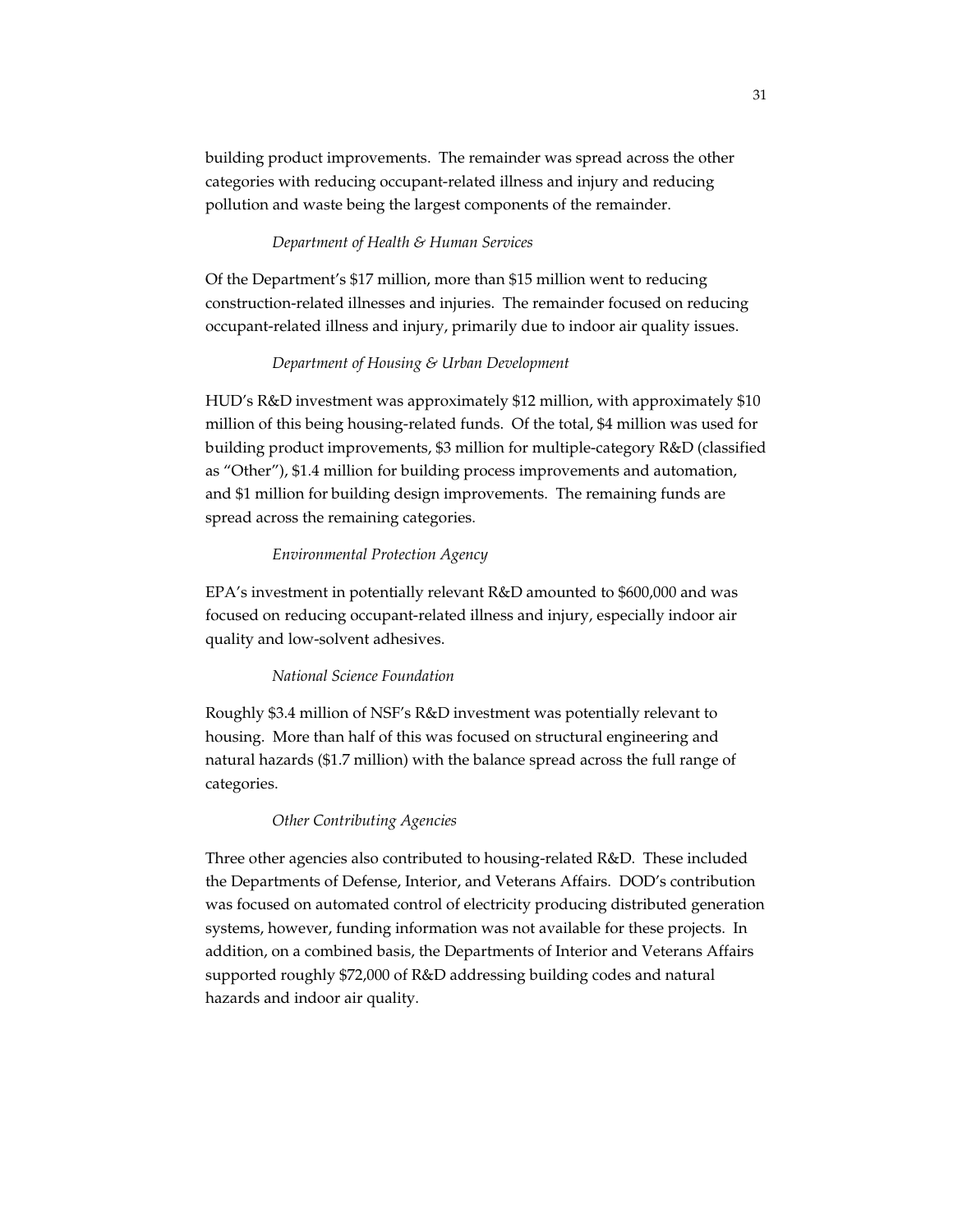## **4.3 Federal PATH R&D by Category**

### *4.3.1 Summary Data*

Table 6 presents the results, aggregated by category, of the federal R&D funded specifically by the PATH program. Figures 7 and 8 present this data graphically for the number of projects as well as for average annual funding.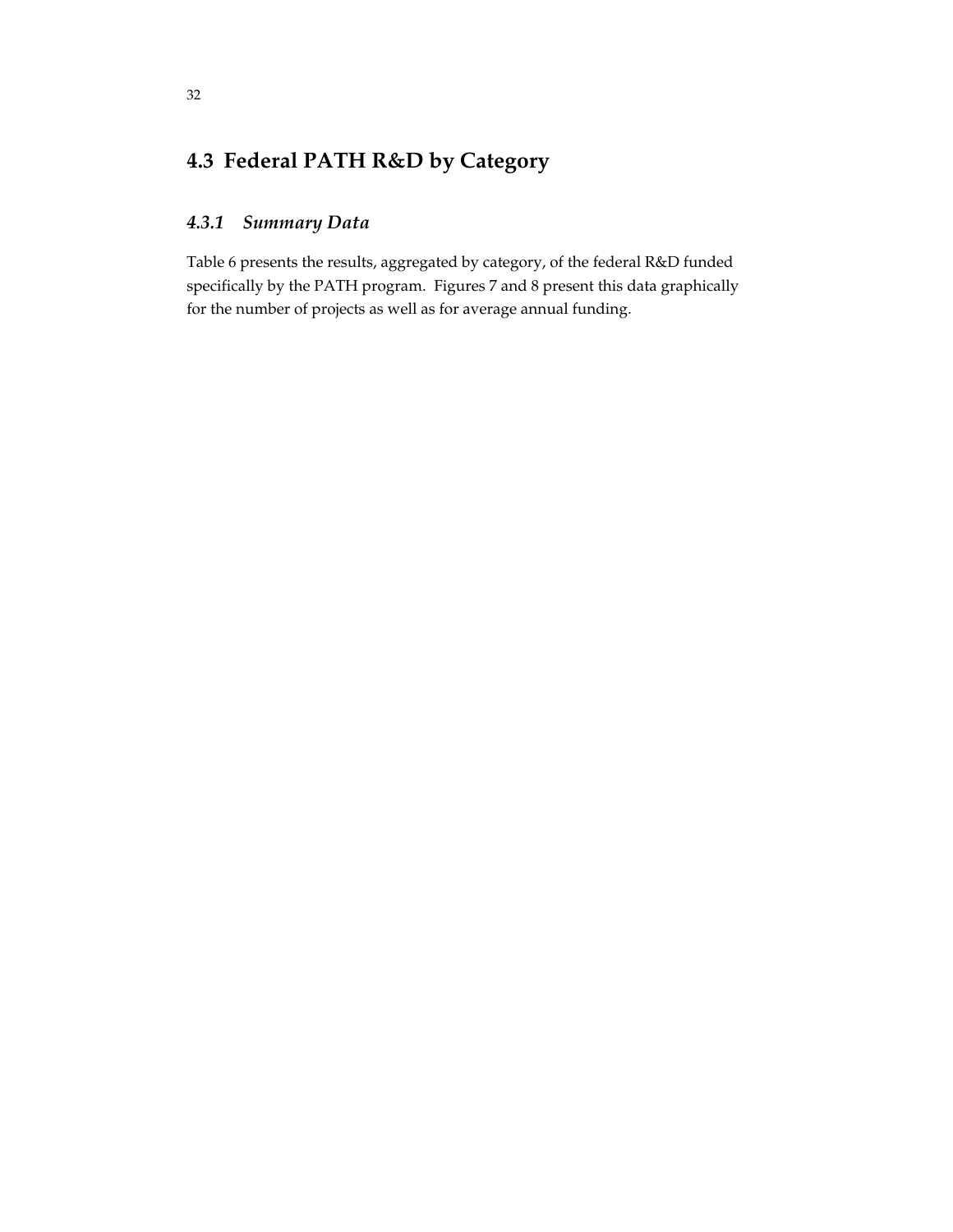| Category                                   | Number of<br>Awards | <b>Average Annual</b><br>Funding (\$) |
|--------------------------------------------|---------------------|---------------------------------------|
| <b>Building Design Improvements</b>        | 2                   | 168,182                               |
| Building Process Improvements & Automation | 6                   | 1,237,879                             |
| <b>Building Product Improvement</b>        | 9                   | 3,701,515                             |
| <b>Energy Efficiency</b>                   | 3                   | 716,667                               |
| <b>Energy Supply</b>                       | 1                   | 266,667                               |
| Other                                      | 6                   | 2,765,633                             |
| Structural Engineering & Natural Hazards   | 5                   | 472,727                               |
| Wood Products & Quality                    | 3                   | 656,364                               |
| Total                                      | 35                  | 9,985,634                             |

|  | Table 6. FY99 Federal PATH R&D by Category |  |  |  |  |
|--|--------------------------------------------|--|--|--|--|
|--|--------------------------------------------|--|--|--|--|



**Figure 9. FY99 Federal PATH R&D Number of Project Awards by Category**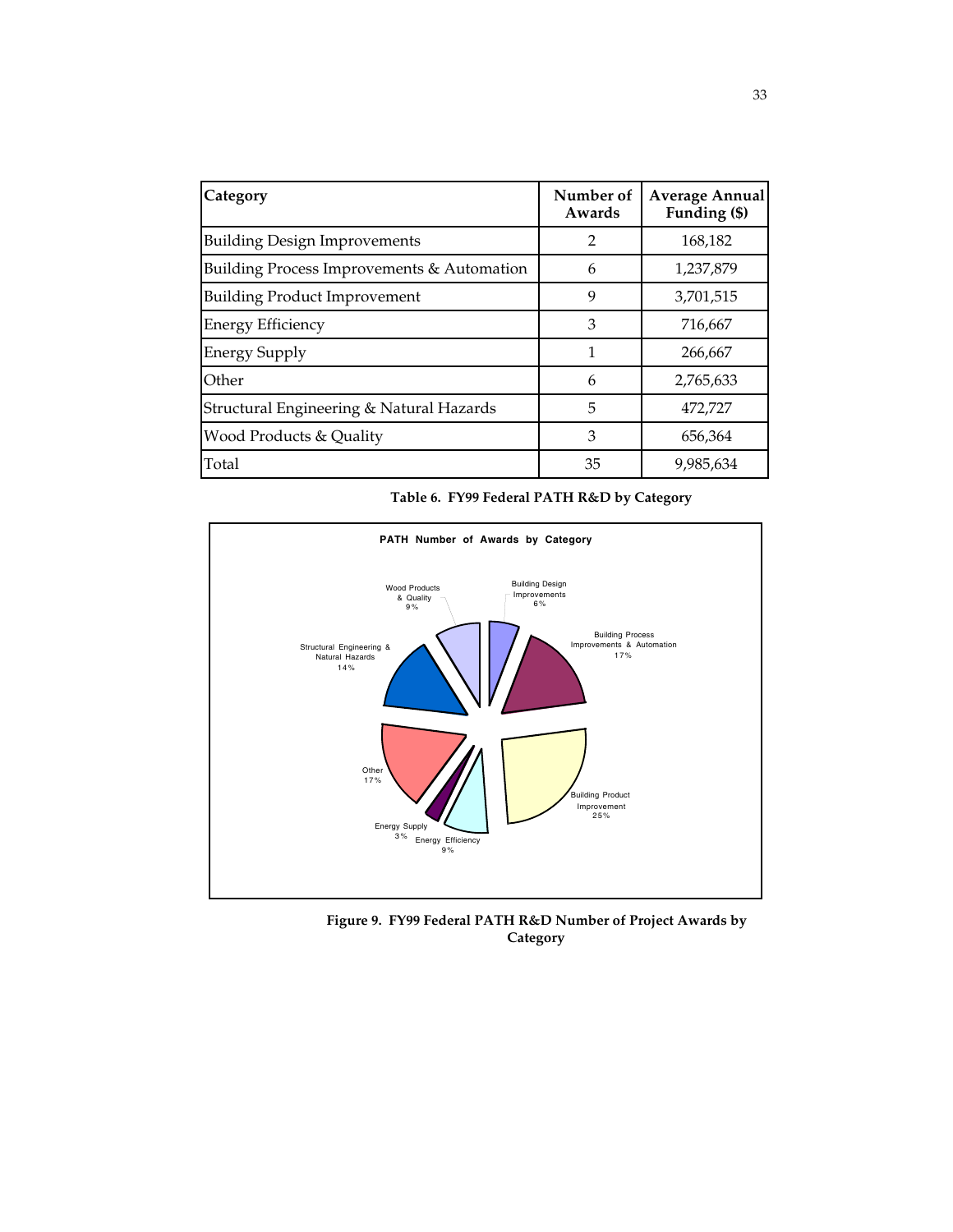

**Figure 10. FY99 Federal PATH R&D Average Annual Funding by Category**

### *4.3.2 Description by Category*

### *Building Design Improvements*

PATH invested roughly \$170,000 to develop internet-based tools to help home owners evaluate energy efficiency improvements as well as develop adaptive shading technologies for future housing.

### *Building Process Improvements & Automation*

Roughly \$1.2 million was invested in alternative homebuilding techniques for both site-built and manufactured homes. These efforts included work on new fabrication technologies, labor-saving building systems, and new approaches to framing based on ISO 9000 practices.

### *Building Product Improvement*

\$3.7 million was invested in improving building products. Just over \$800,000 of this was focused on developing alternatives to stick framing (e.g., clay masonry, composite structural insulated panels, insulated concrete panels, and steel framing). The roughly \$2.8 million in remaining funds addressed a broad range of building product issues including technical analysis of new products, technical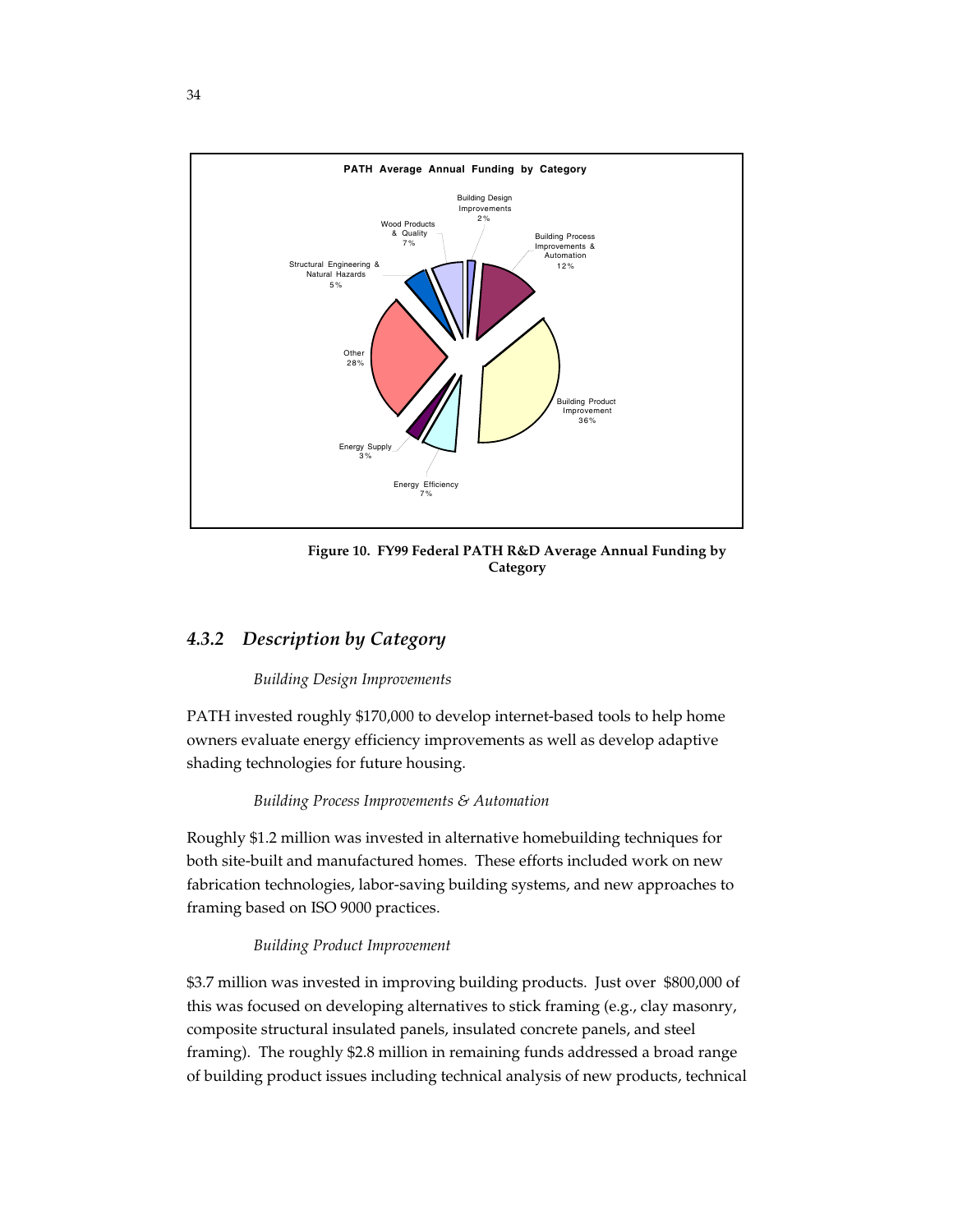support for the PATH demonstration projects, documentation of product evaluations and best practices, as well as support in developing the PATH operating plan. The evaluation of moisture control problems and techniques for avoiding them were also addressed.

### *Energy Efficiency*

PATH invested roughly \$700,000 in energy efficiency related R&D. Roughly one third of this funding was transferred to DOE to coordinate the PATH National Pilot sites. Another third focused on evaluating the effectiveness of advanced duct sealing technologies to increase energy efficiency as well as to assess the market potential and training requirements for wider use of these technologies. The final third of this funding focused on developing an energy saving residential thermostat that uses a variable deadband control.

### *Energy Supply*

Roughly \$260,000 was invested by PATH in R&D on solar power roof tiles which would both generate electricity and help insulate attics and reduce cooling loads.

#### *Other*

PATH invested roughly \$2.7 million in a number of contracts that addressed multiple R&D categories and provided numerous services including analysis, technical support, coordination, and dissemination. For example, NIST initiated the development of performance standards for housing, provided support to the National Evaluation Service's Building Innovation Center, and researched or supported several topics including housing durability, environmental performance of housing components, residential fire safety, and how to streamline the nation's building regulatory process. These funds also supported technology roadmapping efforts for both new and existing homes. In addition, several contracts provided PATH with suggested management and measurement approaches. Finally, funds were also used to develop and maintain communication channels for disseminating R&D results to the broader housing community. These efforts included the Toolbase outreach program's website and telephone hotline as well as more traditional catalogues and CD-ROMs.

#### *Structural Engineering & Natural Hazards*

PATH invested almost \$500,000 in R&D addressing structural engineering and natural hazard reduction. Research addressing wind hazards, and specifically the development of in-house wind-hazard shelters, represented nearly 50 percent of the funding. The balance of the funding was spread over general structural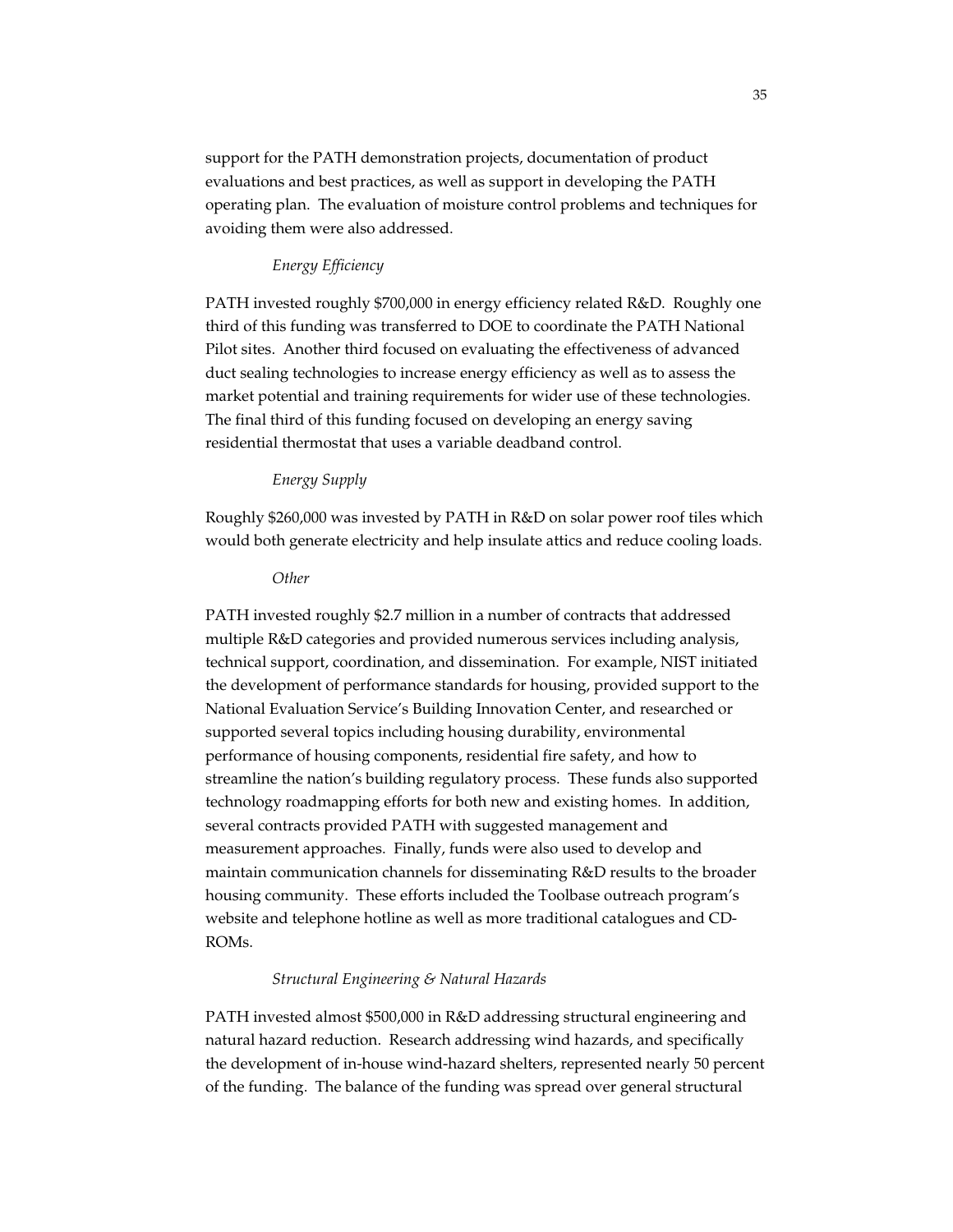engineering research, the relationship between fire protection membranes and structural integrity of wood floors and ceilings, as well as the structural loads presented by eave icing during winter storms.

### *Wood Products & Quality*

Wood products and wood quality received roughly \$650,000 in investment to improve reliability of homes subject to wind and severe storm conditions, to investigate the durability and disaster-resistance of new types of structural oriented strandboard (OSB), develop technical guidance for recycled lumber to increase reuse in housing construction and rehabilitation, and reduce the susceptibility of wood and wood products to water-induced decay.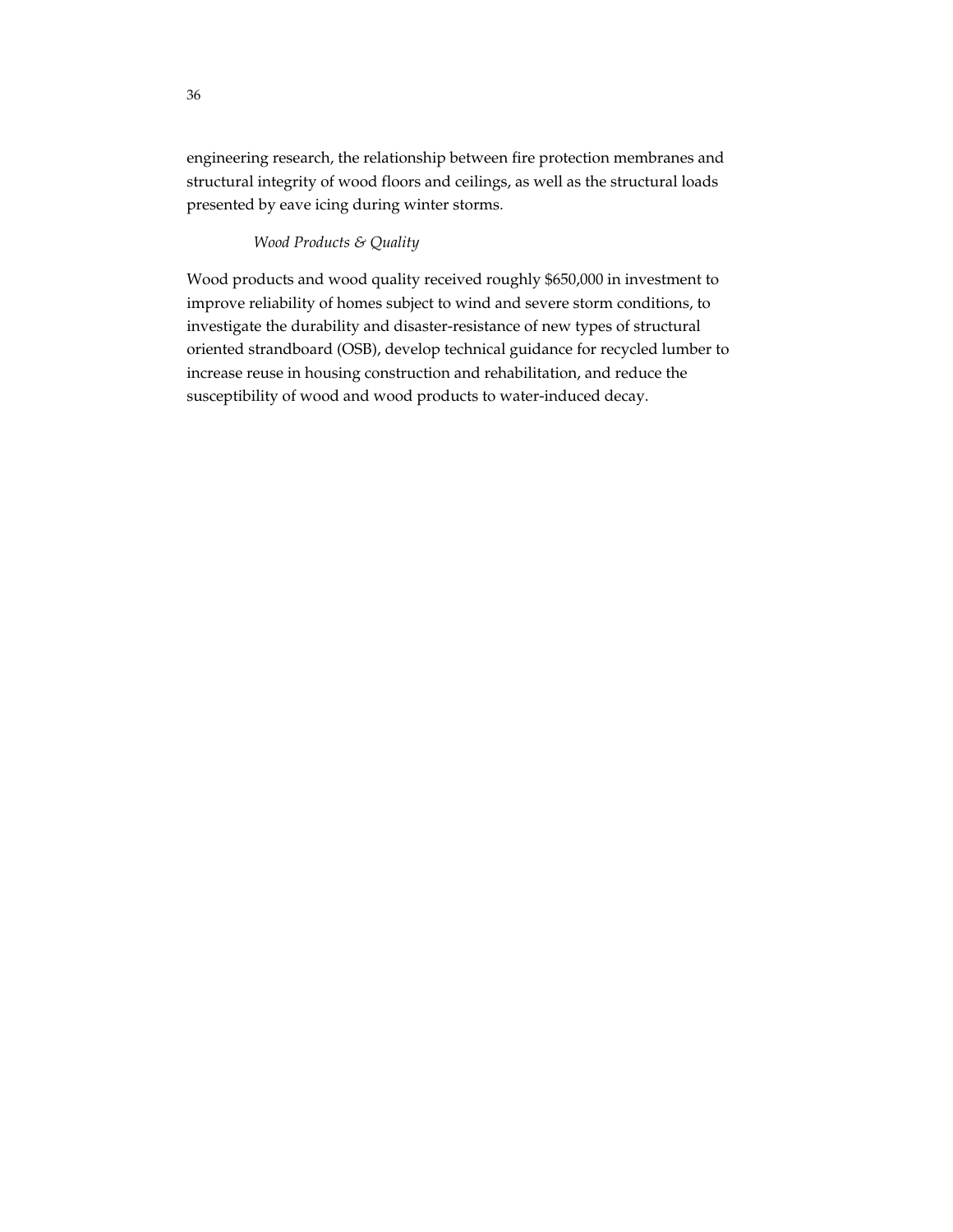# **References**

Bureau of Economic Analysis (BEA), Department of Commerce. National Income and Product Accounts Tables, 2001.

Federal Energy Management Program (FEMP), Department of Energy. 1999 Accomplishments Report, February 2000.

General Services Administration (GSA). Summary Report of Real Property Owned by the United States Throughout the World, 2000a.

General Services Administration (GSA). Summary Report of Real Property Leased by the United States Throughout the World as of September 30, 1999, 2000b.

National Institute of Building Sciences (NIBS). Workshop on National Construction Goals as related to the Commercial & Institutional Building Sector, July 16, 1996.

McGaraghan, Scott (for the National Science and Technology Council, Subcommittee on Construction and Building, Committee on Civilian Industrial Technology). NISTIR 5849: Summary of Construction and Building R&D in 1994, 1996.

National Science Board (NSB). Science and Engineering Indicators 1998, 1998.

National Science and Technology Council, Subcommittee on Construction and Building, Committee on Technology. Construction and Building, Interagency Program for Technical Advancement in Construction and Building, 1999.

National Science and Technology Council, Subcommittee on Construction and Building, Committee on Civilian Industrial Technology. NISTIR 5759: National Planning for Construction and Building R&D, December 1995.

National Science and Technology Council, Subcommittee on Construction and Building, Committee on Civilian Industrial Technology. Construction and Building: Federal Research and Development in Support of the U.S. Construction Industry, 1994.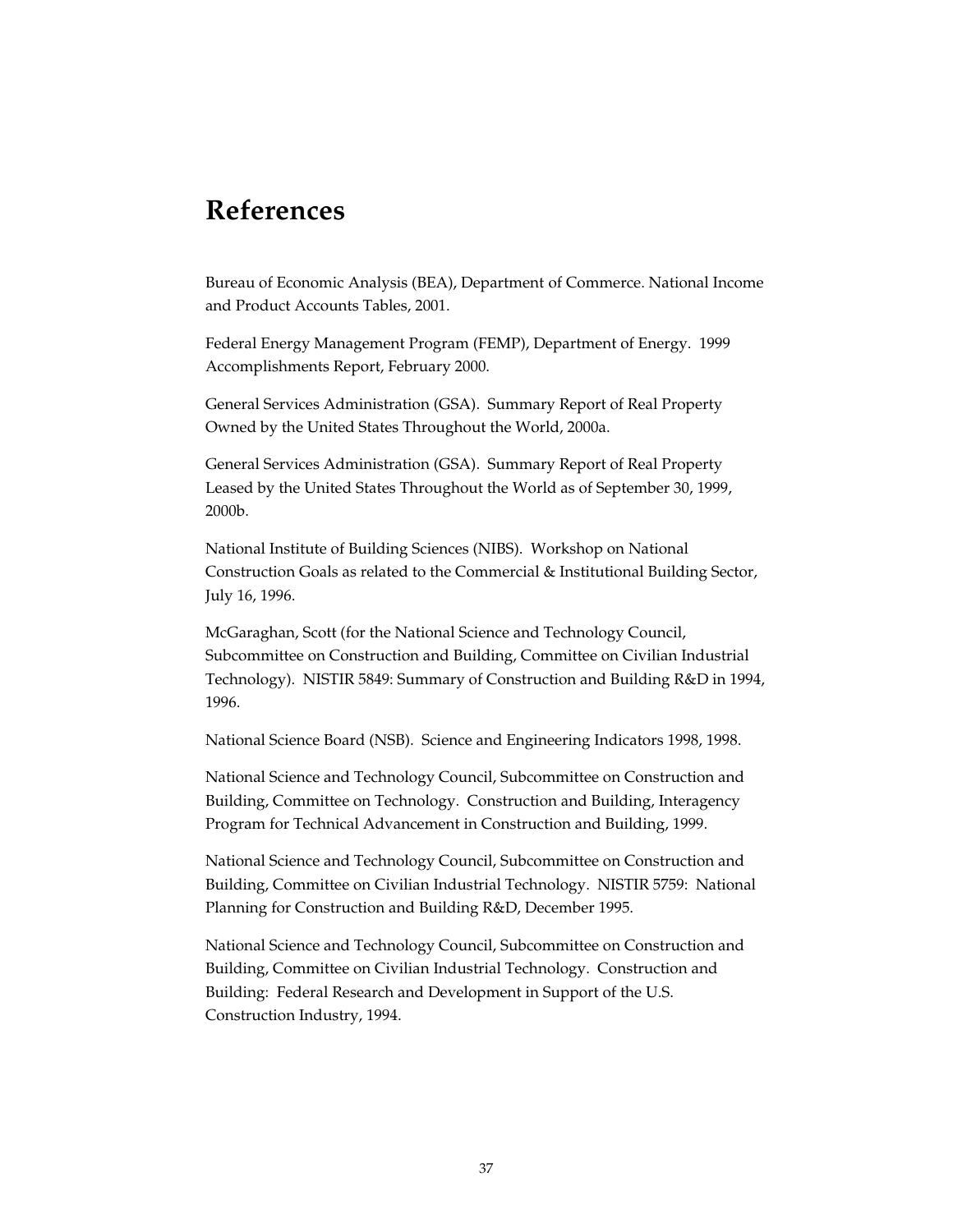National Association for Home Builders Research Center (for the U.S. Department of Housing and Urban Development). Domestic and International Housing Technology Research, A Report to Congress, April 15, 1994.

38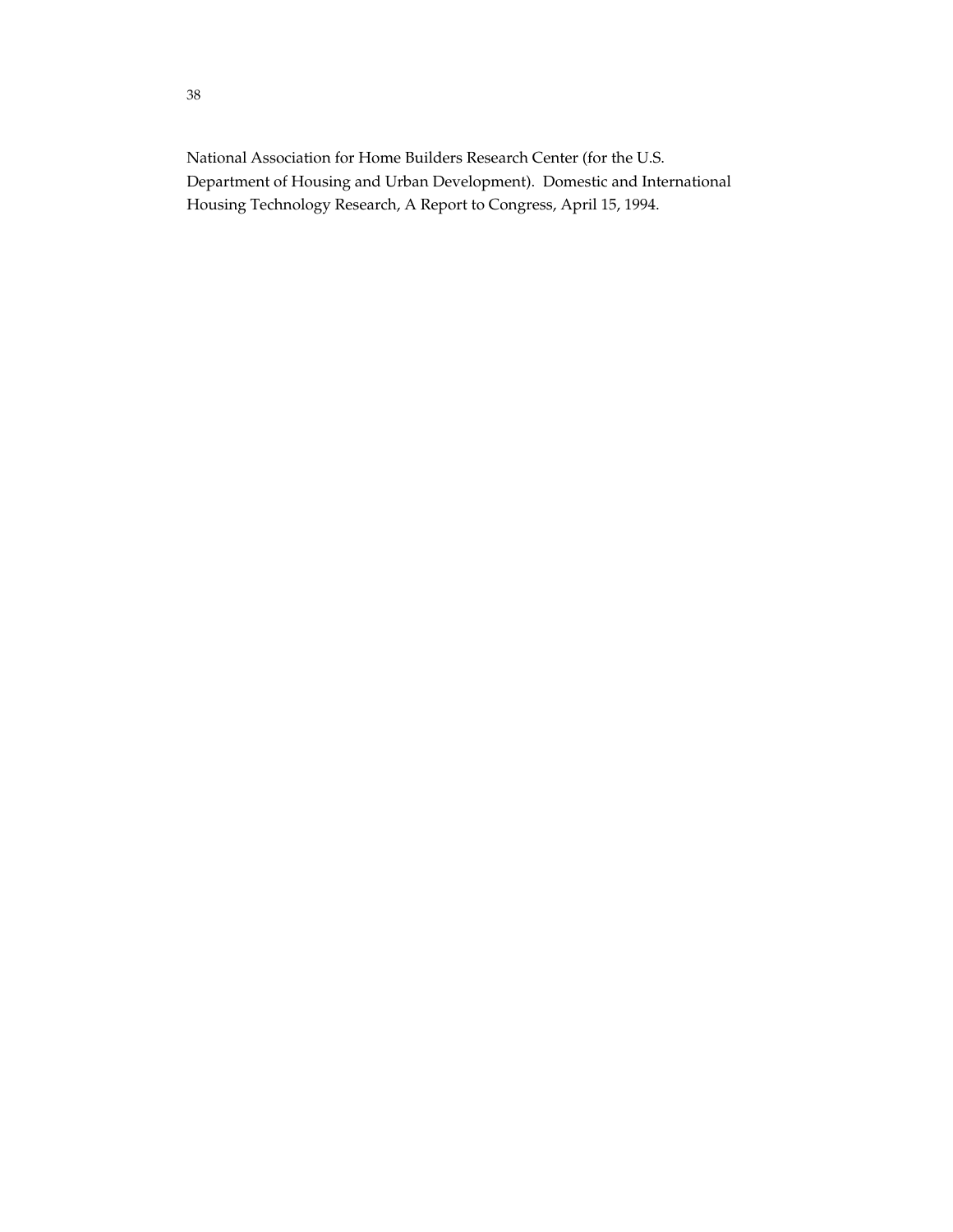## **Appendix A: RaDiUS Search Terms**

This appendix lists the search terms used during numerous searches of the RaDiUS database to produce the broad search results that were then read to confirm relevance. For additional explanation of how these terms are formatted or how RaDiUS processes search requests, please refer to the RaDiUS webpages at www.rand.org/scitech/radius.

(\$building) AND NOT (protein OR rna OR dna OR pathogen OR wetland OR biology OR mutant OR vaccine OR wolves OR wolf OR germplasm OR fertility OR bovine OR library OR gene OR genetic OR molecule OR molecular) AND NOT (mental OR etiologic OR gender OR cancer OR breast OR medical OR biomedical OR vision OR youth OR infant OR cognitive of medicare OR drugs OR drug OR heroin OR microscope) AND NOT (construction)

(construction) AND NOT (protein OR dna OR rna OR cotton OR pathogen OR wetland OR biology OR mutant OR vaccine OR wolves OR wolf OR germplasm OR fertility OR bovine OR cow OR library OR gene OR genetic OR molecule OR molecular) AND NOT (mental OR etiologic OR gender OR cancer OR breast OR medical OR health OR biomedical OR vision OR youth OR infant OR cognitive OR medicare OR drugs OR drug OR heroin OR microscope) AND NOT (vegetable OR fruit OR \$textile OR vegetation OR bee OR grain OR crop OR hatchery OR \$flavor) AND NOT (disorder OR disease OR injury OR psychiatric OR psychology OR \$veteran OR emotion OR hiv OR aids OR pulmonary OR heart OR behavior OR renal OR pain OR alcohol OR alcoholism OR muscle OR bleed OR blood OR bleeding OR diagnosis OR prosthetic OR aorta) AND NOT (aortic OR retina OR arthritis OR injury OR injuries OR schizophrenia OR abuse OR nasal) AND NOT (reef OR \$dolphin OR %biology OR bio% OR ecology OR eco% OR lion OR zoology OR fish OR %flies OR neurons OR animals OR %bacteria%)

low emissivity windows OR fenestration

computer aided design OR cad

hvac

wood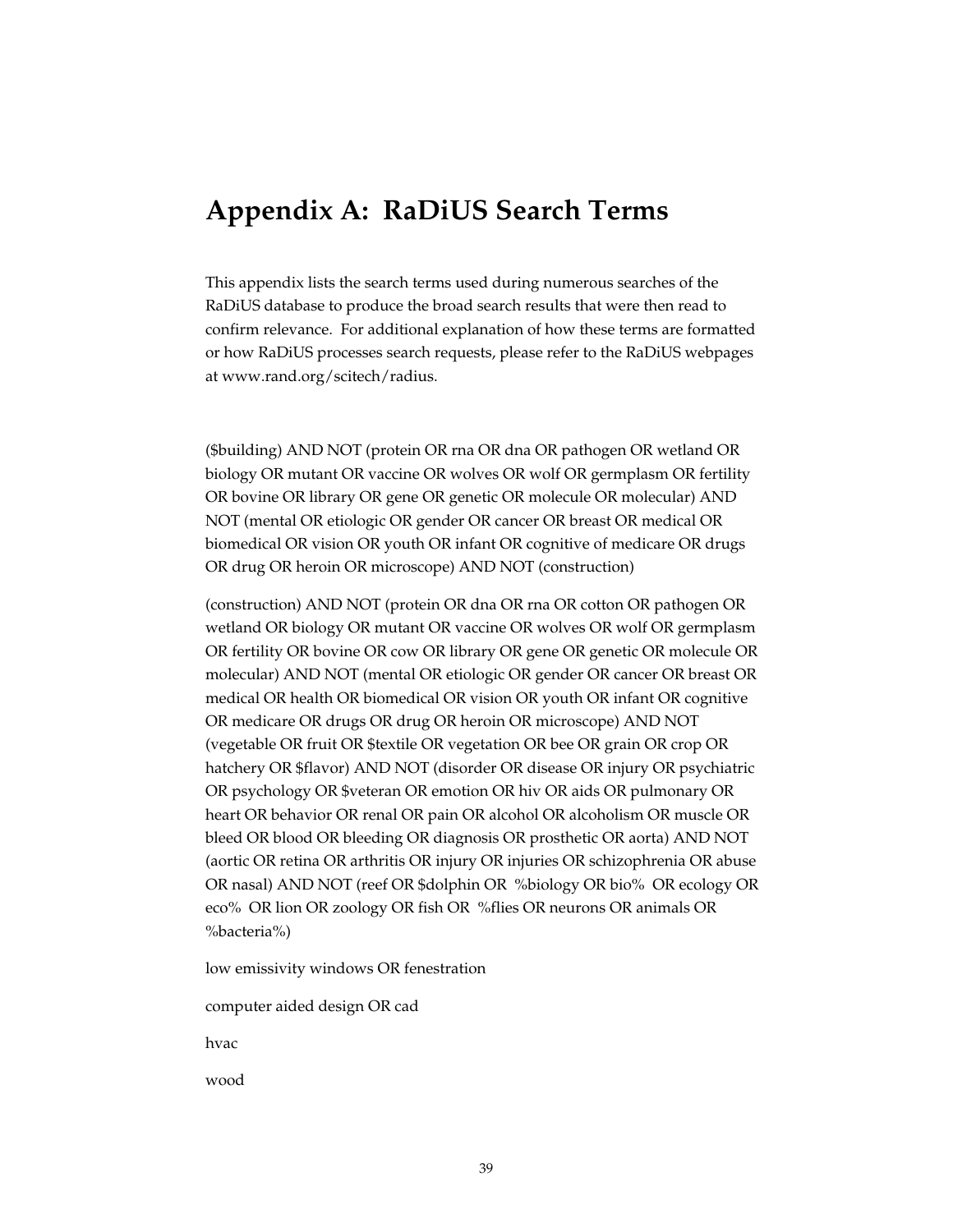(earthquake OR flood OR hurricane OR earthquake engineering) AND NOT (\$building OR construction)

(lighting OR composite) AND NOT ((construction OR \$building OR wood))

fire protection OR fire modeling OR fire safety OR fire dynamics OR fire codes OR flame spread rates OR fire suppression OR smart fire detectors OR fire detectors

land development

(home OR house OR residential OR housing) AND NOT (construction OR \$building)

(asbestos) AND NOT (construction OR building)

(masonry OR shear walls OR reinforce% concrete OR precast% concrete) AND NOT (construction OR building)

architectur% AND NOT (construction OR building)

plumb%

pipe OR pipes

air conditioner% OR air conditioning OR heater OR heat pump

acoustic OR acoustics

bridge%

(civil infrastructure OR civil engineering OR built environment) AND NOT (bridge OR bridges)

roof OR roofing

(solar heat) OR ((solar WITHIN 10 OF water))

fabricate OR fabricaton OR fabricated OR pre fab% OR prefab%

duct OR ducts OR vent OR vents OR ventilation

window OR windows

forest products OR forestry OR lumber OR timber OR forest OR plywood

light% OR lamp OR lamps

%construction%materials% OR %construction% %materials%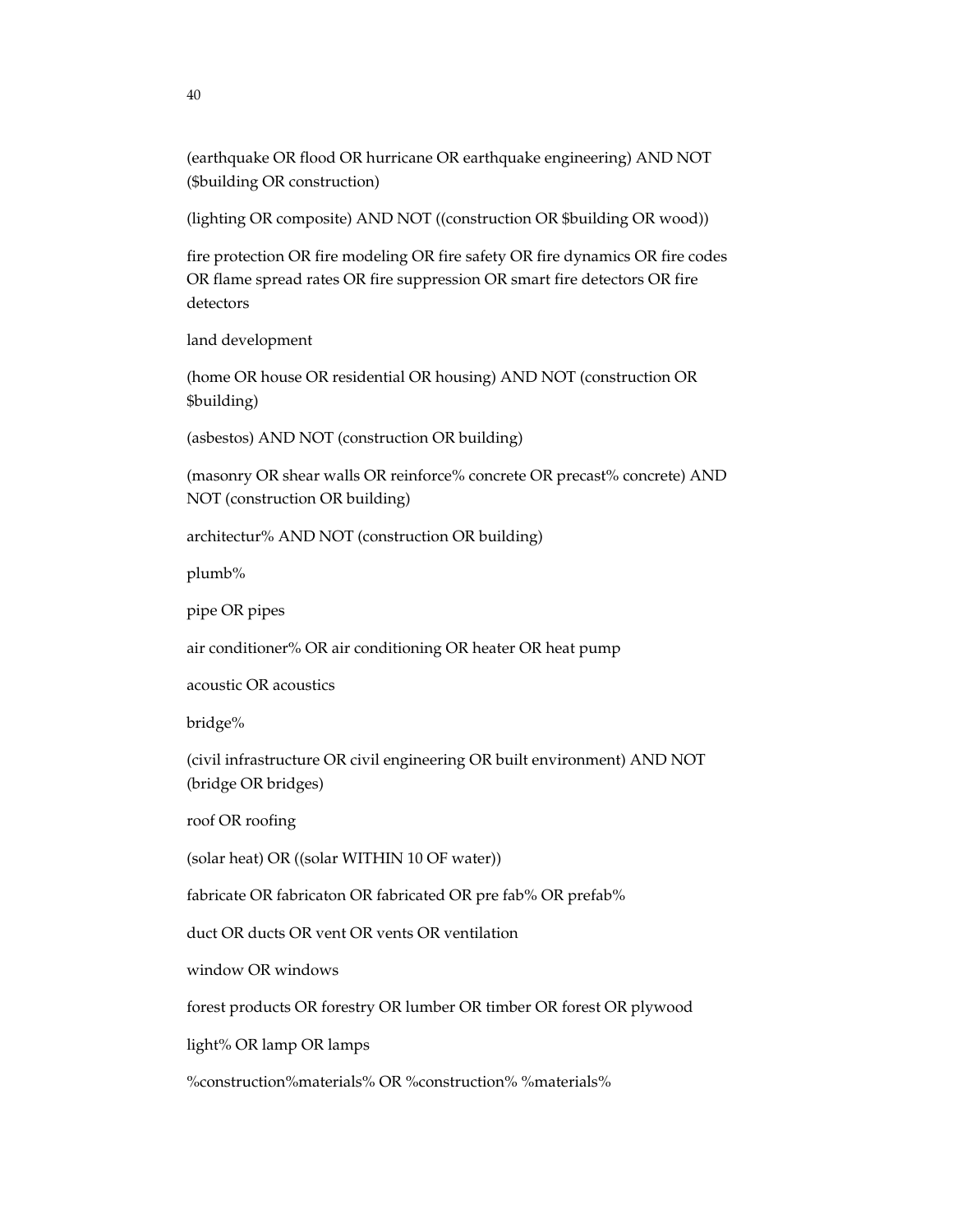fram% AND structure%

steel%

paint OR painting OR (lead AND (contamination OR contaminated))

sewer OR septic OR sewage

natural gas

electrical power OR electric power OR heating oil

(path) OR (partnership for the advancing technology in housing) OR (coastal structure%) OR (hydraulic structure%) OR (airport%) OR (airfield%) OR (port%) OR (geotechnical) OR (geospatial) OR (energystar) OR (energy star) OR (sustainable development) OR (indoor air pollution) OR (indoor air quality) OR (green building) OR (environmental technology) OR (brownfield) OR (pavement)

(land development) OR (home automation) OR (electronic house) OR (manufactured housing) OR (expansive soil) OR (attic) OR (energy efficient residence) OR ((energy efficient) AND housing) OR (pressure treated) OR (industrialized housing)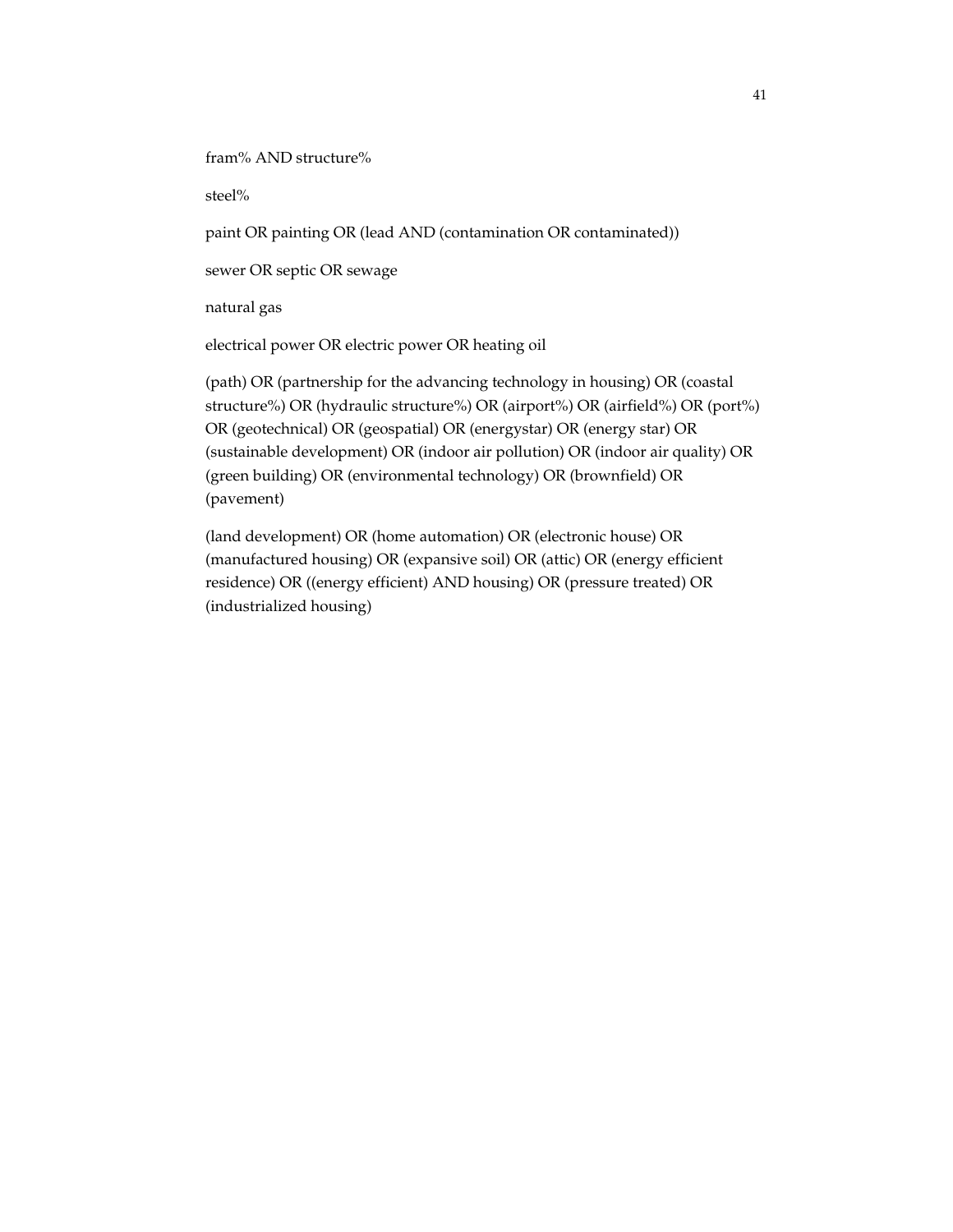## **Appendix B: Sponsors Exhaustively Searched**

This appendix lists the sponsoring agencies, programs, etc. (e.g., the RaDiUS funding hierarchies) that were searched exhaustively for relevant R&D and potentially useful search terms. (Recall that RaDiUS organizes funding hierarchically based on Congressional appropriations and OMB budget categories). For additional explanation of how these hierarchies are organized and how to search them, please refer to the RaDiUS webpages at www.rand.org/scitech/radius.

Department of Energy / Energy Conservation / Building Technology

Department of Energy / Energy Supply / Solar Energy / Biopower/Biofuels energy systems - Power systems

Department of Energy / Energy Supply / Solar Energy / Electric energy systems/Energy storage R&D

Department of Energy / Energy Supply / Solar Energy / Electric energy systems/High temperature superconductivity R&D

Department of Energy / Energy Supply / Solar Energy / Electric energy systems/Transmission reliability

Department of Energy / Energy Supply / Solar Energy / Extramural awards

Department of Energy / Energy Supply / Solar Energy / Geothermal energy

Department of Energy / Energy Supply / Solar Energy / Hydropower development

Department of Energy / Energy Supply / Solar Energy / Solar energy/Concentrating solar power

Department of Energy / Energy Supply / Solar Energy / Solar energy/International solar energy program

Department of Energy / Energy Supply / Solar Energy / Solar energy/Solar building technology research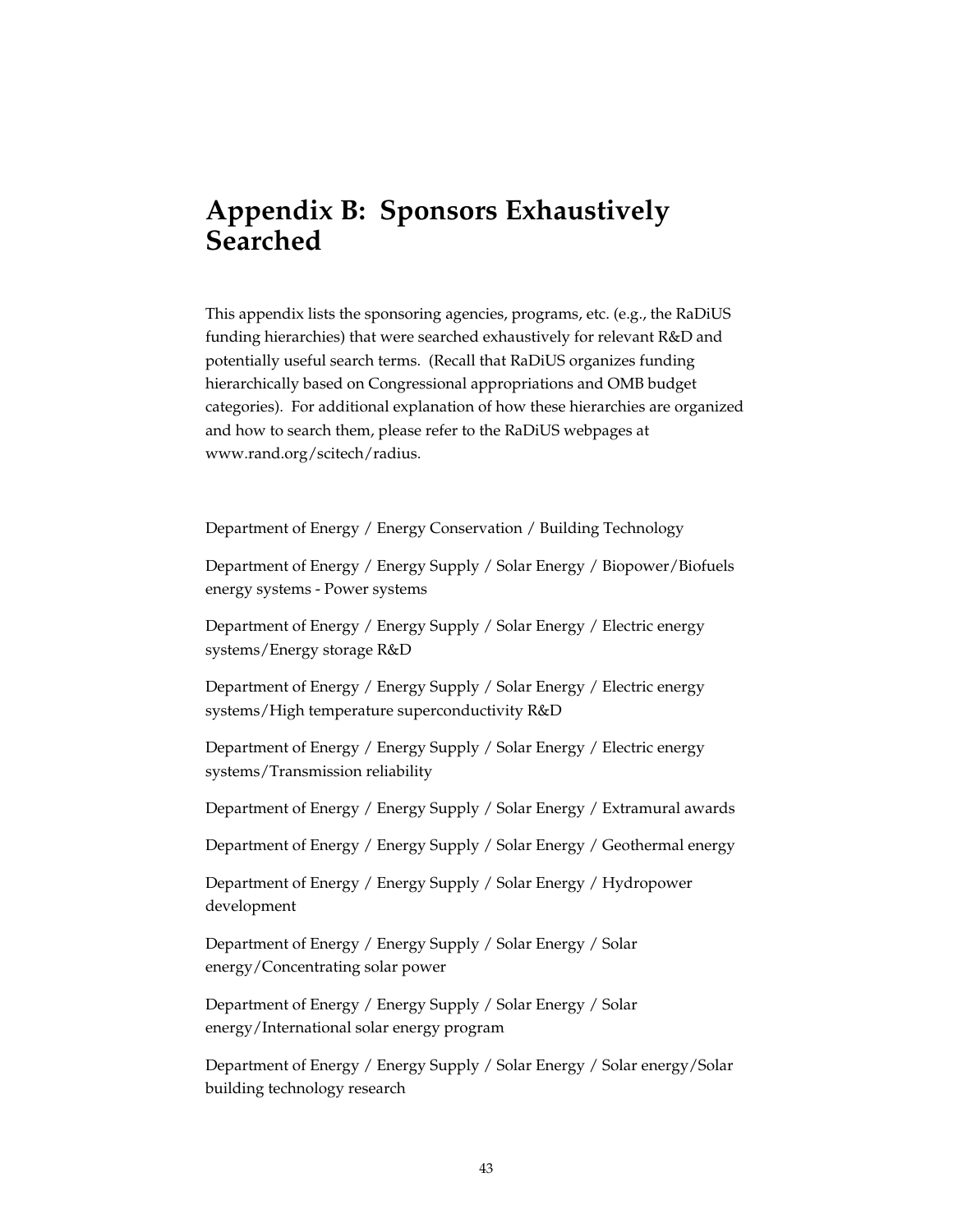Department of Energy / Energy Supply / Solar Energy / Solar energy/Wind energy

Department of Commerce / National Institute of Standards and Technology / Building Fire Research Laboratory

Housing and Urban Development / Policy Development and Research

Department of Agriculture / Forest Service / Forest & rangeland research / Forest Products Laboratory/Madison,WI

Department of Defense / Army Corps of Engineers

National Science Foundation / Engineering / Civil and Mechanical Systems / Construction/Geotechnology/Structures

National Science Foundation / Engineering / Civil and Mechanical Systems

National Science Foundation / Engineering / Electrical and Communications Systems

Health and Human Services / Center for Disease Control / National Institute for Occupational Safety & Health

Environmental Protection Agency

Department of Transportation / National Highway Transportation Safety Administration

Department of Transportation / Federal Aviation Administration

Department of Transportation / Federal Highway Administration

Department of Transportation / Research and Special Projects Administration

Dept of Education

Dept of Labor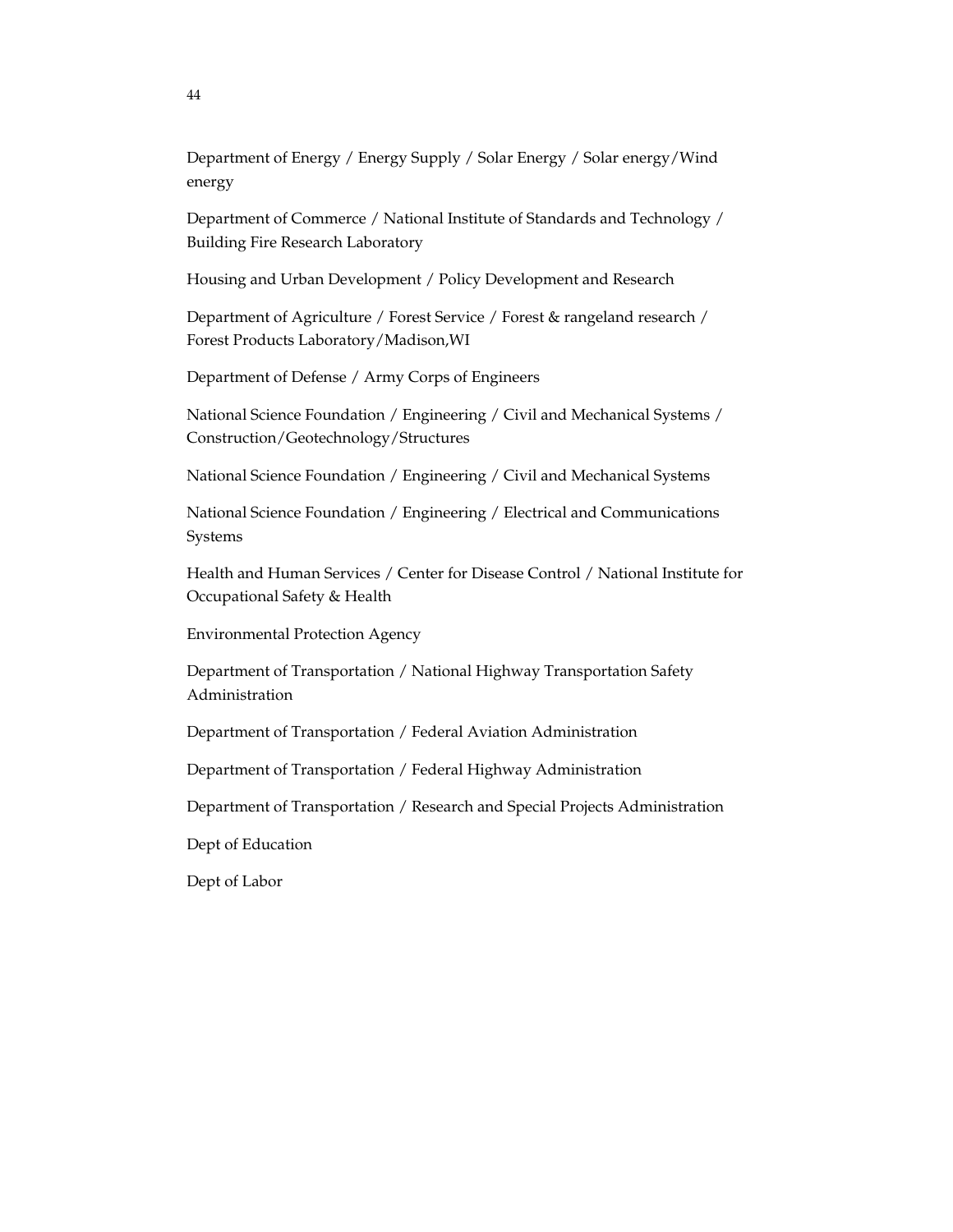# **Appendix C: Agency Data Limitations**

During this search, several agencies were realized to have incomplete FY99 data in the RaDiUS database. This appendix describes these occurrences, how they were addressed, and what their impact may have been on the overall results of the search.

### **Department of Agriculture**

Eight projects at the Department of Agriculture had neither project funding information nor budget authority meaning these projects had no estimate of funding.

### **Department of Commerce**

Seven projects at the Department of Commerce had neither project funding information nor budget authority meaning these projects had no estimate of funding.

### **Department of Defense**

Due to the desire to exercise discretion and sensitivity, DOD does not provide RaDiUS with complete and unrestricted information for all of its unclassified R&D projects. While some of this information is included in RaDiUS, it may only be viewable to employees of DOD, the federal government at large, or government contractors. Given that the results of this search were to be publicly available, no restricted records were included in this search. This means that some R&D may have been missed by the search effort.

In addition, some DOD projects have incomplete funding information meaning that funds were estimated from budget authority where possible. However 23 DOD projects had neither project-level budgets or budget authority information available. For this reason, no funding estimate could be included for these 23 projects.

A final limitation was that the Army Corps of Engineers, which does provide funding information, does not provide the project descriptions needed to assess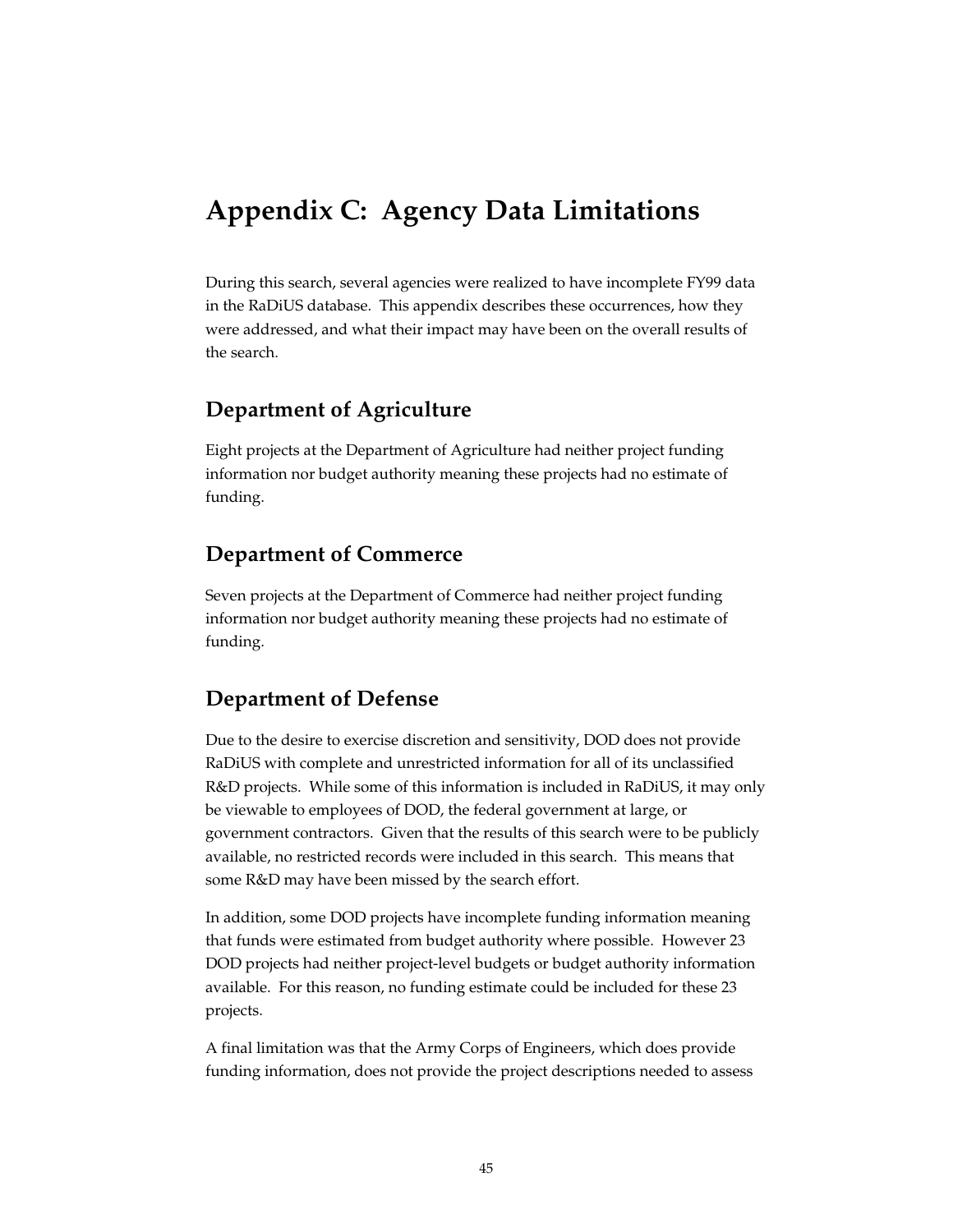the relevance of 107 projects representing \$15.5 million in Corps R&D. During discussions with Corps personnel it became apparent that RaDiUS does not include all aspects of the Corps' R&D portfolio—perhaps due to the OMB coding problem discussed in Chapter 2. For this reason, even though project descriptions were not available, all 107 projects were included in the resulting database, though these records were categorized as "Unknown".

### **Department of Health & Human Services**

The FY99 RaDiUS data for the Department of Health and Human Services lacked project descriptions for the National Institute for Occupational Safety & Health (NIOSH). During discussions with a representative from NIOSH, actual FY99 budget --not average annual funding levels-- and project totals were provided to RAND and substituted into the project database.

### **Department of Housing & Urban Development**

The RaDiUS database also had incomplete FY99 information for the Department of Housing and Urban Development (HUD). Fortunately, HUD was able to provide detailed project information from other sources. This information was substituted into the project database.

### **Department of State**

While RaDiUS does not include any FY99 R&D for the State Department, contact with agency representatives determined that in the past applied R&D has been conducted jointly by Diplomatic Security and Foreign Buildings Operations. These efforts have addressed blast mitigation, perimeter wall testing, and field test verification of software simulations.

### **Department of Transportation**

Within the Department of Transportation, the Federal Highway Administration (FHA) had roughly 170 projects worth \$135 million that lacked project descriptions. Discussions with FHA confirmed that if project descriptions were available, these projects would be properly categorized as either "Structural Engineering & Natural Hazards" or "Concrete, Cement, Pavement, & Asphalt" R&D categories. However, since it was not possible to differentiate which category was appropriate for a given project, these projects were placed along with others into the more general "Transportation Infrastructure" category.